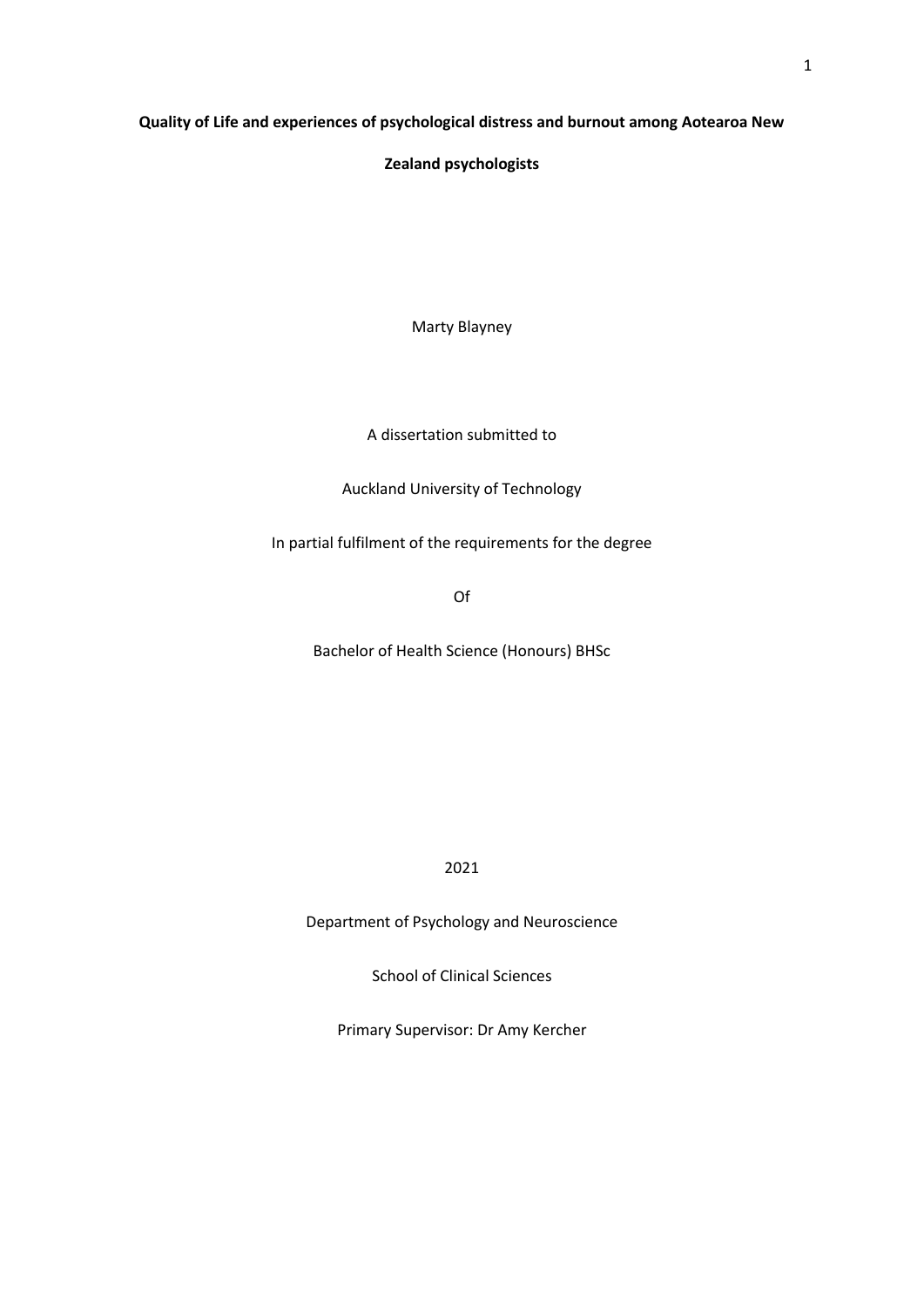# Table of Contents

| Vicious cycles impacting professional quality of life and perceived burnout33 |  |
|-------------------------------------------------------------------------------|--|
|                                                                               |  |
|                                                                               |  |
|                                                                               |  |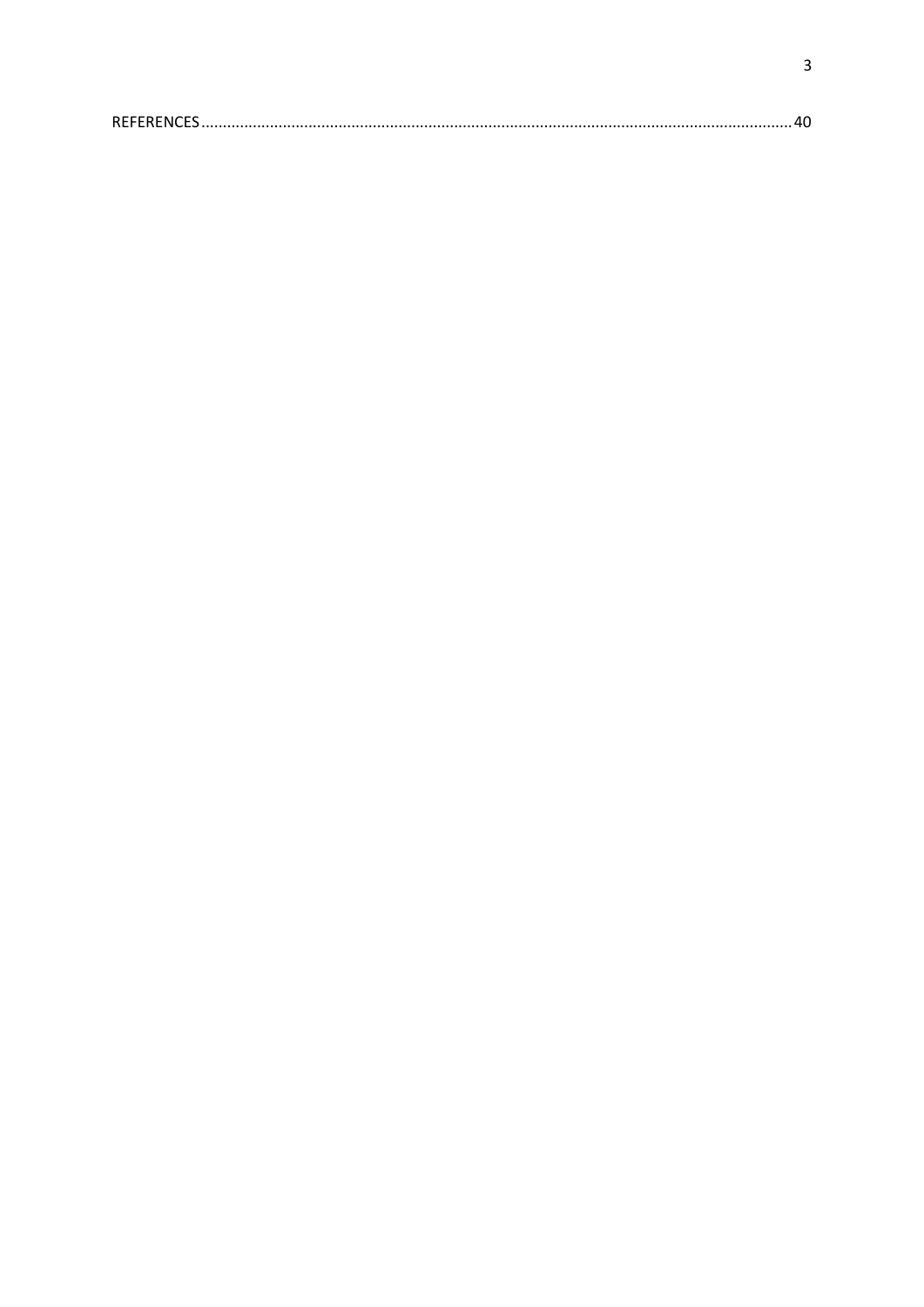# ATTESTATION OF AUTHORSHIP

<span id="page-3-0"></span>I hereby declare that this submission is my own work and that, to the best of my knowledge and belief, it contains no material previously published or written by another person (except where explicitly defined in the acknowledgements), nor material which to a substantial extent has been submitted for the award of any other degree or diploma of a university or other institution of higher learning.

Signed:

Marty Blayney

Dated: 27/01/22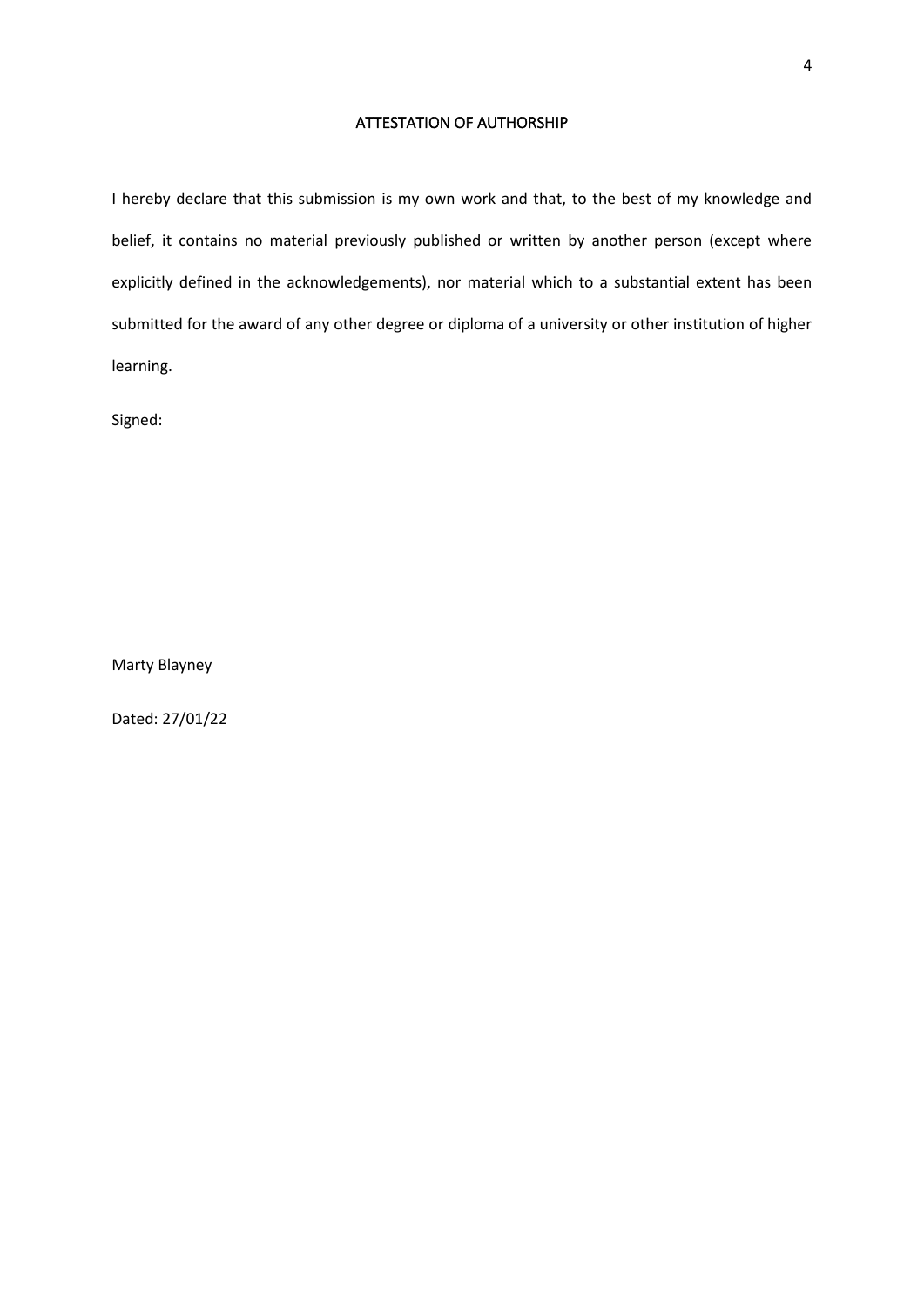#### ACKNOWLEDGEMENTS

<span id="page-4-0"></span>A big thank you to my supervisor, Dr. Amy Kercher. She was amazingly helpful and understanding, and this project could not have been done without her.

I would like to thank the New Zealand Psychological Society and the NZ College of Clinical Psychologists for their amazing assistance in facilitating this project, as well as all of the psychologists who took time out of their (very busy!) days to give their insights and advice.

Amazing community support from Yibing Yang, Francesca Pobar, Marc Nazareth, David Culllen, psychologists Werner Briedenhann and Ash Mathur and the team at OutLine Aotearoa.

The years of help, support and insight from my parents, Dr Keith and Shirley Blayney. My husband Chris, Jon, and all my dear friends and family who helped me during the last year.

My sweet puppy Mavis – you were very unhelpful, but that's okay.

Our amazing cohort. If this is what the next generation of psychologists looks like, I feel very hopeful.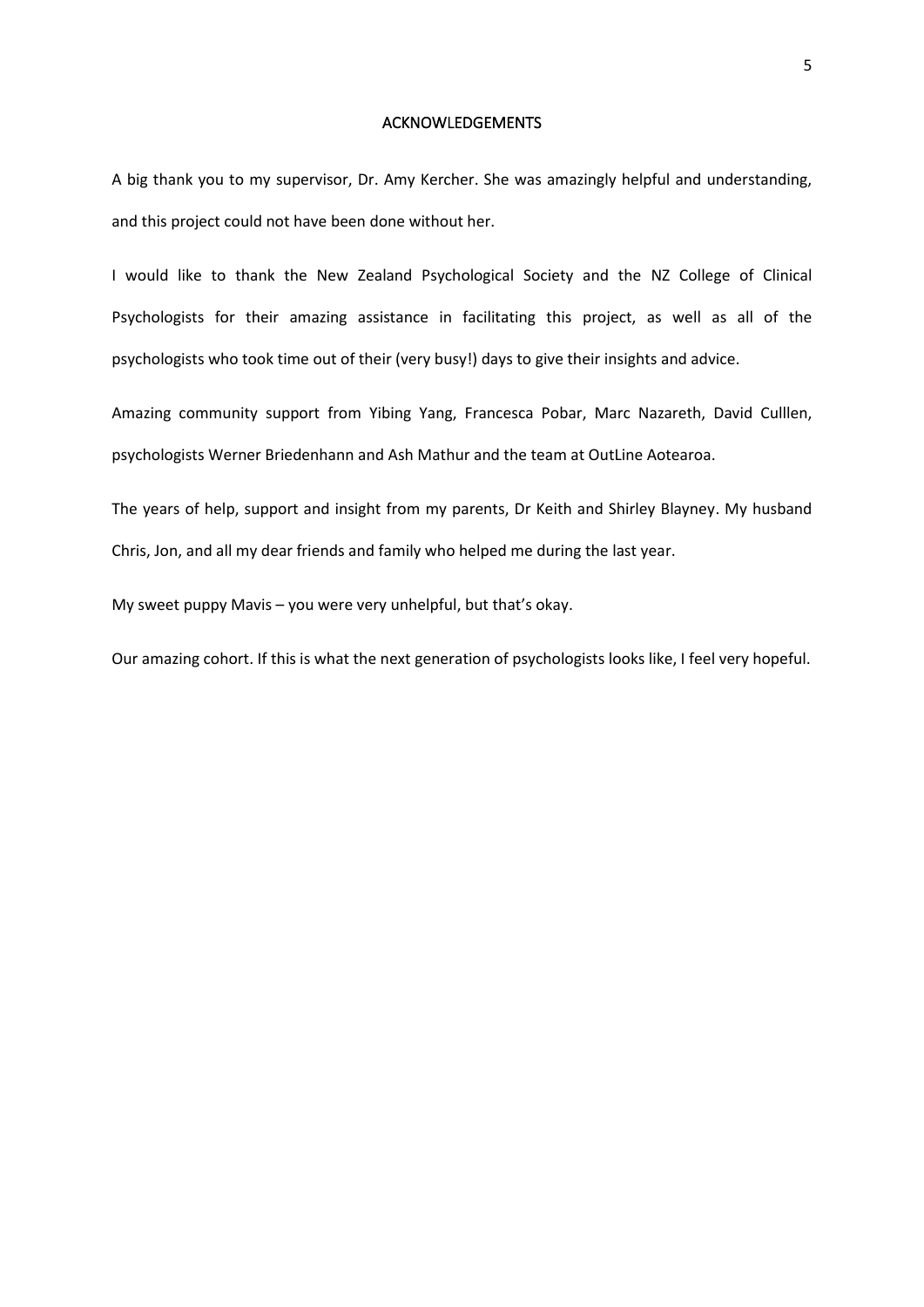#### **ABSTRACT**

<span id="page-5-0"></span>This study aims to explore quality of life, psychological distress and experiences of burnout among practising psychologists in an Aotearoa New Zealand context.

While a large amount of research has examined the experiences of health professionals internationally, little research has been undertaken in Aotearoa New Zealand, despite high turnover numbers and anecdotal reports of distress among psychologists. Identifying to what degree psychologists are experiencing psychological distress and burnout symptoms, what they perceive as the causative factors, and what techniques they personally use to protect against psychological distress and burnout is crucial information to understand and retain the mental health services offered within New Zealand.

This study utilises a mixed methods approach. A cross-sectional online survey of Aotearoa New Zealand practising psychologists was employed, assessing Professional Quality of Life, burnout and psychological distress using the DASS-21 and ProQOL-5 measures. A statistical analysis of these measures was undertaken, followed by an Interpretative Phenomenological Analysis (IPA) of open ended qualitative questions, which explored how psychologists viewed and interacted with burnout as a concept, as well as what they perceived to be the causative factors of psychologist burnout. An additional explanatory-sequential mixed-methods approach was utilised, exploring the thematic content differences between two cohorts, those experiencing the highest and lowest degrees of psychological distress within the survey. Results from each technique were contrasted to develop an overall picture of quality of life, psychological distress and experiences of burnout within Aotearoa New Zealand practicing psychologists.

Psychologists described their frustrations at working within the mental health system in Aotearoa New Zealand, due to issues with high case loads, professional isolation, and difficulties with management. No clinically significant levels of burnout were measured in this sample, however a large cohort were seen to be at-risk of developing burnout. The study suggests that burnout will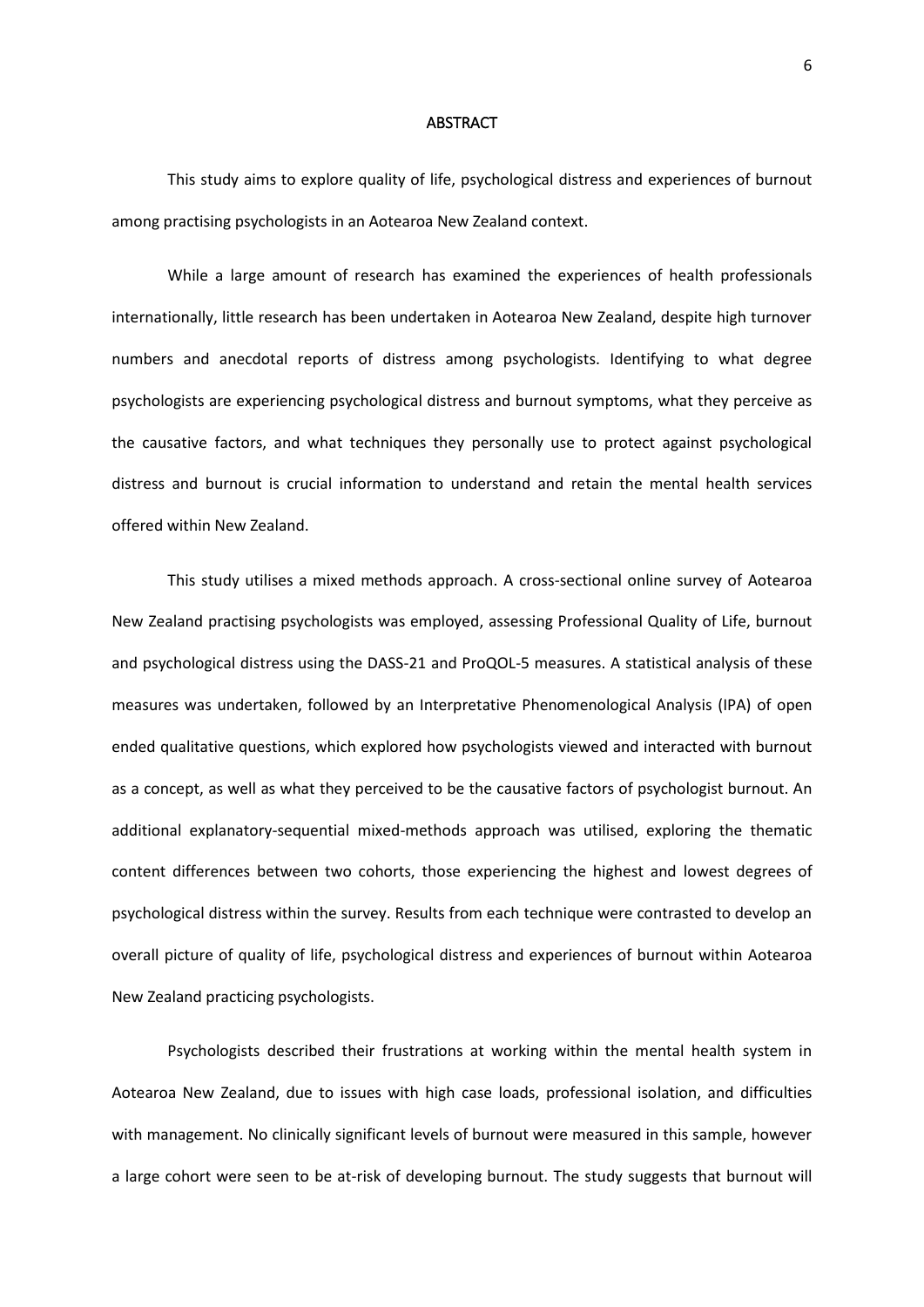continue to be a major issue impacting psychologists, unless increases to the number of practicing staff and potentially systemic changes are undertaken.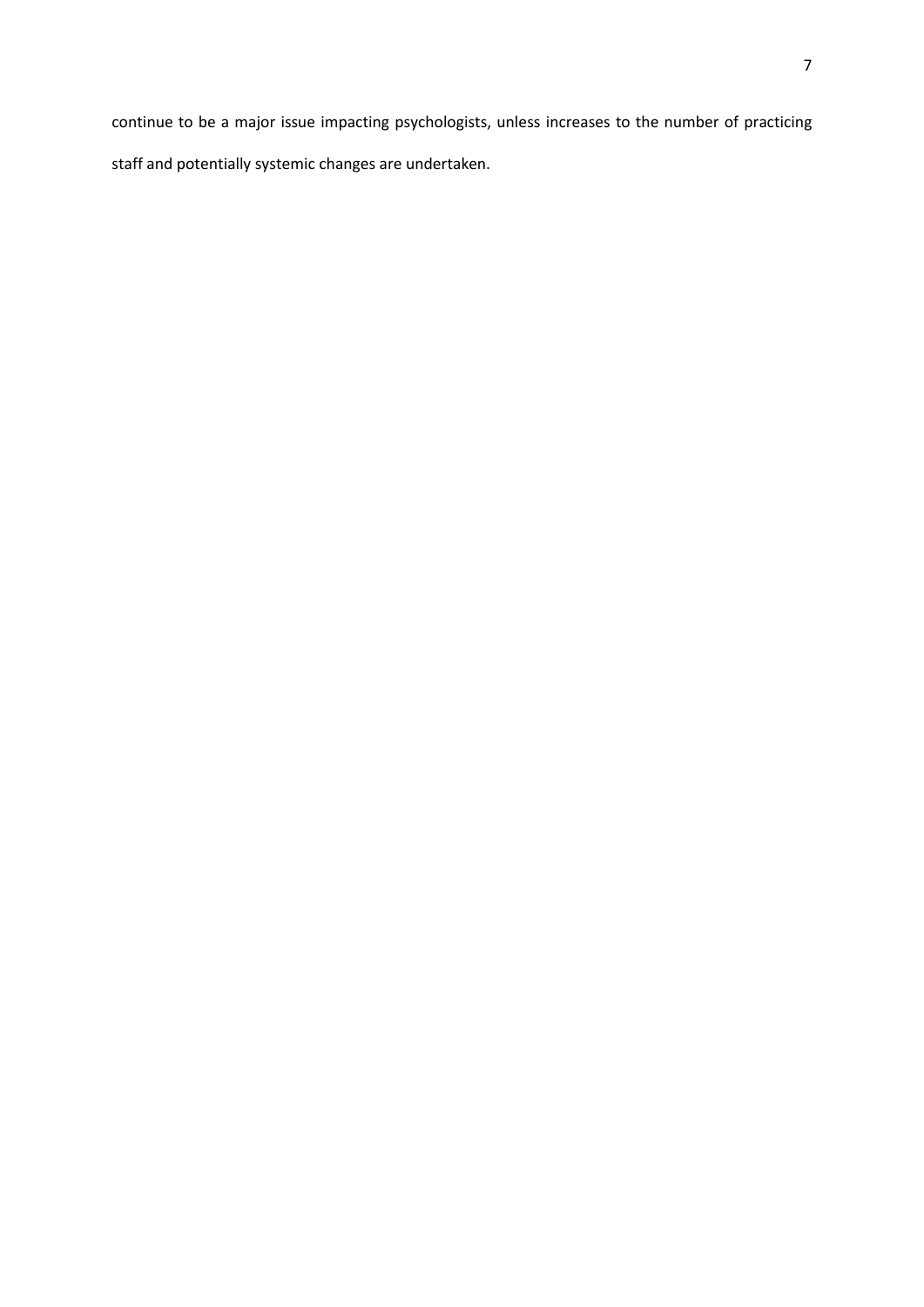#### CHAPTER 1: INTRODUCTION

#### <span id="page-7-1"></span><span id="page-7-0"></span>Professional quality of life for healthcare professionals

Since the 20<sup>th</sup> Century, psychological ill-health among healthcare professionals and psychological barriers that hinder their ability to successfully perform in the workplace have been identified as crucial aspects of work-life that warrant investigation. Initial inquiries focused on the impact of anxiety and countertransference on psychotherapists and how these affected client outcomes, however by the 1970s a new term emerged to describe the phenomenon: burnout (Bandura, 1956; Freudenberger, 1974; Maslach & Pines, 1977; Yulis & Kieser, 1968). Based on reports of healthcare professionals' experiences of gradual exhaustion and inefficacy in the workplace (Freudenberger, 1974), early conceptions of professional quality of life focused exclusively on negative aspects of the work experience (Larsen & Stamm, 2008). By the 1990s, studies of the professional wellbeing of healthcare professionals' began to look at factors other than burnout, including the effects of working with traumatised clients, known as vicarious trauma (McCann & Pearlman, 1990), and the reduced ability to empathise with clients, which was termed compassion fatigue (Figley, 1995).

Professional quality of life is a concept that was introduced when investigations began to consider positive factors that had the ability to balance or mitigate negative work experiences (Larsen & Stamm, 2008; Stamm, 2010), including factors such as posttraumatic growth (Tedeschi & Calhoun, 1996; Manning-Jones et al., 2016) and compassion satisfaction (Stamm, 2002). The term "quality of life" has a history in literature dating back to the 1950s used in terms of human development, it has gained popularity in more recent years in terms of an individual's wellbeing, broadening earlier concepts such as happiness or welfare (Serinkan & Kaymakçi, 2013). Scales for measuring job satisfaction in a psychological context have existed since 1951 (Brayfield & Rothe, 1951; Thompson & Phua, 2012), however these measures focus on generalised aspects of the workplace, and not the specific experiences of healthcare professionals interacting with clients.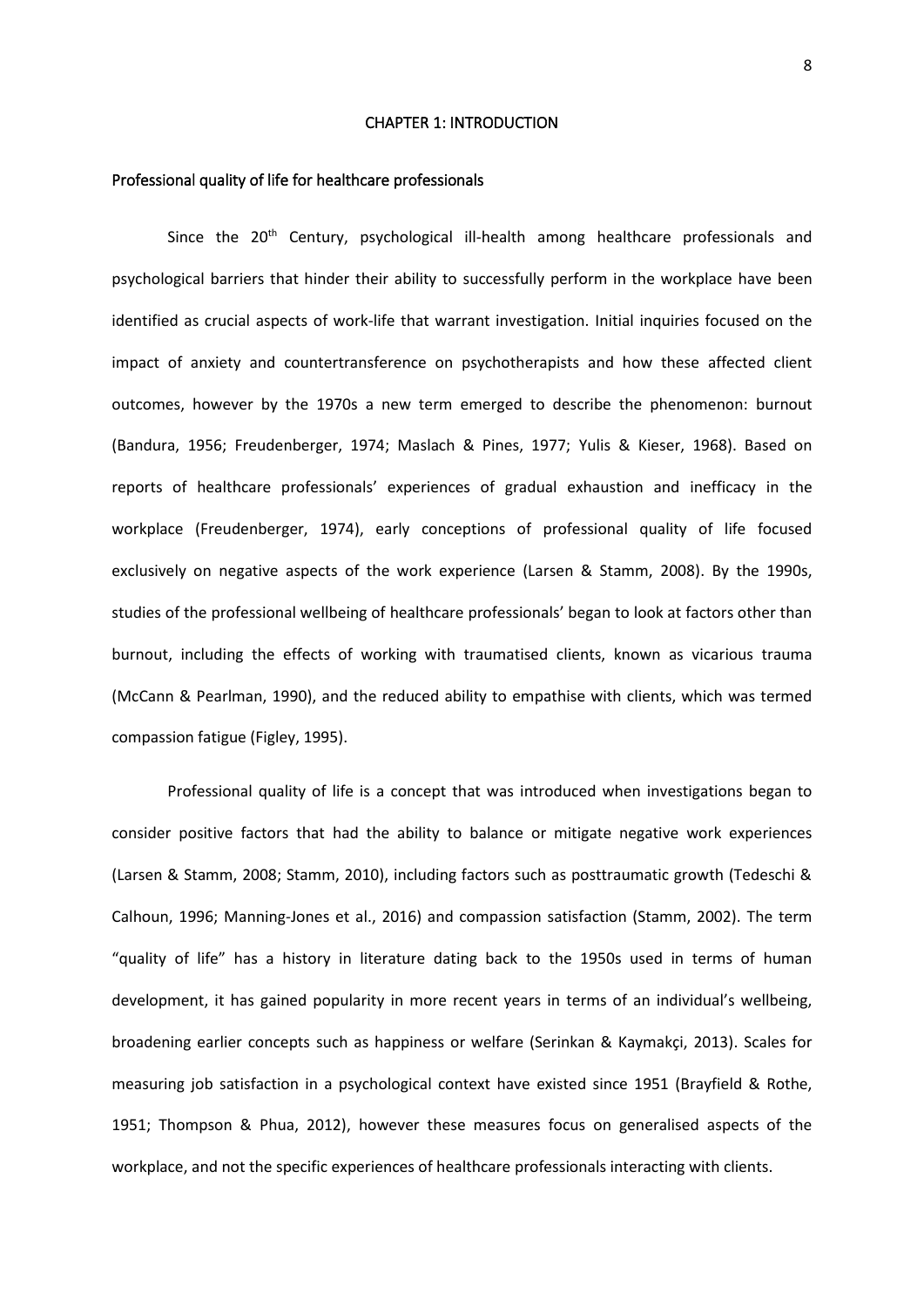In 2005, Stamm created the Professional Quality of Life Scale (ProQOL); a self-report scale that could measure both positive and negative factors involved in professional quality of life. After several iterations, the 5<sup>th</sup> Edition of ProQOL measures overall professional quality of life a threefactor model: compassion satisfaction, representing the pleasure of work and protective aspects, and two sub-scales of burnout and secondary traumatic stress (STS), which together are components of compassion fatigue (Stamm, 2010). ProQOL has been widely assessed among healthcare workers, including mental healthcare professionals in general (Sprang et al., 2007), trauma-specialising therapists (Sodeke-Gregson et al., 2013) and social workers (Bloomquist et al., 2016).

A more in-depth discussion of burnout as a concept is presented later in this dissertation, however STS is conceptualised as symptoms resembling post-traumatic stress disorder (PTSD) which result from exposure to people suffering the effect of trauma (Cieslak et al., 2014). Compassion fatigue, burnout, secondary traumatic stress and vicarious traumatisation can often be used in interchangeable and overlapping ways within research contexts, however all of these factors represent distinct concepts (Baird & Kracen, 2006; Cieslak et al., 2014; Nimmo & Huggard, 2013; Thomas & Wilson, 2004). STS involves rapid onset symptoms of intrusive images, fear, difficulty sleeping and avoidance related to the topic involved in the trauma; none of which are present in typical burnout symptoms. Trauma therapists may experience more symptoms of STS than burnout, compared to non-trauma specialising therapists (Sodeke-Gregson et al., 2013).

For healthcare professionals, many factors that impact professional quality of life have been identified as risk factors, including a lack of ongoing training, high caseload demands, limited access to supervision, an unsupportive work environment, poor work environment safety, high number of trauma clients, professional isolation, unsupportive or non-existent social networks, a personal history of trauma, insufficient income, poor work-life balance, unbalanced caseloads and poor work satisfaction (Larsen & Stamm, 2008). Burnout is strongly correlated with overall psychological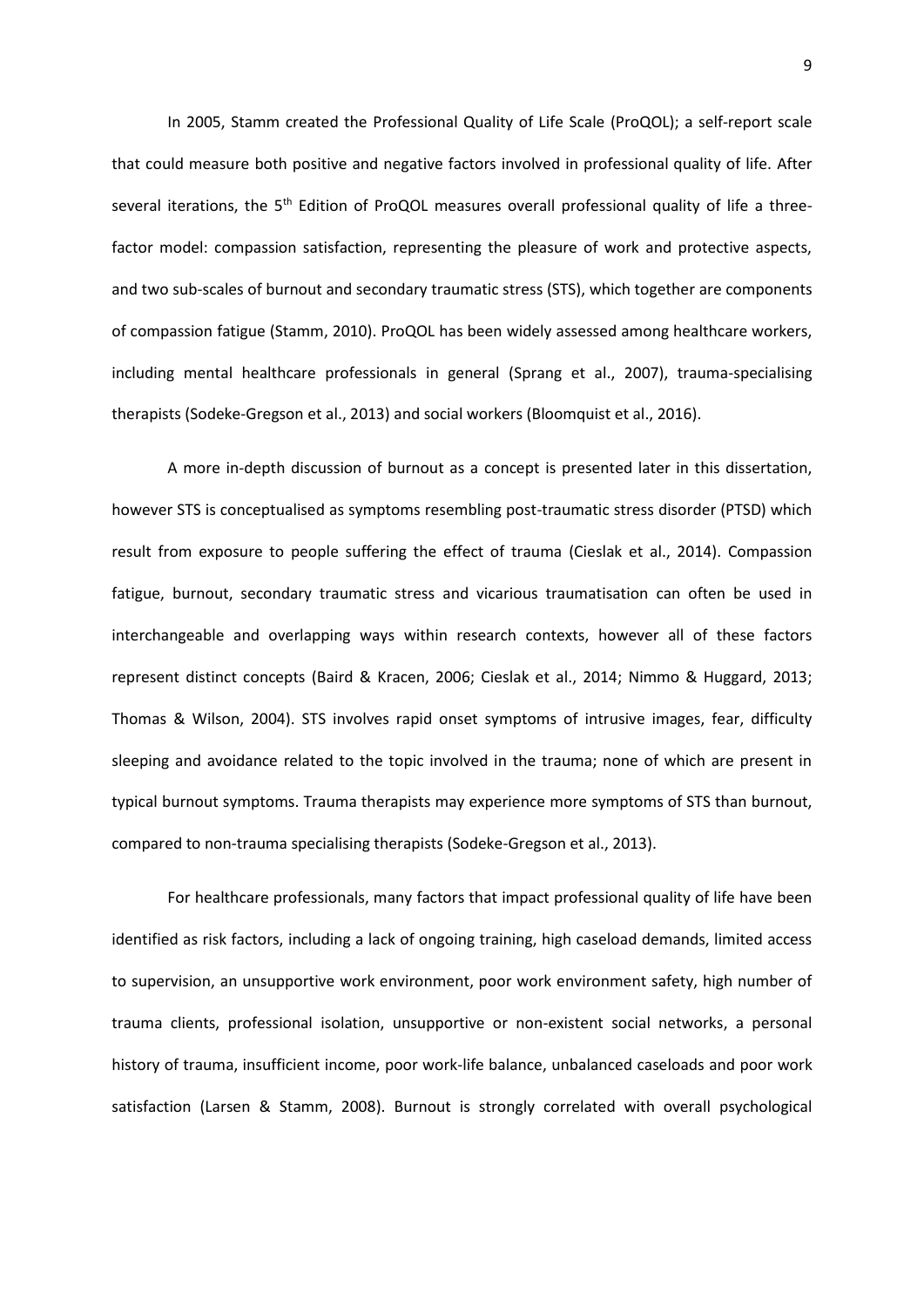distress symptoms (Goldhagen et al., 2015), but is conceptually distinct in its focus on work-related experiences (Maslach & Leiter, 2017).

## <span id="page-9-0"></span>Psychological distress and healthcare professionals

Psychological distress is a common construct within mental health literature, used as a testable concept to measure the overall psychological wellbeing of populations (Drapeau et al., 2012). The term is often applied to symptoms such as depression, generalised anxiety and behavioural issues representing negative aspects of wellbeing (Drapeau et al., 2012; Mirowsky & Ross, 2002), Distress has a variety of definitions, however the most consistent definitions involve an emotional discomfort experienced by a person in response to a stressor or demand, and the negative outcomes associated with this experience (Ridner, 2004). Psychological distress is often used in psychology literature as a concept to judge the severity of disorders such as depression and anxiety (Phillips, 2009).

A common measure for tracking major aspects of psychological distress is the Depression, Anxiety, and Stress Scale (DASS-21) (Lovibond & Lovibond, 1995), which measures anxiety, depression and stress as different dimensions of distress (Henry & Crawford, 2005). While the three dimensions can be combined as a valid single-factor measure, each subscale also represents a distinct construct of psychological distress (Henry & Crawford, 2005; Lee, 2019).

Untreated distress among psychologists is associated with the loss of the ability to practice therapy effectively (Barnett et al., 2007; Sherman & Thelen, 1998). Psychological distress among healthcare professions as measured by the DASS-21 has been shown to highly correlate to a variety of burnout measures (Creedy et al., 2017; Goldhagen et al., 2015; Talaee et al., 2020), and the individual subscales correlate highly with the ProQOL measures of compassion satisfaction, STS and burnout (Duarte, 2017). Among mental health professionals, high psychological distress has been associated with dissatisfaction in salary (Saquib et al., 2019), lack of career opportunities (Tran et al., 2019), high workload (Elbay et al., 2020; Saquib et al., 2019), increased working hours (Elbay et al.,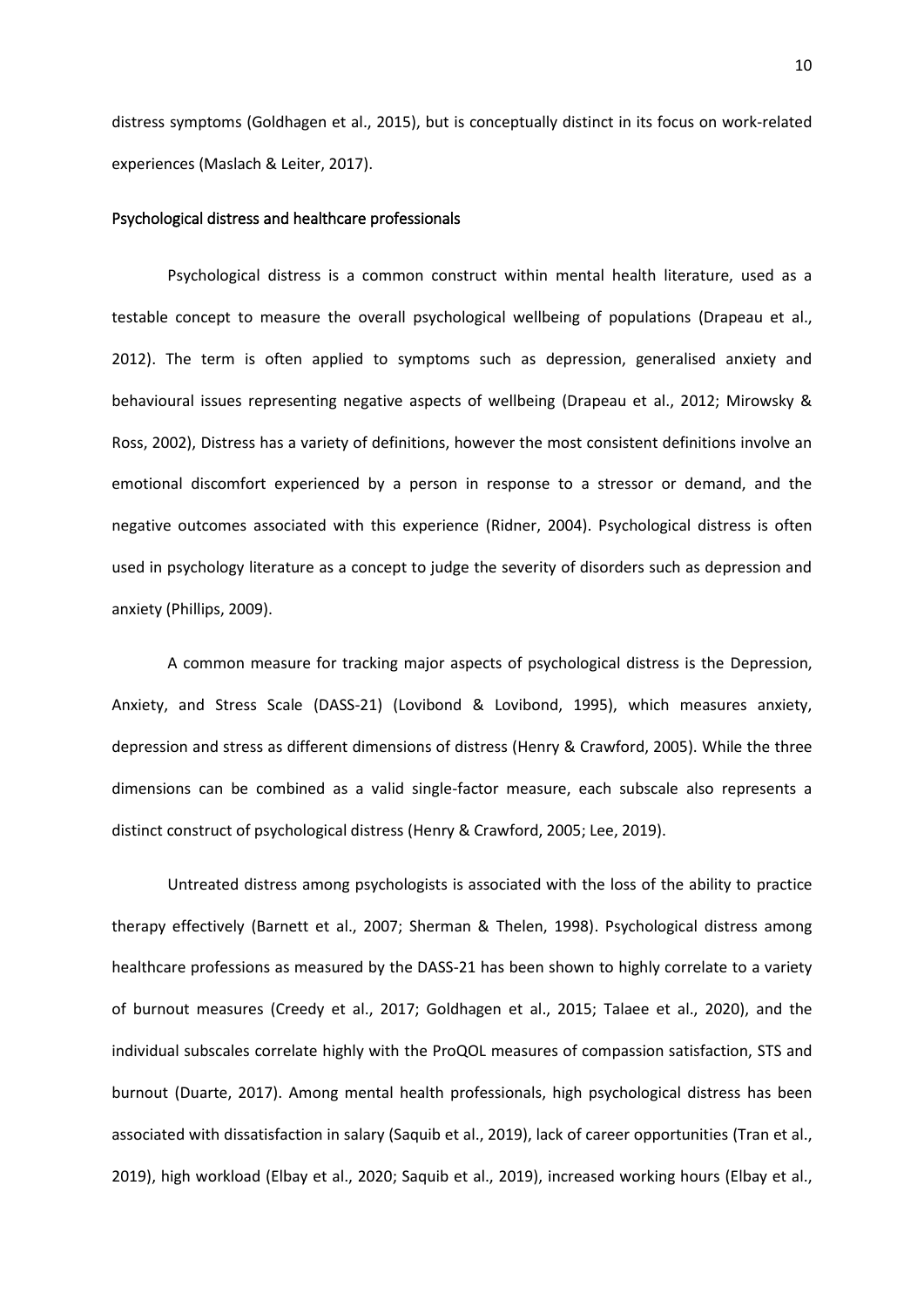2020), poor teamwork (Saquib et al., 2019; Tran et al., 2019), less time working in their profession (Elbay et al., 2020; Shahruddin et al., 2016; Tran et al., 2019), perceived bullying (Shahruddin et al., 2016) and using fewer self-care strategies (Pinho et al., 2021).

## <span id="page-10-0"></span>Burnout and healthcare professionals

Burnout as a psychological construct was first used in scientific literature by Freudenberger (1974) to describe a state of exhaustion impairing cognition and judgement that he identified in his co-workers and himself working at a free clinic in the United States. Since the advent of the Maslach Burnout Inventory (MBI) in 1981, burnout has been conceptualised in terms of three dimensions: emotional exhaustion (i.e. the feeling of being mentally depleted or overextended), depersonalisation (originally "cynicism" – a lack of feeling towards clients), and sense of inefficacy/lack of personal achievement (Awa et al., 2010; Maslach, 2003; Maslach & Jackson, 1981). In addition to these dimensions, burnout is conceptualised as a phenomenon with a gradual onset, which is associated with workplaces (Awa et al., 2010), and much literature focuses on burnout within "person centred" roles such as medical professionals and teachers, as these were the groups first identified in the literature as experiencing burnout. As research has developed on the subject, the phenomenon has been identified within a much wider range of professions (Demerouti et al., 2001; Maslach & Jackson, 1981; Maslach & Leiter, 2017), and while further measures and conceptions have been developed, the Maslach model has widely influenced the conceptualisation of burnout (Schaufeli et al., 2020; Shoman et al., 2021). The ProQOL Burnout subscale focuses on a wider set of symptoms, with items focusing on poor wellbeing, negative attitudes, overwork and a lack of self-acceptance, compared to the MBI and other scales' tendency to focus on exhaustion symptoms (Cieslak et al., 2014). Despite this, the three factors of the MBI highly correlate with the ProQOL burnout subscale (Erkorkmaz et al., 2018; Patel et al., 2017).

Burnout is not considered a psychiatric diagnosis in the Diagnostic and Statistical Manual of Mental Disorders, 5th Edition (DSM-5). The manual describes burnout as a culturally-bound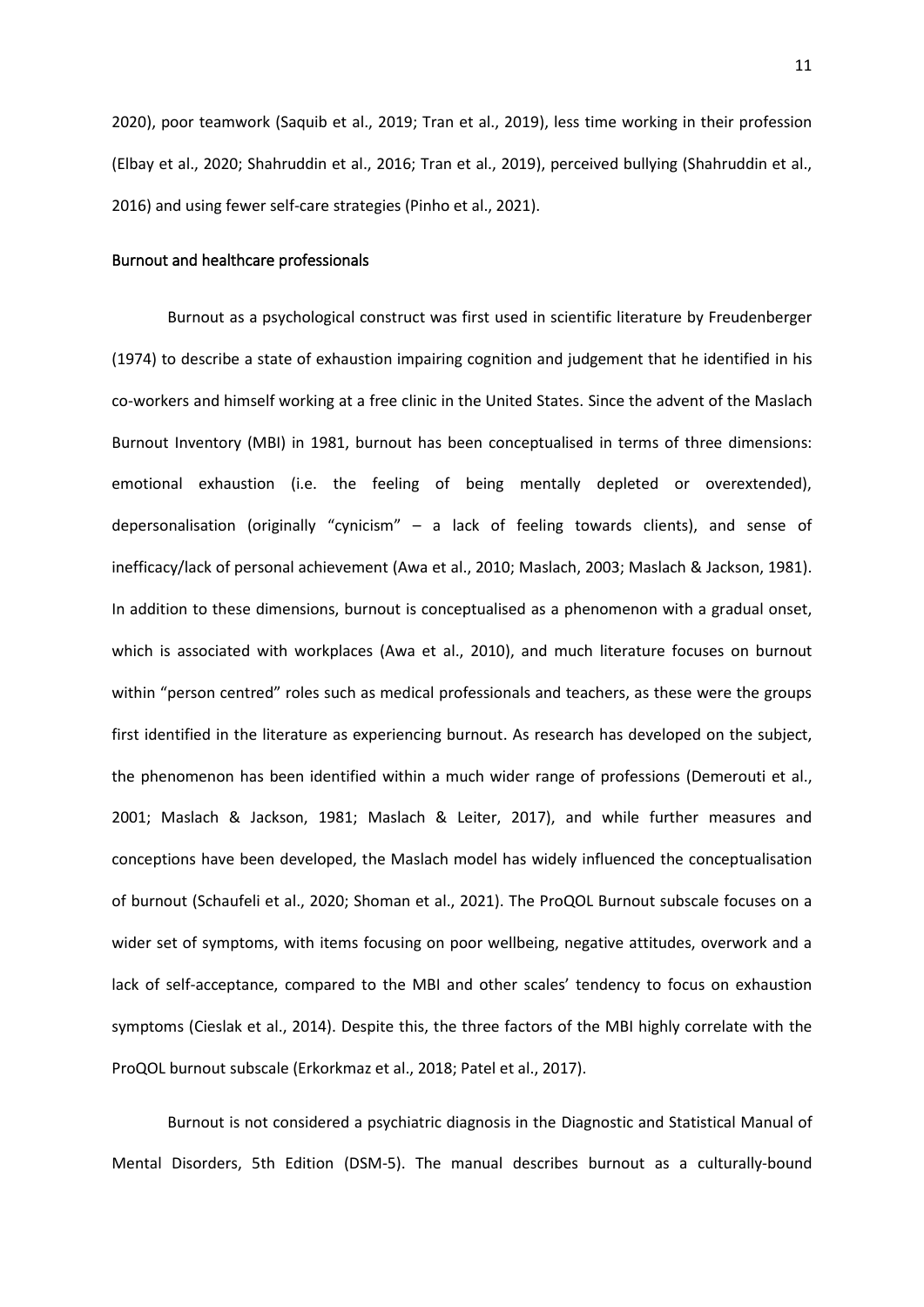syndrome, however offers no insight and discussion of the concept (APA, 2013). The  $11<sup>th</sup>$  edition of the International Classification of Diseases (ICD-11) defines burnout as an "occupational phenomenon" separate from psychological conditions, and includes a description that matches the three-dimension model found in burnout literature. The ICD-11 emphasises that the syndrome occurs in employment-contexts, and excludes its use in other life circumstances, while listing mood disorders, anxiety disorders and adjustment disorder as exclusions for meeting this definition (World Health Organisation, 2019).

Psychological literature has identified burnout as a separate to exhaustion (Schaufeli et al., 2009), and it can be differentiated from general job stress, due to the emotional responses of workplace cynicism and self-inefficacy not present in job stress (Maslach, 2003). The primary symptoms of major depression, anhedonia and depressed mood, have been demonstrated to highly correlate with the emotional exhaustion and depersonalisation factors of burnout (Bianchi et al., 2015). Burnout appears to be inter-related but distinctive from depression with an unclear directionality (i.e. if burnout symptoms lead to depressive symptoms, visa versa, or if a third factor influences the presence of both; Koutsimani et al., 2019; Tóth-Király et al., 2021).

There is no consistent definition for what constitutes a distinct case of burnout (Eckleberry-Hunt et al., 2018). Many psychometric measures have historically defined burnout through arbitrary cut-off scores; assuming that the highest scoring groups are experiencing the worst burnout symptoms (Maslach & Leiter, 2017), while the ProQOL-5 burnout subscale recommend its use as continuous scale (Stamm, 2010), Some researchers do not specifically refer to "burnout" as an independent concept at all, instead investigating factors such as overwork and exhaustion (Eckleberry-Hunt et al., 2018). Difficulties in establishing non-arbitrary cut-off scores began to be highlighted in the literature (Doulougeri et al., 2016; Leiter & Maslach, 2016), and by the 4<sup>th</sup> Edition of the MBI in 2016, the authors removed scales and explicit cut-off scores entirely.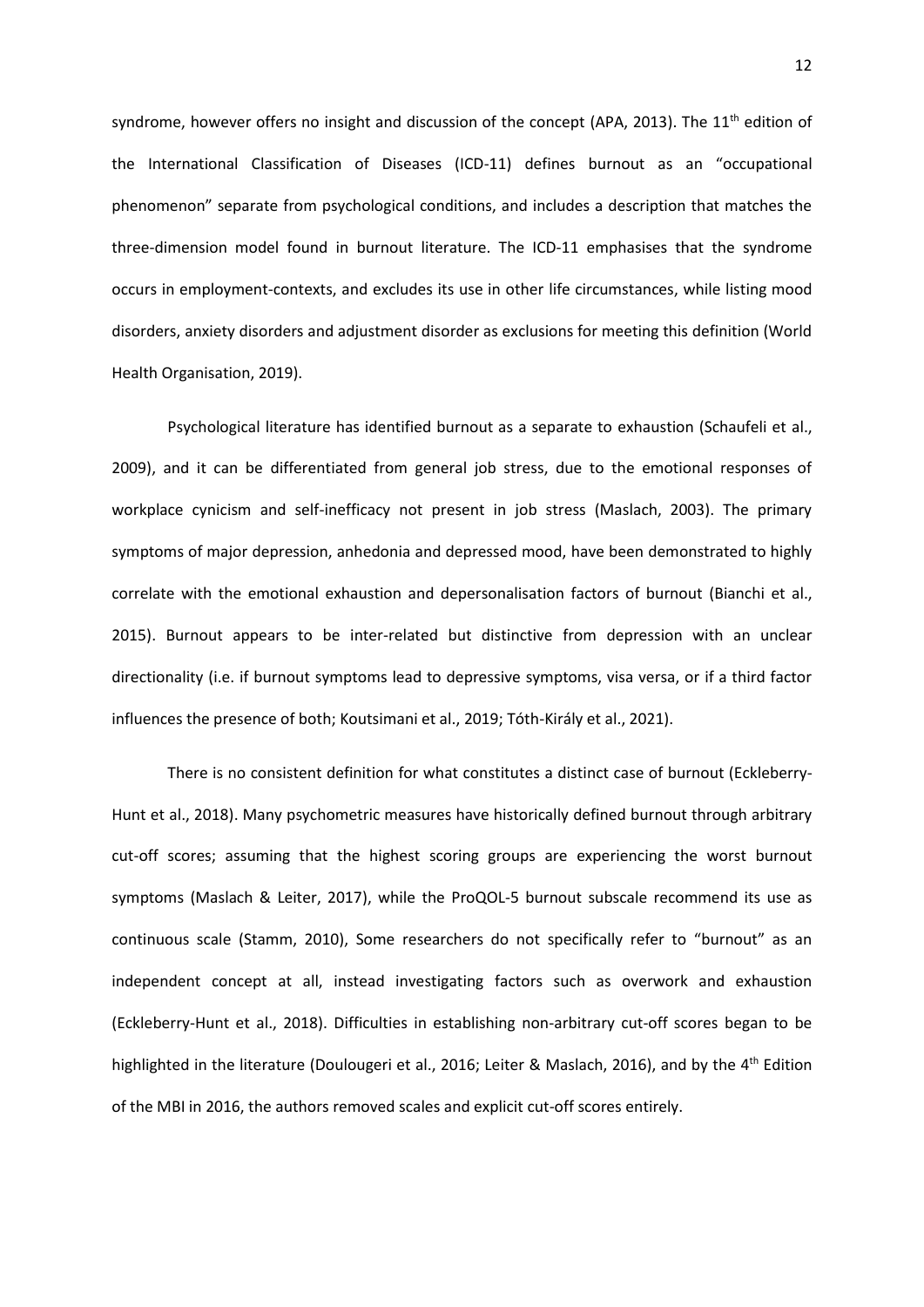Measuring burnout with continuous scale is conceptually congruent with Hobfoll (1989)'s Conservation of Resources (COR) model, which conceptualises burnout and stress as a depletion of resources experienced gradually (Best et al., 2005). This model proposes that people are motivated to protect current resources and acquire new resources, and that burnout is a response to losing job resources (Halbesleben et al., 2014). The COR model is one of the two prevailing theories explaining burnout, while the other, the Jobs Demands Resources Model (JD-R), theorises the exhaustion component of burnout is explained by high job demands, such as time pressure and workload, while the depersonalisation aspect is explained by a lack of job resources, such as peer feedback and salary (McCormack et al., 2018).

## <span id="page-12-0"></span>*Psychologists' experiences of psychological distress and burnout*

Burnout among psychologists is a major issue, affecting an estimated 20-67% of practicing clinicians (O'Connor et al., 2018; Morse et al., 2012). Increased experience of burnout symptoms for mental health practitioners is associated with poorer patient outcomes overall (Delgadillo et al., 2018), and burnout symptoms among practicing psychologists are associated with a range of negative outcomes, including a deterioration in the level of care, high job turnover, developing a generalised negative view of others and clients disengaging from treatment (Evans et al., 2006; Maslach & Jackson, 1981; Rupert et al., 2015; Paris & Hoge, 2010; Yang & Hayes, 2020). Research specifically looking at practicing psychologist burnout has been undertaken since Ackerley et al. in 1988 (Rupert & Morgan, 2005), and practicing psychologists report some of the highest level of emotional exhaustion among mental health professionals globally (Dreison et al., 2018).

Studies of psychologists and other medical professionals have identified several factors that influence burnout experience and severity, including organisational factors, client factors, and personal factors. Of these, personal factors correlate with burnout much more than organisational factors (Simpson et al., 2019). In terms of demographics, some studies have identified women in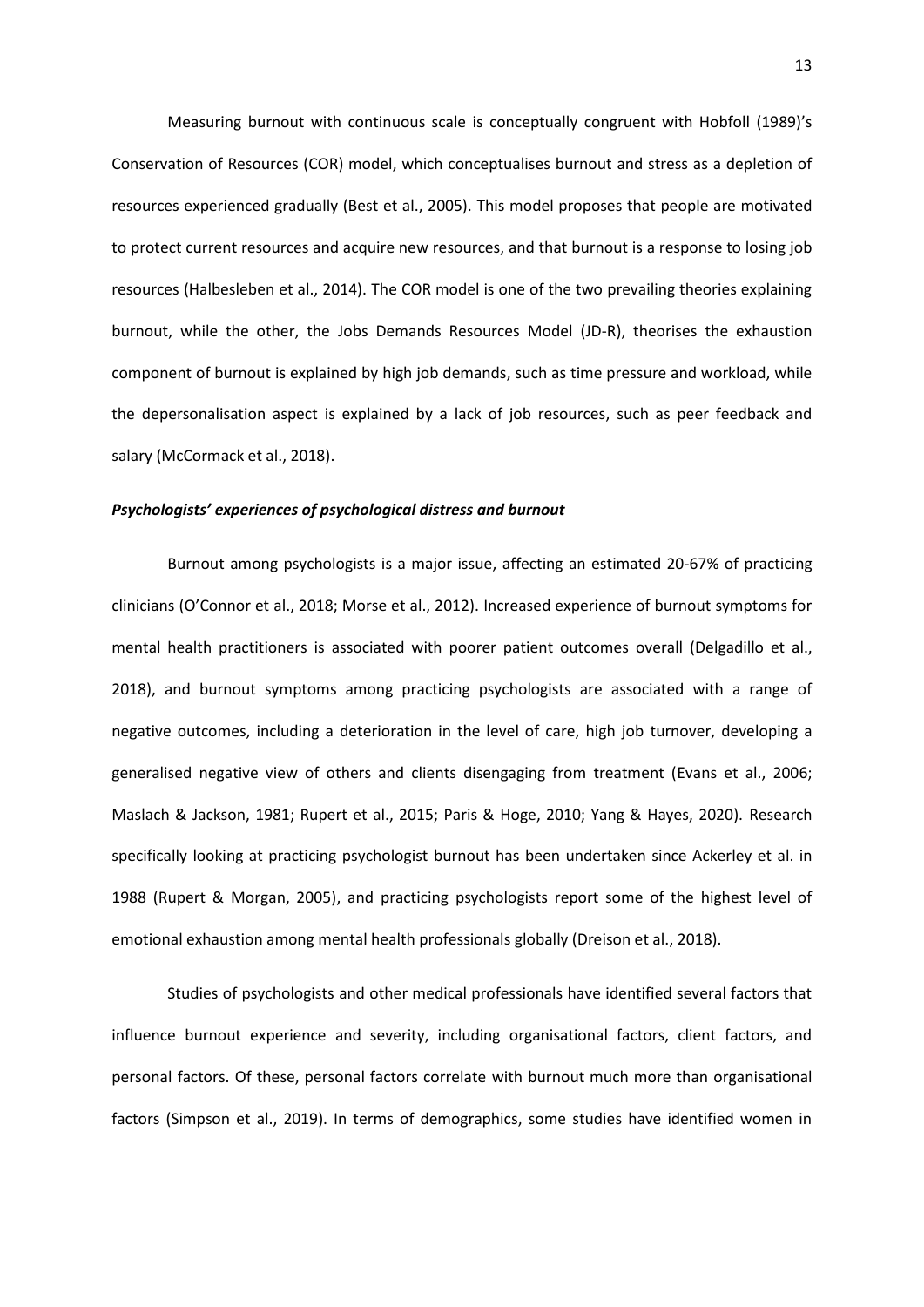agency settings experiencing more professional burnout (however this finding has had replication issues; Rupert & Morgan, 2005; Rupert et al., 2009).

Organisational factors that predict burnout include higher job demands with few resources, lack of control in their job, longer hours, lack of rewards such as pay or acknowledgement, poor community, lack of job fairness and ethical conflicts (Simpson et al., 2019; Paris & Hoge, 2010; Rupert & Morgan, 2005; Yang & Hayes, 2020). In terms of patients themselves, working with chronic or complex patients (Simpson et al., 2019) and dealing with more negative client behaviours (i.e. antisocial or inappropriate client behaviours) correlated with higher levels of burnout (Rupert & Morgan, 2005).

Personal factors influencing practicing psychologist burnout include Early Maladaptive Schemas (EMS), i.e. maladaptive core beliefs and behaviours developed early in life (Simpson et al., 2019). The most common of these presenting in therapists include unrelenting standards (i.e. a belief in high standards of behaviour not applied to other people) and self-sacrifice (i.e. the belief that others' needs are much more important than the person's own needs, even in situations where this does not reflect reality), however the schemas correlating highest with burnout were abandonment, mistrust/abuse, and emotional inhibition (Simpson et al., 2019). Personal factors associated with higher likelihood of burnout include low self-esteem, an external locus of control, low mental resilience, and Type A personalities (Maslach & Leiter, 2017). A number of protective factors have also been identified, including peer social support, being a solo practitioner, and age or the number of years' experience in their current job (Rupert & Morgan, 2005; Ballenger-Browning et al., 2011), however this may be a survivor effect (i.e. those who burnt out left the profession and could not be surveyed, while those who had resilience remained; Rupert & Morgan, 2005).

Some strategies that have been proposed to reduce the incidence of burnout among practicing psychologists includes better salaries, opportunities for promotion, routine assessment of psychologists for burnout, and even social events to increase peer support (Schaufeli et al., 2009).

14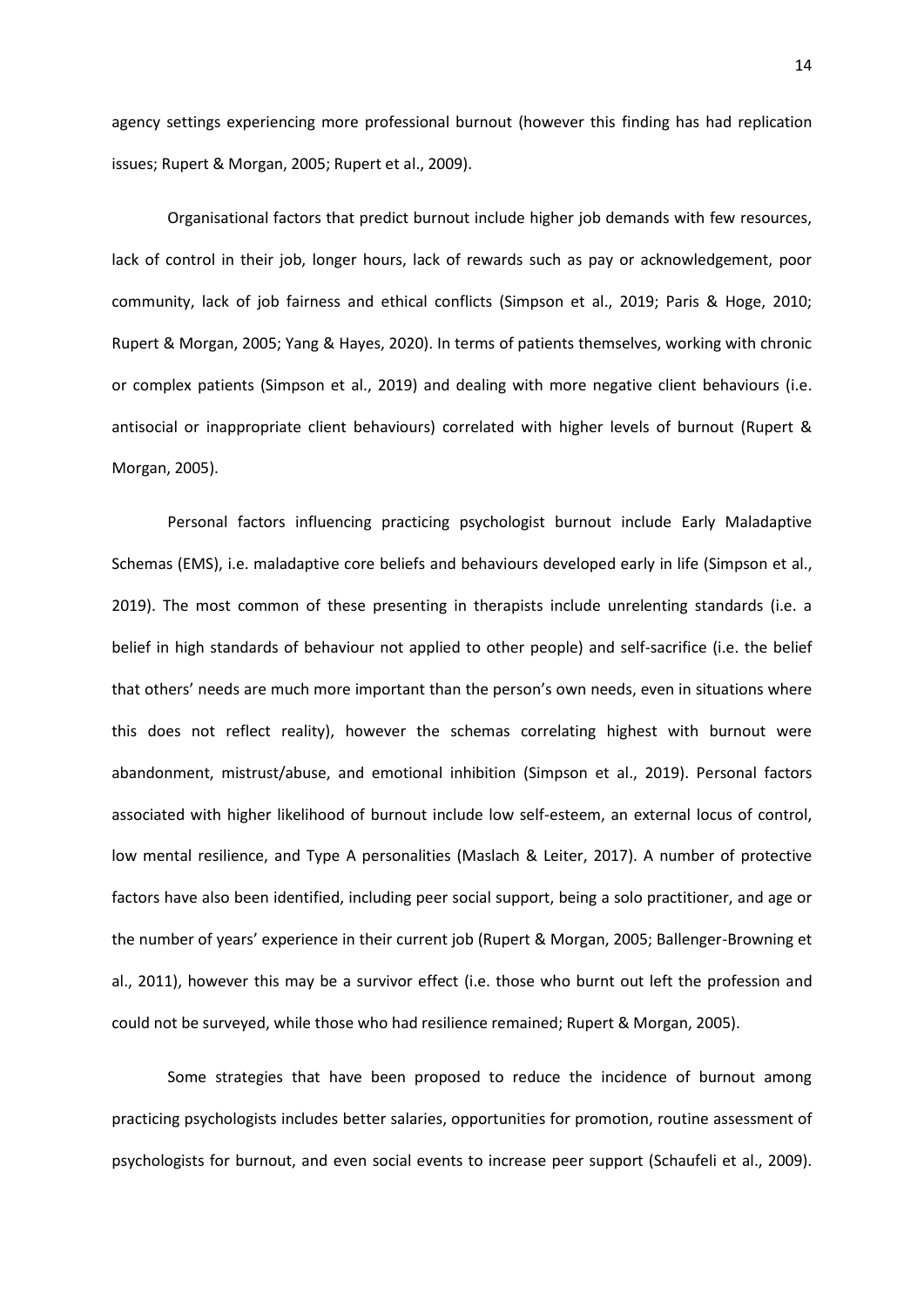Most research that proposes solutions focuses on methods to reduce negative symptoms of burnout, instead of preventative positive psychology measures (Eckleberry-Hunt et al., 2018), however mindfulness has been proposed as a protective factor for therapists (O'Donovan & May, 2007).

#### <span id="page-14-0"></span>*The mental health landscape of New Zealand*

Demand for mental health and addiction services in New Zealand has seen significant increases in recent years, alongside major systemic issues such as widespread addiction and persistently high suicide rates, especially among youth (New Zealand Government, 2018). The historical basis for the lack of mental health resources in the country can be linked to the closure of psychiatric hospitals during the latter half of the  $20<sup>th</sup>$  Century. A culture shift in English-speaking countries towards the community treatment model for mental health led to systemic closures of these hospitals, however no proportionate increase in the number of beds and services eventuated (Allison et al., 2019; Ministry of Health, 2021). The 2018/19 Health Survey noted high levels of psychological distress across New Zealand, especially among women, people aged between 15 and 24, disabled adults, Māori, Pasifika and people living in socioeconomically deprived areas (Ministry of Health, 2021).

In the 2018 *He Ara Oranga* government enquiry, which investigated ways to improve the mental health system, stress, overwork and burnout were identified as factors impacting the wellbeing of the mental health workforce (New Zealand Government, 2018). The 2021 *Kia Manawanui Aotearoa* report, which discusses the long-term pathways to improve mental health, identified developing workforce retention strategies as a short-term goal, while medium-term goals include improving mental health workforce wellbeing, increasing the size of the workforce, facilitating more mental health workers who specialise in complex mental health needs, and expanding supervision and mentoring models. No specific plans to address these issues were discussed in the report.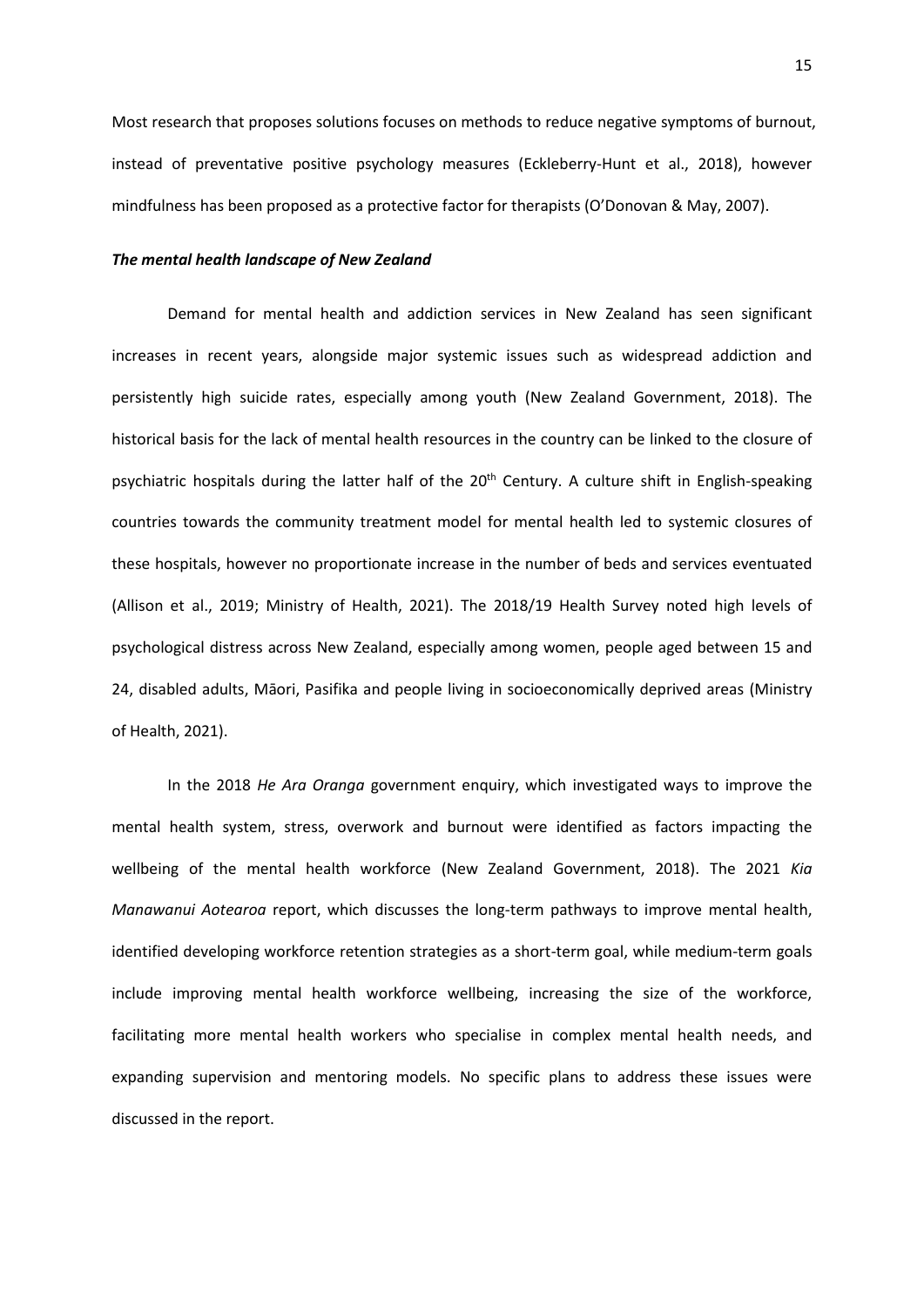Recent surveys among general practitioners and psychiatrists revealed several factors which impact their professional quality of life, including a perceived increase of patient complexity, systemic barriers to effective treating patients, administration work overload, high numbers of patients seen daily, minimal assistance, and low perceived levels of peer and managerial support (ASMS, 2021; RNZCGP, 2021). Psychiatrists identified their workloads had become significantly worse in recent years (ASMS, 2021), and many general practitioners reported their plans to leave the workforce within the next 5-10 years, most notably a large cohort who were reaching the age of retirement (RNZCGP, 2021). Clinical psychologists noted extreme demand for services, with waiting times in excess of three months standard for more than half of clinical psychologists surveyed (Skirrow, 2021).

A number of mental health professions have been investigated for symptoms of burnout, including general practitioners (RNZCGP, 2021), nurses (Kalliath & Beck, 2001), psychiatrists (ASMS, 2021; Kumar et al., 2007), resident doctors (Huggard & Dixon, 2011), hospital consultants (Surgenor et al., 2009) and counsellors (Temitope, 2014). High levels of burnout were noted among general practitioners (RNZCGP, 2021), and a lack of supervision and support predicted higher burnout levels for nurses (Kalliath & Beck, 2001). Among hospital consultants, low levels of burnout were detected, however long hours and low job satisfaction were both contributory factors for those who were noted to have high burnout scores (Surgenor et al., 2009). New Zealand counsellors were found to have a high risk for developing STS and burnout, however this was moderated by a high potential to experience compassion satisfaction in their career (Temitope, 2014).

## <span id="page-15-0"></span>*New Zealand psychologists' quality of life*

A search of key databases (e.g. SCOPUS, OVID) revealed that only very limited research on psychologist burnout, professional quality of life and psychological distress has been undertaken in a New Zealand context. The largest study, a mixed methods thesis investigating resilience and wellbeing among psychologists (n=224), reported high levels of compassion satisfaction and low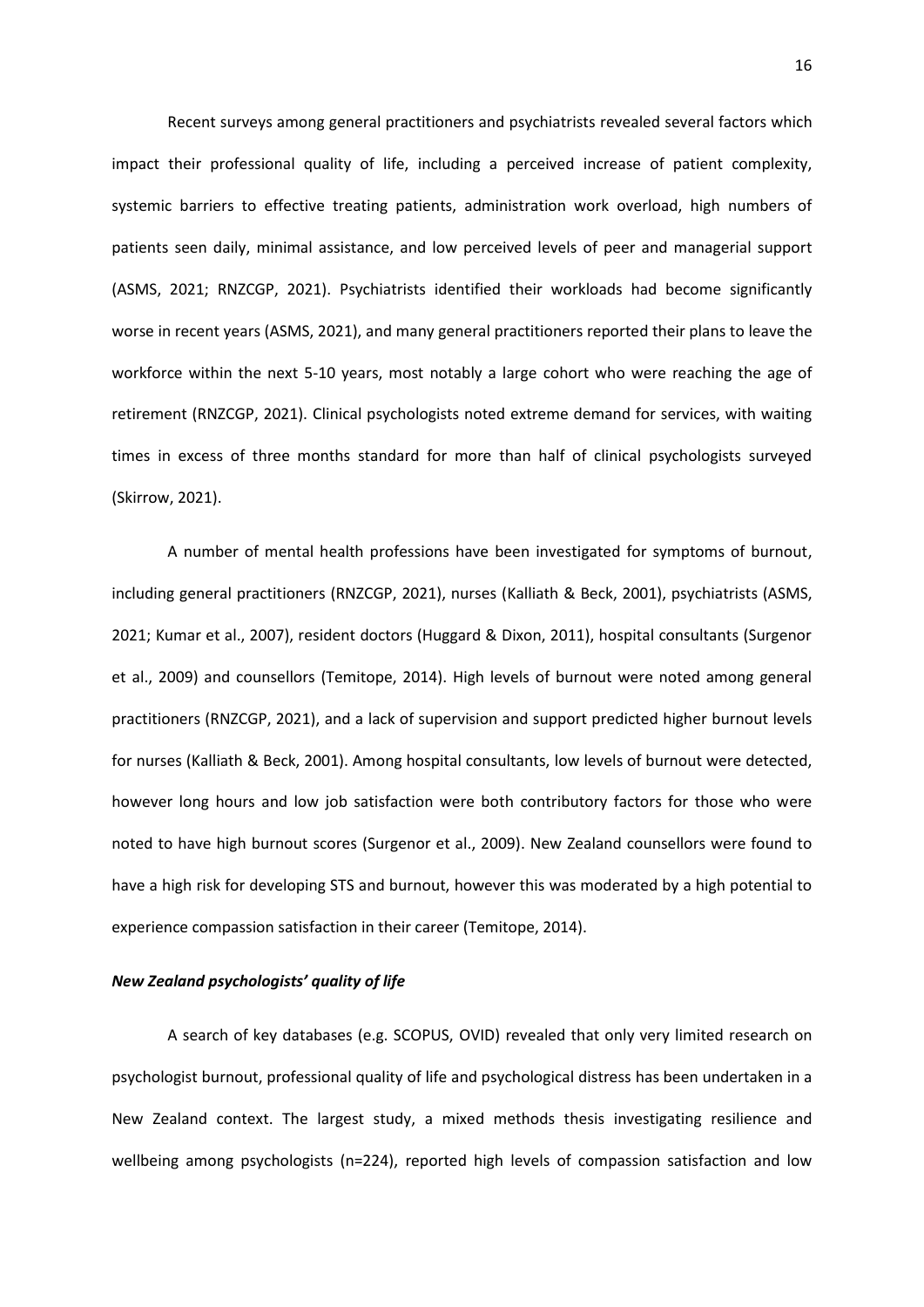levels of STS and burnout; with ProQOL scores highly correlating to measures of resilience, emotions, vicarious growth, broad-minded coping and self-care, while also strongly negatively correlating with maladaptive coping skills and work stressors (McCormick, 2014). Psychologist self-reports indicated several factors which influenced their professional quality of life, including a systemic lack of discussion of workplace stressors, a need for more self-care and positive psychology interventions, a need for increased therapist-client boundaries to protect psychologists from STS, a need for improved supervision and to address professional isolation, while also recognising a greater need for psychologists to engage in their own personal therapy (McCormick, 2014).

Outside of this thesis, a large international study of burnout and schema included 51 New Zealand clinical or counselling psychologists, and reported that psychologists tended to hold maladaptive schemas of unrelenting standards and self-sacrifice (however results specifically pertaining to New Zealand were not delineated; Simpson et al., 2019). A small amount of literature exists that investigates psychologists' experiences of STS in a New Zealand context. These studies focused on the relationship between STS and vicarious post-traumatic growth (VPTG), involving 72 clinical psychologists who work primarily with trauma (Stapleton, 2017) and 70 psychologists working in any speciality (Manning-Jones et al., 2016). The former study concluded that posttraumatic cognitions were more likely to be experienced by New Zealand trauma-focused psychologists who work longer hours (but not other factors related to the profession), while the latter found that psychologists were the mental health profession least likely to experience negative outcomes due to STS, and most likely to utilise coping strategies.

A single participant of a United Kingdom-based qualitative study discussed their experiences of burnout as a psychologist in a New Zealand specific context (Alfrey, 2014), but otherwise the only perspectives on these three concepts from New Zealand psychologists are tangential studies where burnout is identified as a negative factor. This includes contexts such as an issue for the recruitment and retention of Māori staff in Child and Adolescent Mental Health Services (CAMHS) (n=16)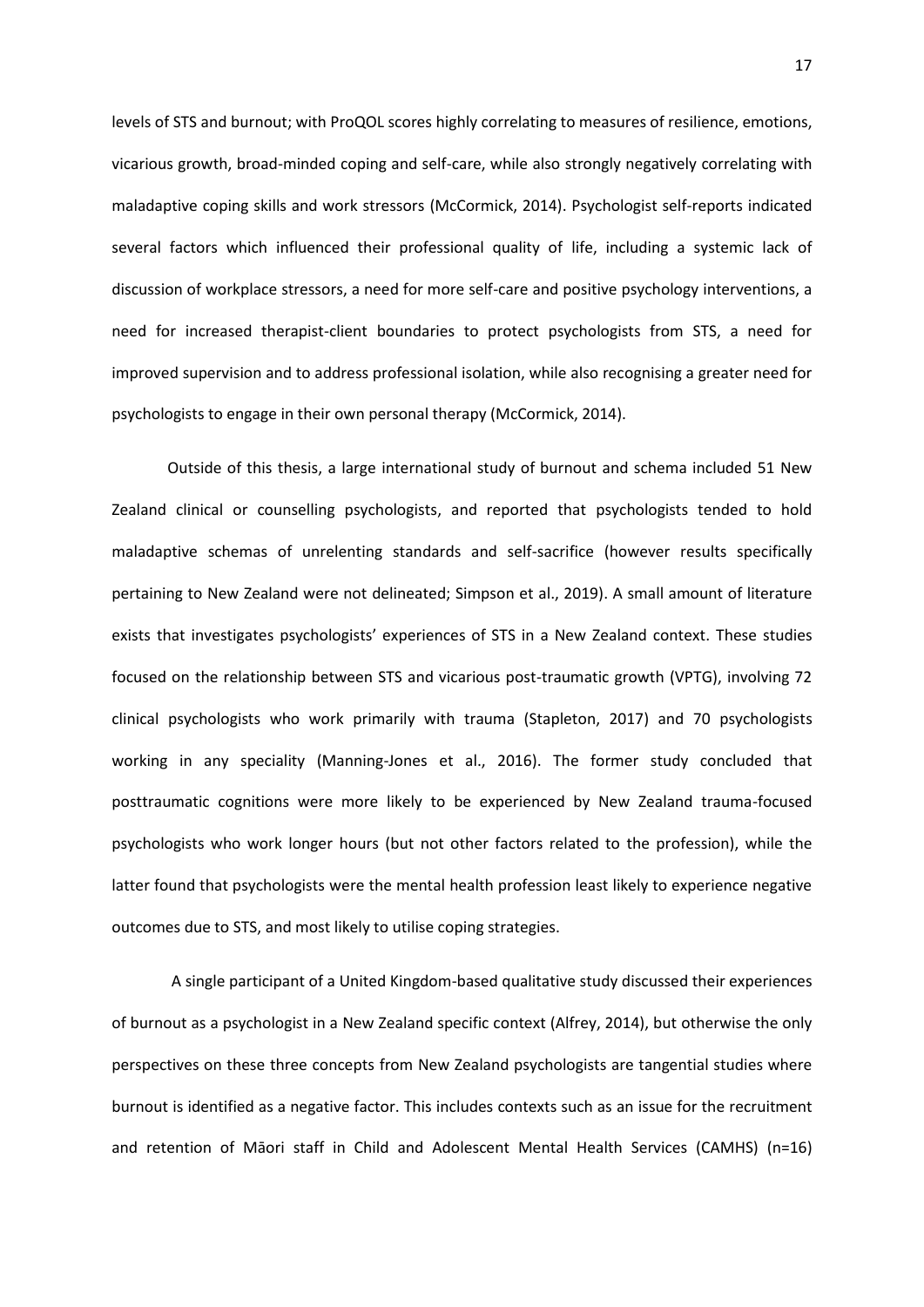(Hemopo, 2004), retention of educational psychologists (n=65) (Jimerson et al., 2009) and as a barrier to psychologists' professional competency and ongoing training (n=6) (Brennan, 2018).

Given the increasing demand on mental health services in recent years, the established increasing rates of burnout among other caring professions and anecdotal reports of stress and concern among Aotearoa New Zealand psychologists, the current study aims to consider the reports and perspectives of currently practicing psychologists regarding their professional quality of life and risk of burnout.

#### <span id="page-17-0"></span>Hypotheses

It was hypothesised that psychologists who scored within the severe range of the burnout or psychological distress subscales (i.e. experiencing recent psychological distress or burnout symptoms prior to completing the survey) would deviate from the group experiencing the least degree of psychological distress (normal DASS-21 scores across all three subscales), and that this would influence their qualitative answers when discussing burnout.

# CHAPTER 2: METHOD

# <span id="page-17-2"></span><span id="page-17-1"></span>**Participants**

Practicing psychologists were chosen as a population to investigate due to the relative consistency of scope of practice – "psychologist" in New Zealand is a legally protected term, meaning someone who uses this term has undergone a consistent lengthy training and accreditation process, with consistent values and practices under the Code of Ethics. Practicing psychologists are also a population who have a pre-existing understanding of burnout, quality of life and psychological distress, both in terms of how these concepts impact their clients' lives, and how they impact their own professional lives.

Of the participants in this study ( $n = 169$ ), 141 completed the questionnaire, with the remainder missing data and excluded from analysis. This represented an estimated 3.8% of the total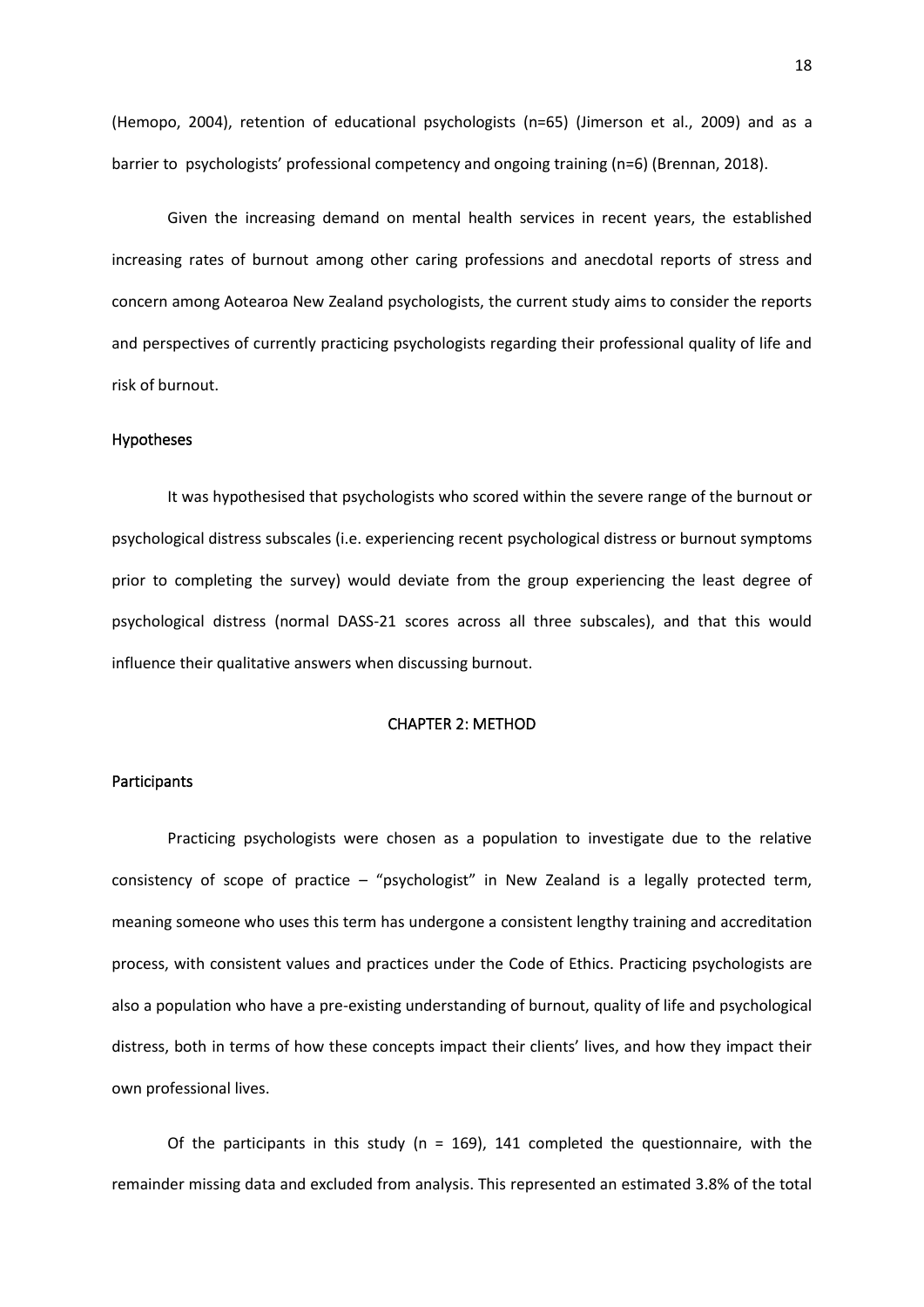3,676 registered psychologists who held an annual practicing certificate in 2021 (New Zealand Psychologists Board, 2021).

# <span id="page-18-1"></span><span id="page-18-0"></span>**Measures** *ProQOL-5*

Quality of life and burnout were measured using the 30 item Professional Quality of Life Scale Version 5 (ProQOL-5) (Stamm, 2010). ProQOL-5 measures overall quality of life with three subscales: compassion satisfaction, burnout, and compassion fatigue. The measure uses a 5-point Likert scale analysing symptoms from the past 30 days. The latest ProQOL-5 scale has been shown to be psychometrically valid as a unidimensional measure of professional quality of life (Duarte, 2017; Geoffrion et al., 2019; Hemsworth et al., 2018; Lakatamitou et al., 2021). While compassion satisfaction has been shown to be a distinct factor, some studies have noted construct validity issues within the two compassion fatigue subscales, variously proposing either collapsing the three scales into a bifactor model, or refining of the individual items in the scale to remove confounding artifacts such as if items are positively or negatively worded (Duarte, 2017; Geoffrion et al., 2019; Hemsworth et al., 2018; Samson et al., 2016). The scale has shown consistent reliability across a range of different cultural contexts, across versions published in Chinese (Wu et al., 2014), Spanish (Galiana et al., 2017), Portuguese (Galiana et al., 2017), Latvian (Circenis et al., 2013) and Hebrew (Samson et al., 2016).

ProQOL-5 was used due to its ability to analyse both positive and negative factors impacting overall professional quality of life, something not possible to analyse using burnout-specific tools (Heritage et al., 2018; Geoffrion et al., 2019). The ProQOL-5 burnout subscale significantly correlates with the most commonly used tool for measuring burnout, the MBI (Koutra et al., 2021). The measure correlates with the DASS-21, specifically high ProQOL-5 burnout and compassion fatigue scores/low compassion fatigue to heightened DASS-21 depression, anxiety and stress scores (Duarte, 2017; Fye et al., 2021).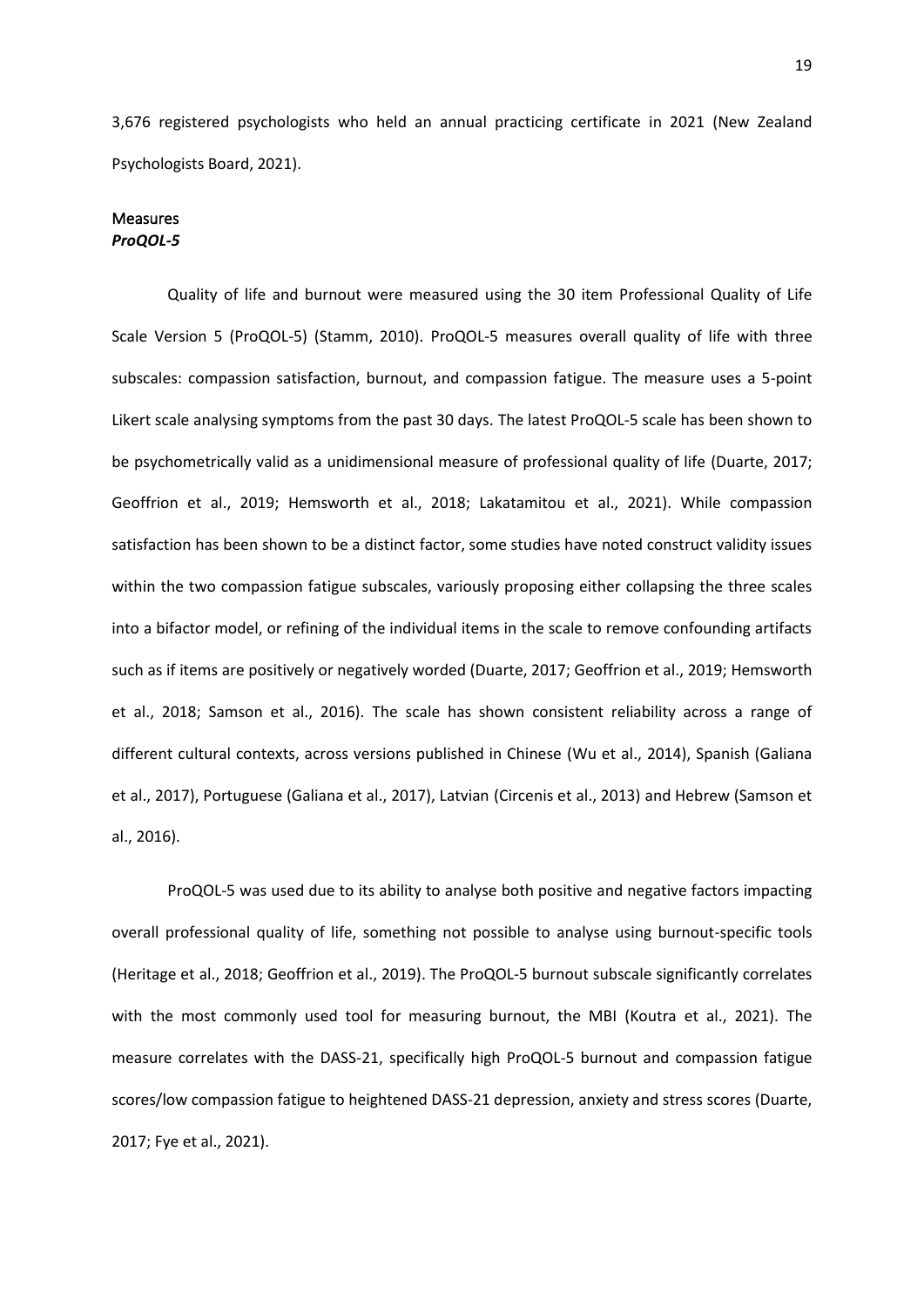#### <span id="page-19-0"></span>*DASS-21*

Psychological distress was measured using the 21 item Depression, Anxiety and Stress Scale (DASS-21) (Lovibond & Lovibond, 1995). The DASS-21 measures psychological distress using three subscales: depression, anxiety and stress using a four-point Likert scale, measuring symptoms in the previous week. The scale shows both convergent and divergent validity (Evans et al., 2021; Medvedev et al, 2020; Norton, 2007), and is a valid and reliable tool to assess both depression, anxiety and stress as individual factors, and as an overall measure of psychological distress (Alfonsson et al., 2017; Le et al., 2017). Severe or elevated scores on the DASS-21 overall or on individual scales have shown evidence for their use as effective screening tools to indicate clinical levels of anxiety and depression symptoms (Beaufort et al., 2017; Ng et al., 2007; Randall et al., 2017; Ronk et al., 2013; Tran et al., 2013).

# <span id="page-19-1"></span>*Open questions*

Participants were asked two open-ended questions relating to burnout: "From your personal experience, what factors do you think influence psychologist burnout?" and "Do you have any techniques that you use to protect yourself from burnout?". The two questions were formulated in order to elicit differing perspectives from each psychologist: the former question investigating how psychologists saw burnout as a factor that impacted the profession as a whole, while the latter question investigating how psychologists interacted with the idea of burnout on a personal level. Burnout was chosen as the topic due to its familiar terminology and specific workplace scope, over professional quality of life, which is a term that participants may not have been as familiar with.

#### <span id="page-19-2"></span>Procedure

An online survey was created and administered using the research software Qualtrics. The survey questions formed a part of the Psychologists' Professional Quality of Life and Resilience in Aotearoa New Zealand study (AUTEC reference number 21/184 – approval granted on 16 June 2021), a wider survey of the psychological wellbeing and COVID-19 stress response experienced by New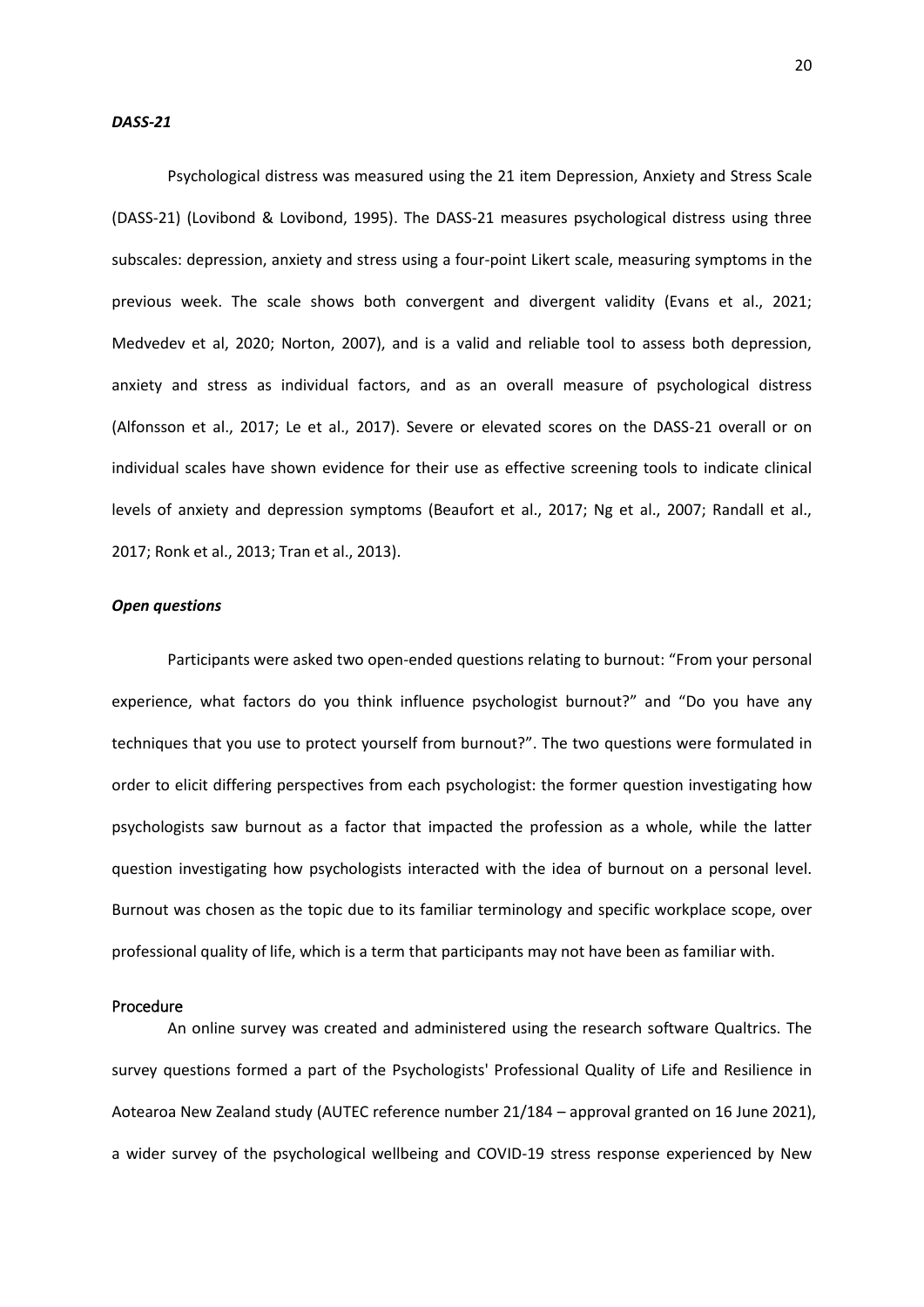Zealand practicing psychologists, using validated psychometric tools, self-reported open responses and demographic data.

Volunteer participants were recruited through the New Zealand Psychologists Board (NZPB), the New Zealand College of Clinical Psychologists (NZCCP) and New Zealand psychologist-specific social media. All participants self-identified as registered psychologists from within New Zealand. Participants were encouraged to share with colleagues and acquaintances, to facilitate snowball sampling. Survey responses were anonymous.

#### <span id="page-20-0"></span>Data Analysis

This study utilises an iterative mixed methods approach, involving a three-part design. This approach was chosen as it allowed for the integration of different data perspectives allows for a fuller understanding of psychological phenomena, and facilitated a more flexible and pragmatic approach (Dures et al., 2011; Hanson et al., 2005; Mertens, 2019). A convergent triangulation approach to research is beneficial for finding agreement across different strategies, using strategies that prioritise generalisability, accuracy/control of data and authenticity of context to complement and elaborate understanding (Turner et al., 2017). Raw data was processed and analysed using Microsoft Excel and IBM SPSS Statistics 27.

The initial phase of the study involved a statistical analysis of the DASS-21 and ProQOL-5 subscales, examining the distributions and descriptive statistics reported.

This is followed by a qualitative analysis of two open-ended responses using Interpretative Phenomenological Analysis (IPA) (Biggerstaff & Thompson, 2008; Smith, 1996) to investigate how psychologists conceive of and relate to "burnout" as a concept, a process which involved steps of recursive data familiarisation, coding and subtheme identification (Braun & Clarke, 2013). Themes and concepts were uncovered using an iterative process, where successive reviews of the data refined key themes and insights. Contradictions within the responses were analysed to ascertain if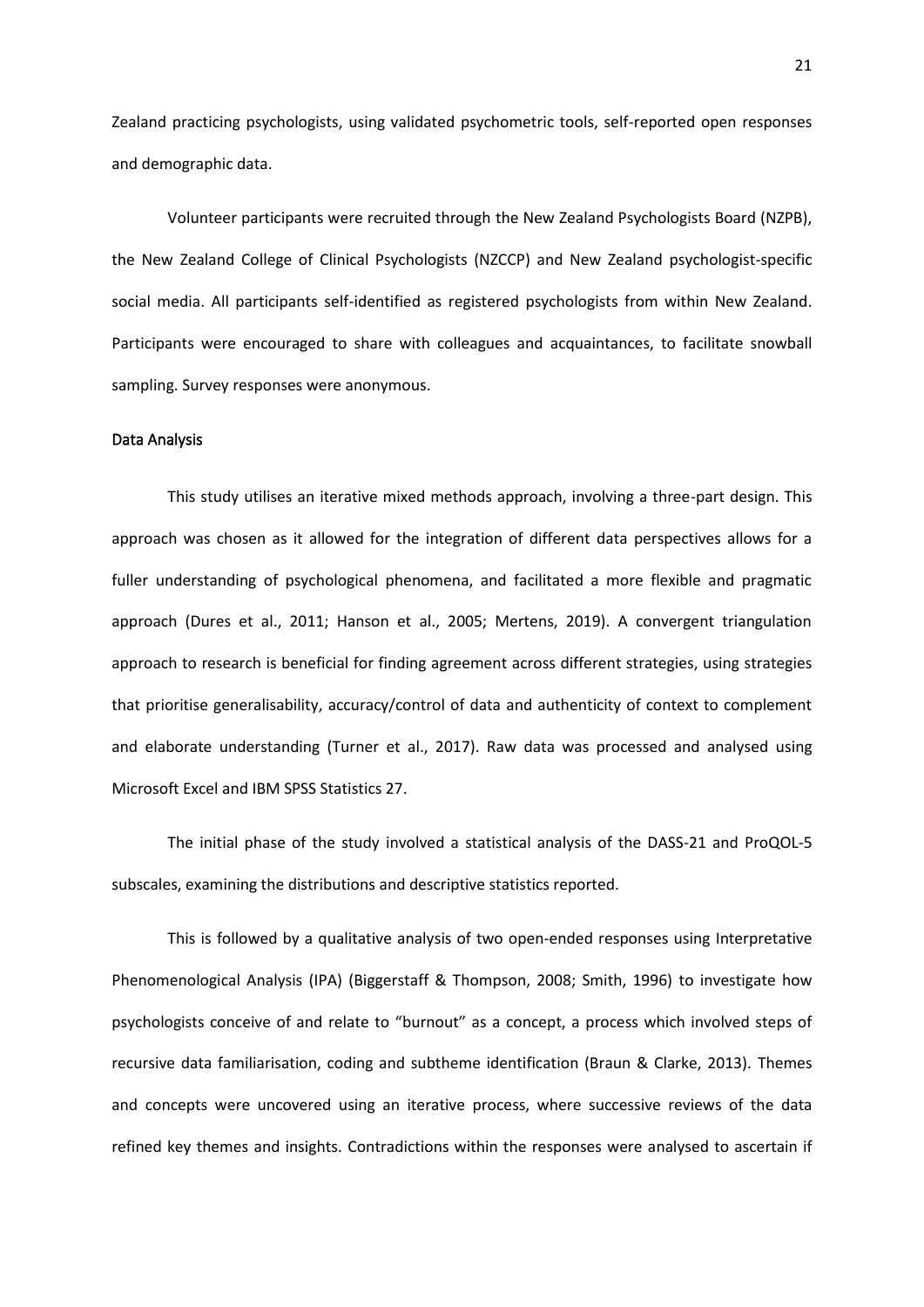they were genuine contradictions in how psychologists viewed the subject, or if these contradictions were indicators of a more complex situation than conceived of during the initial stages of analysis.

The third approach involves an explanatory sequential mixed methods design (Fetters et al., 2013; Ivankova et al., 2005), investigating thematic differences in responses seen when comparing two cohorts based on their quantitative responses to the DASS-21 within the survey, the low distress and high distress cohorts. A 15-item codebook was created for question one, and a 35-item codebook for question two. Responses were tallied from each different subgroup, looking for relative frequency differences and unique themes present only in one of the two subgroups.

# CHAPTER 3: RESULTS

#### <span id="page-21-1"></span><span id="page-21-0"></span>Participant demographics

Of those surveyed, 90% identified as female and 10% male (no gender diverse or non-binary participants took part in the survey), while 80.7% of participants listed their ethnicity as Pākehā/European New Zealander, 2.8% as Asian, 1.4% Māori, 0.7% Latin American, 2.1% African and 12.8% other. No Pasifika psychologists took part in the survey. This is a significantly greater number of Pākehā/European participants compared to the general New Zealand population (Statistics New Zealand, 2018), however is similar to the results of the *Aotearoa New Zealand Psychology Workforce Survey* (2016), which identified 77% of the workforce as female, 90% Pākehā/European New Zealander, 3% Māori and 1% Pasifika. Māori and Pasifika professional networks for psychologists, He Paiaka Tōtara and Pasifikology, were contacted and invited to participate, however unfortunately did not respond.

Years of psychology practice experience was fairly evenly distributed with the median being 11 to 15 years, however the largest two groups were the 0 to 5 years of experience range and 20+ years (26.2% and 29.8% respectively). Responders' age brackets were evenly distributed between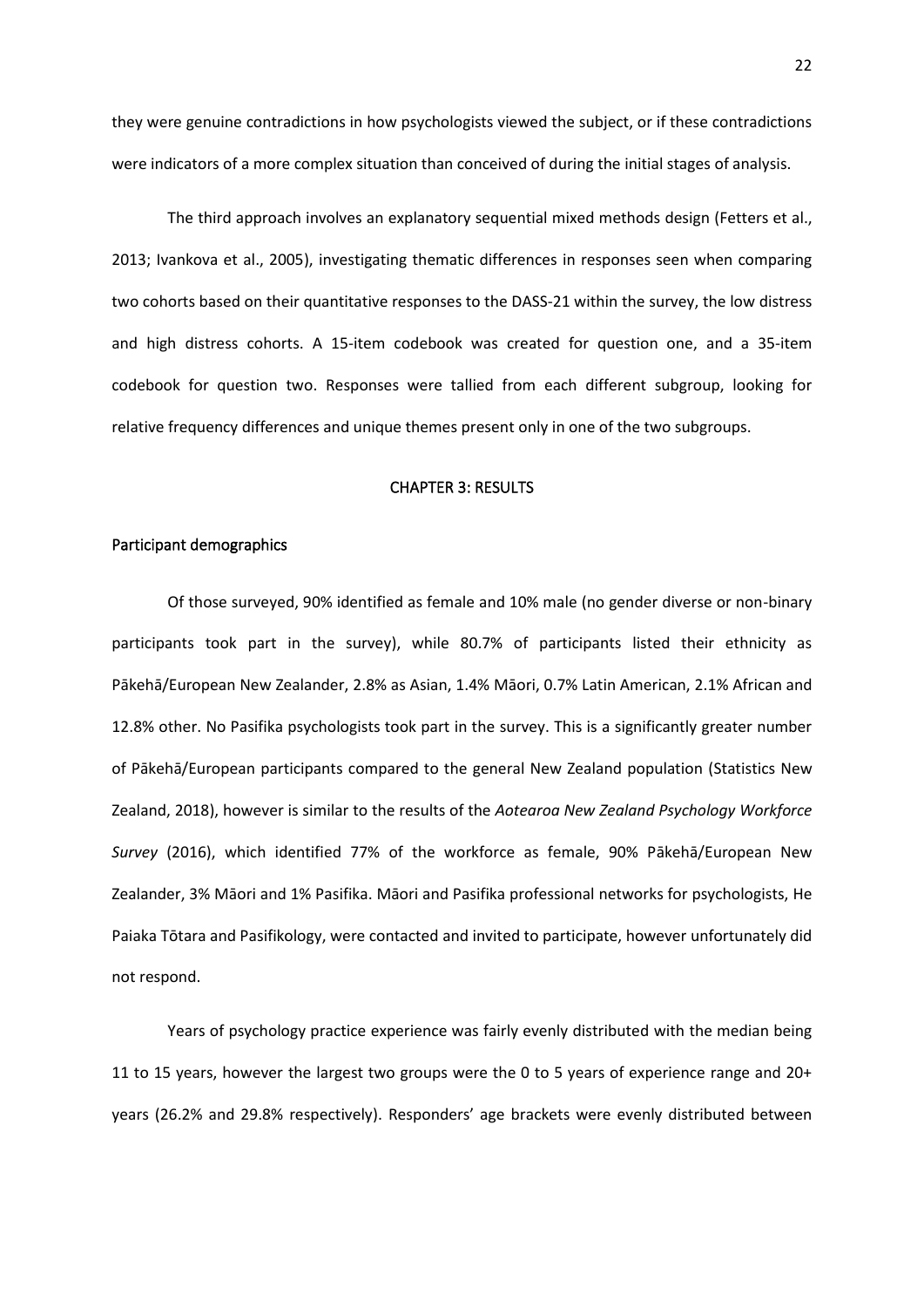the age brackets 26 to 55, with fewer responders over 56 and the median age being in the 41 to 45 age bracket.

In terms of scope, clinical psychologists were overrepresented compared to general, counselling or educational (83.7%, 8.5%, 1.4% and 2.1% respectively), compared to 62% indicated in the 2016 survey. 57.1% of responders were based in a major city, with 27.6% psychologists practicing from smaller regional centres, and 7.9% from rural areas of New Zealand. 34.8% of responders worked in a solo-private practice settling, 7.8% in a group private practice and 32.6% at a government-funded organisation, which included institutions such as District Health Boards (DHBs), prisons and Oranga Tamariki.

Of the participants who completed the open questions, 15 qualified to be members of the "high distress" cohort due to scores in the 'severe' and 'extremely severe' range on at least one subscale of the DASS-21, while 73 participants formed the basis for the "low distress" cohort, as this group reported 'normal' range scores across all three depression, anxiety and stress subscales.

## <span id="page-22-0"></span>*ProQOL-5*

The mean compassion satisfaction score for participants was  $37.56$  (SD = 6.31). Means for the burnout score and secondary traumatic stress scores were 24.83 (SD = 5.82) and 20.03 (SD = 5.03) respectively. 72.1% of participants scored within the moderate range for compassion satisfaction, and 22.4% within the high range. 62.8% of participants scored within the moderate range for burnout, however no participants scored higher than the 75<sup>th</sup> percentile cut-off for high range burnout symptoms (a score of 42 or greater). The majority of participants indicated low secondary traumatic stress scores (72.1%), while 27.9% fell within the moderate range. No participants reported scores within the high range for secondary traumatic stress (42 or greater).

#### <span id="page-22-1"></span>*DASS-21*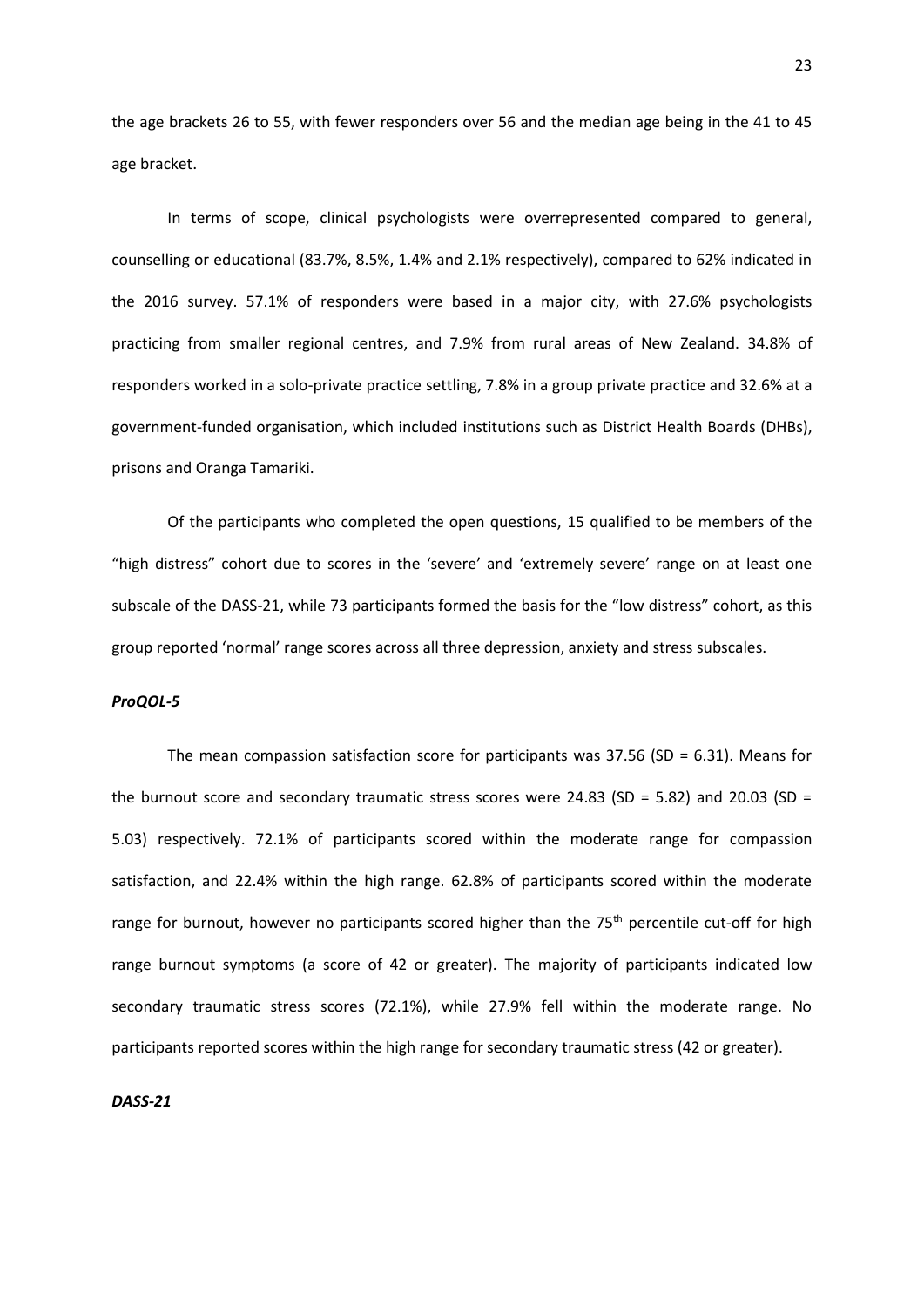Participants in the survey had a mean stress score of 12.17 (SD = 7.26). Approximately 15% of the population had a moderate stress score, while 5% of the participants scores in the severe category, scoring 27 and above. Anxiety scores were much lower for this group, with a mean of 3.49 (SD = 4.03), with 5.5% and 2% of the group scoring in the moderate and severe ranges respectively. The mean depression subscale score for the group was 7.18 (SD = 7.57), with 12% of participants scoring within the moderate range, and approximately 5% scoring in the severe range.

As there were no clinically significant findings for ProQOL-5 burnout, two groups were investigated based on severity of symptoms they reported in the DASS-21, "high distress" (n=15) and "low distress" (n=74) cohorts. A combined DASS-21 score can be used to screen for general psychological distress (Antony et al., 1998; Crawford & Henry, 2003), however as each of the three subscales represents a separate but interrelated dimension of overall psychological distress, using either a combined DASS-21 score or individual subscales to investigate psychological distress are both valid uses of the DASS-21 scores (Henry & Crawford, 2005). The participants who symptoms of depression, anxiety and/or stress in the 'severe' and 'extremely severe' range on individual subscales of the DASS-21 formed the "high distress" cohort, while participants who reported 'normal' range scores across all three subscales formed the "low distress" cohort. An attempt was made to create a cohort group to investigate ProQOL-5 burnout symptoms, however no individuals who responded to the survey met the 75<sup>th</sup> percentile cut-off threshold conventionally used to define burnout in the ProQOL-5 (Stamm, 2010).

#### <span id="page-23-0"></span>Qualitative analysis

A high degree of commonality was seen within the participants' self-reported responses, with few contradictions in the explanations or experiences of burnout within the cohort. Three overarching themes emerged from the data from the initial analysis: feedback and social aspects, self-care and personal factors, and structural/environmental factors that impacted the job of psychologists.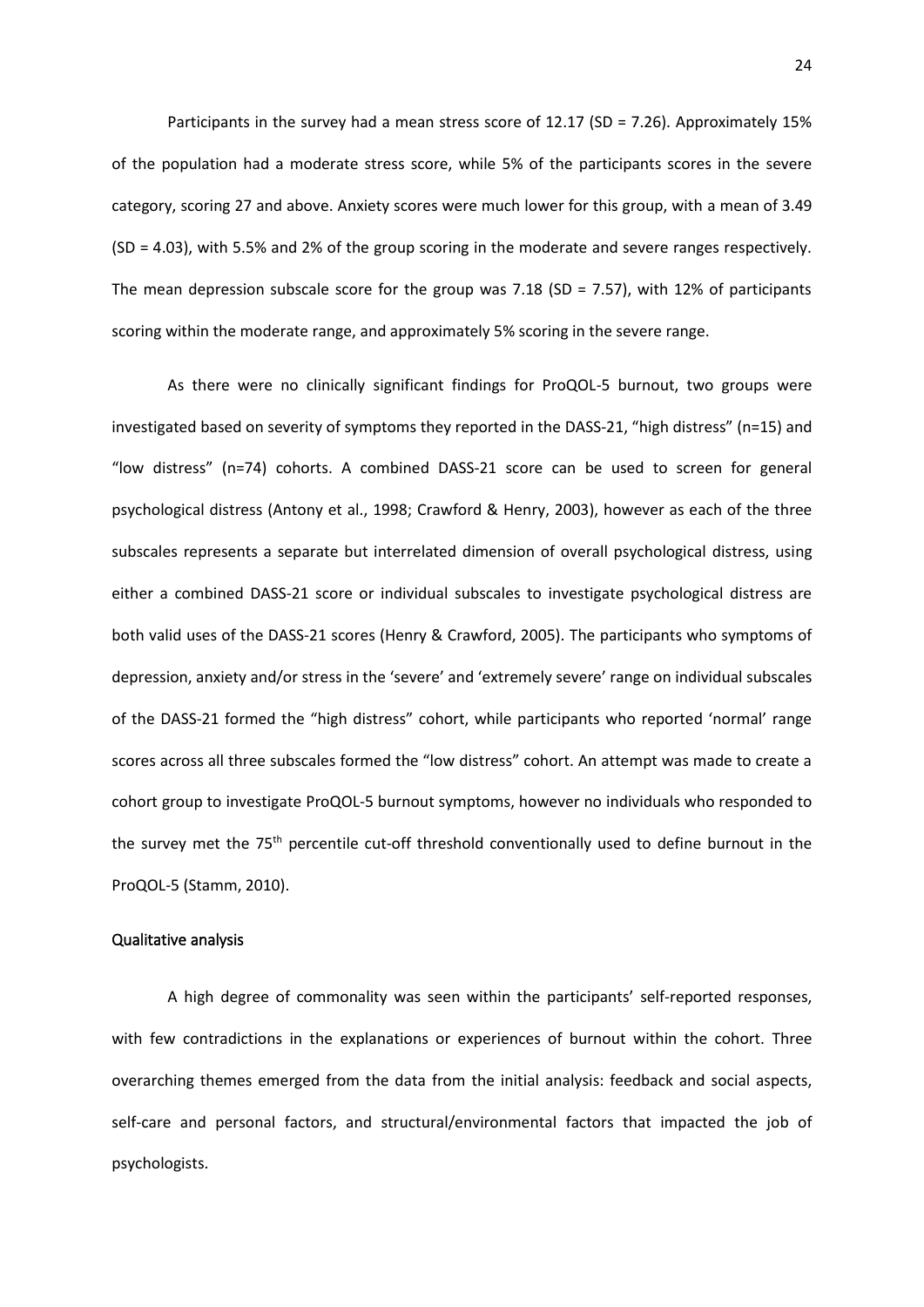#### <span id="page-24-0"></span>*Feedback and social aspects of burnout*

The feedback and social aspects theme illustrated a lack of social connection and supports as a widely suggested factor impacting the experience of burnout. Participants described situations where collegial support was hindered due to a myriad of factors: poor team dynamics, "toxic" workplaces, and social pressure. Some participants described workplace situations where they felt the need to appear that they had a high ability to cope with stressful situations, due to stigma existing around authentic discussion of workplace hardships. Others recognised how poor workplace relations had deeply affected them, but only retrospectively, due to the normalisation of unhealthy and toxic behaviours.

In some cases, psychologists reported being unable to form collegial bonds due to the sheer amount of work that was required for them to complete daily, or in the case of solo private practitioners, as there were in a situation with literally no other colleagues to interact with. Being a member of a team was typically seen in a positive light, however some problematic situations included experiences within a multi-disciplinary team. Being a member of such a team had the potential to lead to feelings of being undervalued, as their co-workers and managers had a lack of understanding of what a psychologist's role is and what their training entailed (especially in cases where a person was the only psychologist on a team).

Overall, psychologists placed strong value and emphasis on the importance of the relationship with their supervisors in preventing perceived burnout. The participants described situations where a poor relationship with supervisors (or situations where a psychologist receives feedback from a supervisor exclusively, without peer or collegial support), as factors which would impact burnout. They valued peer and collegial networks for their ability to debrief around both clients and systemic issues.

## **Table 1**

*Psychologists' Beliefs of What Feedback and Social Aspects Impact Burnout*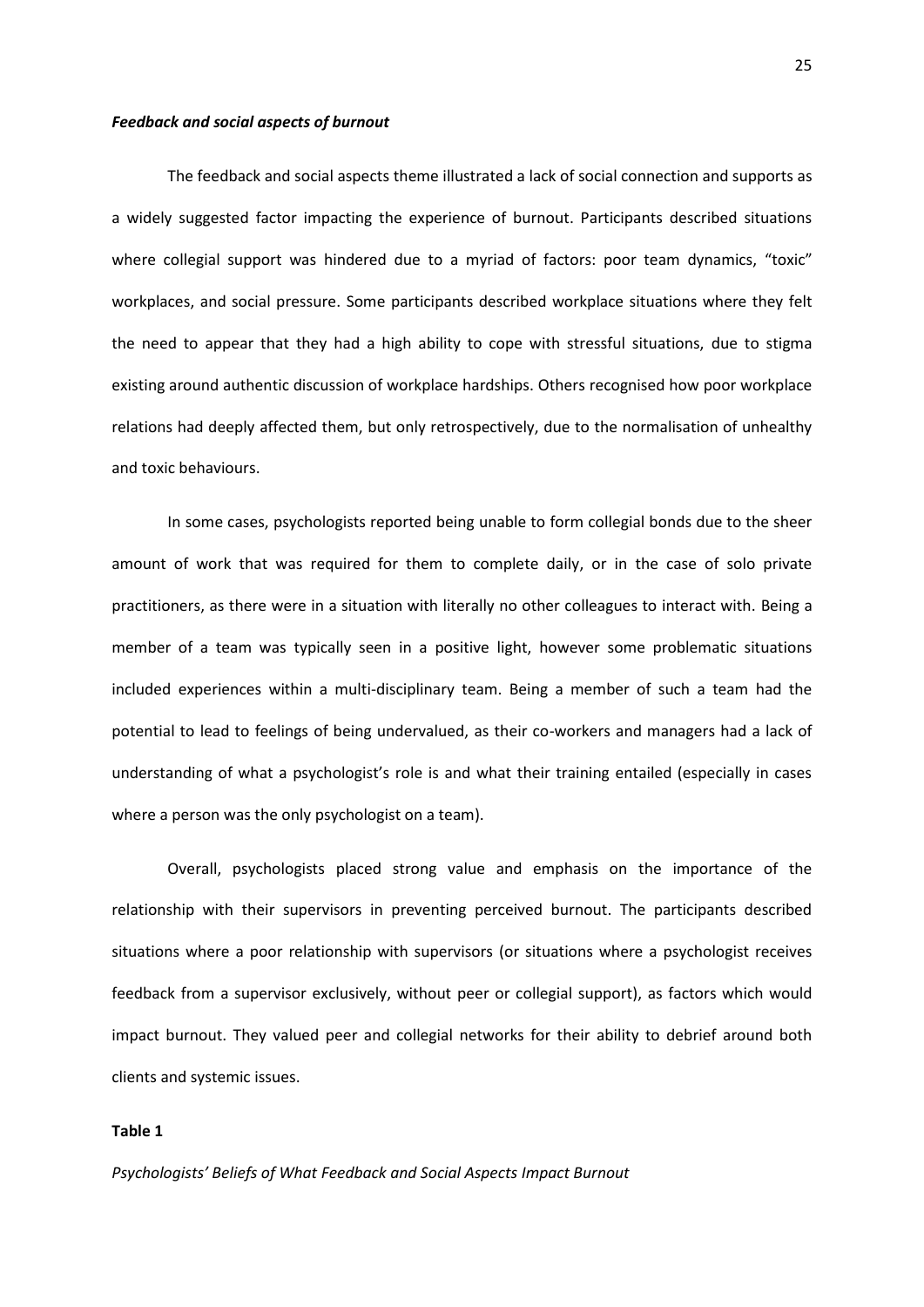| Sub-theme       | Illustrative quote                                                                |
|-----------------|-----------------------------------------------------------------------------------|
| Clinical        | "All other psychologists in private practice are so full that I have struggled to |
| supervision     | find a supervisor. "                                                              |
|                 | "I am very aware that I need additional supervision when I break any of the       |
|                 | [self-care rules] that I've made for myself."                                     |
| Professional    | "That so few colleagues want to do this work creates a huge burden on my          |
|                 |                                                                                   |
| isolation       | time and demand."                                                                 |
|                 | "Do not isolate, find safe people to talk to authentically about burnout and      |
|                 | formulate coping."                                                                |
| Team dynamics   | "I didn't realise how bad it was until I left. It was an environment where staff  |
| and workplace   | cry a lot at work so I assumed this was normal."                                  |
| Social pressure | "Despite the expressed invitations to be transparent, there still exists an       |
|                 | unspoken culture (to my mind) which requires us to do more, be more, and          |
|                 | be good at it immediately. "                                                      |

# <span id="page-25-0"></span>*Personal life factors impacting burnout*

The second major theme evident from the responses was the impact of personal life factors upon a psychologist, or a lack of appropriate self-care. Relative to question two, psychologists were much more open to criticising others for poor habits, a lack of training or self-insight, a lack of a desire to see a psychologist and process their own trauma, or personality traits such as inflexibility as explanations for why colleagues may experience burnout, however these were rarely discussed selfreflexively. Many people believed experiences outside of work, such as personal life stress or grief, were major influences on the development of burnout. A lack of self-care techniques such as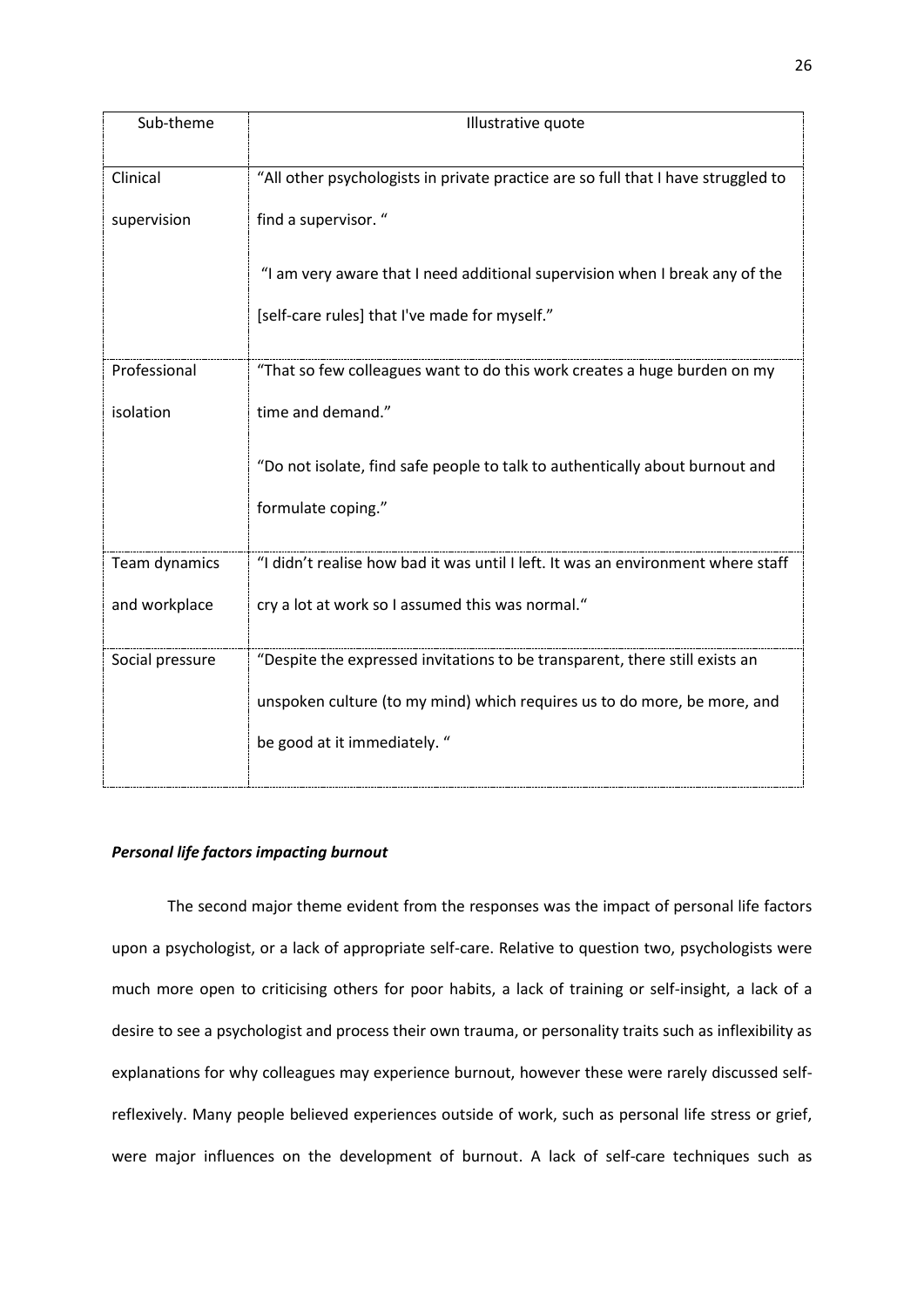exercise, diet and good sleep hygiene were identified as factors among psychologists, however the relationship between self-care and burnout was not straight forward or consistent for all responders. Some noticed that they tended to rely on self-care techniques more-so in times when they felt that they were experiencing burnout, while others felt that if they were experiencing burnout, the typical self-care techniques that they employ cease to be as effective. A highly detrimental situation was also identified by participants: increased burnout symptoms could lead to a person sacrificing selfcare techniques or a work-life separation, which could fuel a vicious cycle of increasing burnout. Some participants felt that discussions of psychological distress and self-care needed to become more focal to psychology training programmes, as they believe that the training they had received had not prepared them for how much proper self-care impacted their wellbeing in the workplace.

Regarding self-care techniques, psychologists most often discussed the positive effects of exercise, sleep hygiene, relaxation, family and social connections, living with pets and a connection to nature. Some of the activities which psychologists identified as the most effective for them were activities which incorporated multiple aspects of self-care, such as swimming (which one responder praised as it incorporated both exercise and mindfulness techniques due to needing to practice breathing), yoga and gardening. Separation from work was considered a strong theme for choosing self-care techniques, such as holidays in distant locations, hobbies and interests outside of psychology, and breaks from working in the industry. Many psychologists described using psychologically-informed techniques on their own lives that people in other fields may not be as familiar with, such as incorporating ACT, CBT, self-compassion, behavioural activation and reframing techniques

#### **Table 2**

*Psychologists' Beliefs of What Personal Factors Impact Burnout*

| Sub-theme | <b>Illustrative Quote</b> |
|-----------|---------------------------|
|           |                           |
|           |                           |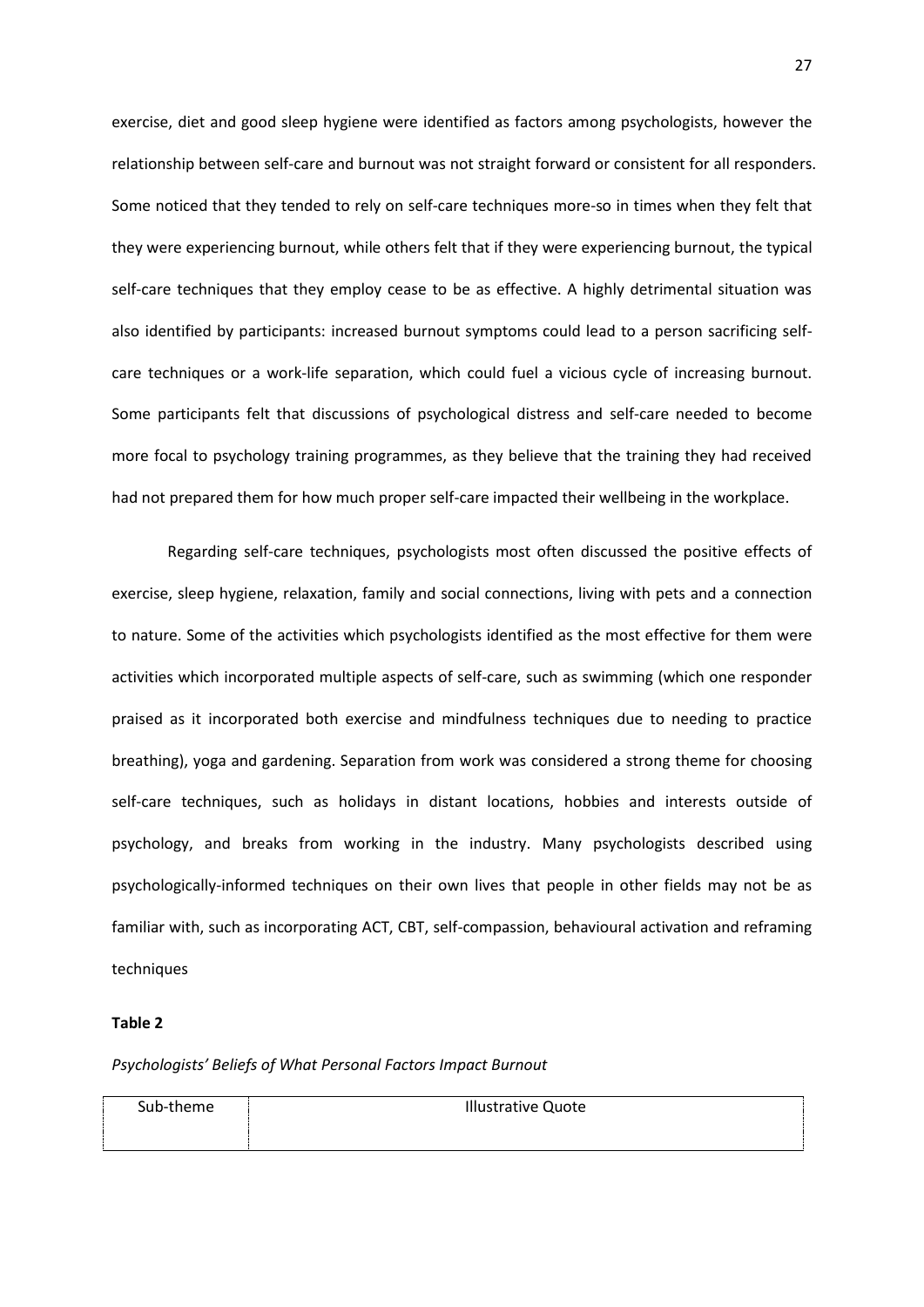| Personal factors | "Perfectionism, unrelenting standards, tendency to be over-responsible."        |
|------------------|---------------------------------------------------------------------------------|
|                  | "Training programmesnot emphasising the importance of self-care,                |
|                  | imposter syndrome and pressure as a psychologist to show you have it all        |
|                  | together."                                                                      |
|                  |                                                                                 |
| Self-care        | "All this contributes to burnout on top of exhausting people trapping them in   |
|                  | a cycle where they cannot easily proactively respond to their burnout by        |
|                  | engaging in the factors we know help with burnout (e.g. organisational          |
|                  | commitment, social complexity, caring for physical health and self care)."      |
|                  | "It's a full time job! Sleep, meditate, swimming in cold water, eat well, quiet |
|                  |                                                                                 |
|                  | weekends. I find that since covid I need much quieter weekends to recover       |
|                  | from my work and am more prone to isolating myself."                            |
|                  |                                                                                 |

# <span id="page-27-0"></span>*Workplace, structural and environmental factors*

Workplace, structural and environmental factors were some of the factors most emphasised by psychologists as leading to burnout, with many participants voicing frustrations and stating that the "system is broken". High caseloads and overall caseload management was emphasised as a crucial factor: many felt that there were too many clients who needed to be seen, too little time during their day to complete administrative tasks, and cases often had a higher severity and risk than they believed safe. Many believed that clients were waiting too long to seek help or be seen by a mental health professional (one participant described how their workplace felt it was necessary to change their definition of severity, in order to prioritise their long waiting-lists). A high number of clients seen per day typically affected participants by reducing their ability to recover between patients (i.e. to time to rest or to complete administrative tasks), and they noticed self-reported compassion fatigue: if a high number of clients were seen per day, this could cause them to stop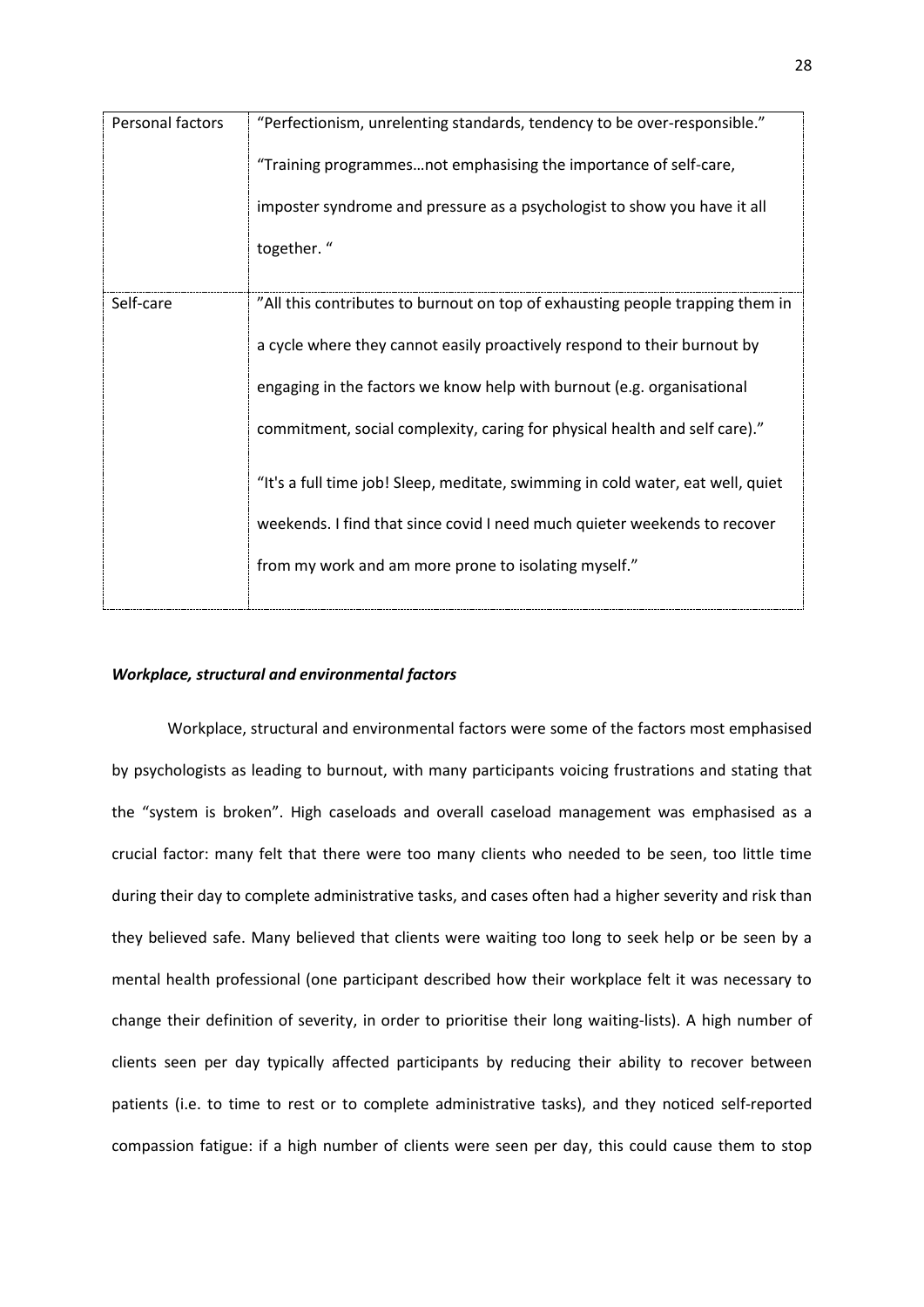caring or empathising as deeply with clients. Some described feelings of overwhelm and mental anguish when needing to refuse patients or place patients on waiting lists; feelings of guilt over having no capacity to meet the needs of the population, and the lack of systemic resources for their clients (e.g. nowhere possible to refer clients to due to waitlists). In addition to stress during assigned work hours, psychologists recognised a break-down between the boundaries and distinction of work and home as a major contributing factor.

Psychologists believed that feelings of powerlessness in the workplace increased experiences of burnout: many noted an inability to change the health system, an inflexibility with management and inability to change their workplaces. Some psychologists noted that these feelings were heightened due to psychologists' roles within organisations: positions of high responsibility but low power to enact change. Many non-private practitioners noted a mismatch between the organisation's values or metrics and their own, such as focusing on efficiency, number of patients seen and billing over safe practice, or a too strong focus on the medical model over what psychology research has shown to be the most effective practices. Many psychologists believed that management preferred other professions that were cheaper to finance than psychologists (such as occupational therapists and social workers). Management themselves were also seen as problematic, with poor relationships with managers, bullying behaviour and micromanagement factors major concerns for psychologists.

Many participants reported problems specifically in DHB settings, and some described the benefits they experienced by moving to private practice or another setting. Exercising agency and making decisions about their work was often one of aspects participants felt improved their wellbeing: creating clear boundaries, reducing the workload or working part-time, and balancing a variety of complex and straight-forward clients throughout their working days.

## **Table 3**

*Psychologists' Beliefs of What Workplace, structural and environmental factors Impact Burnout*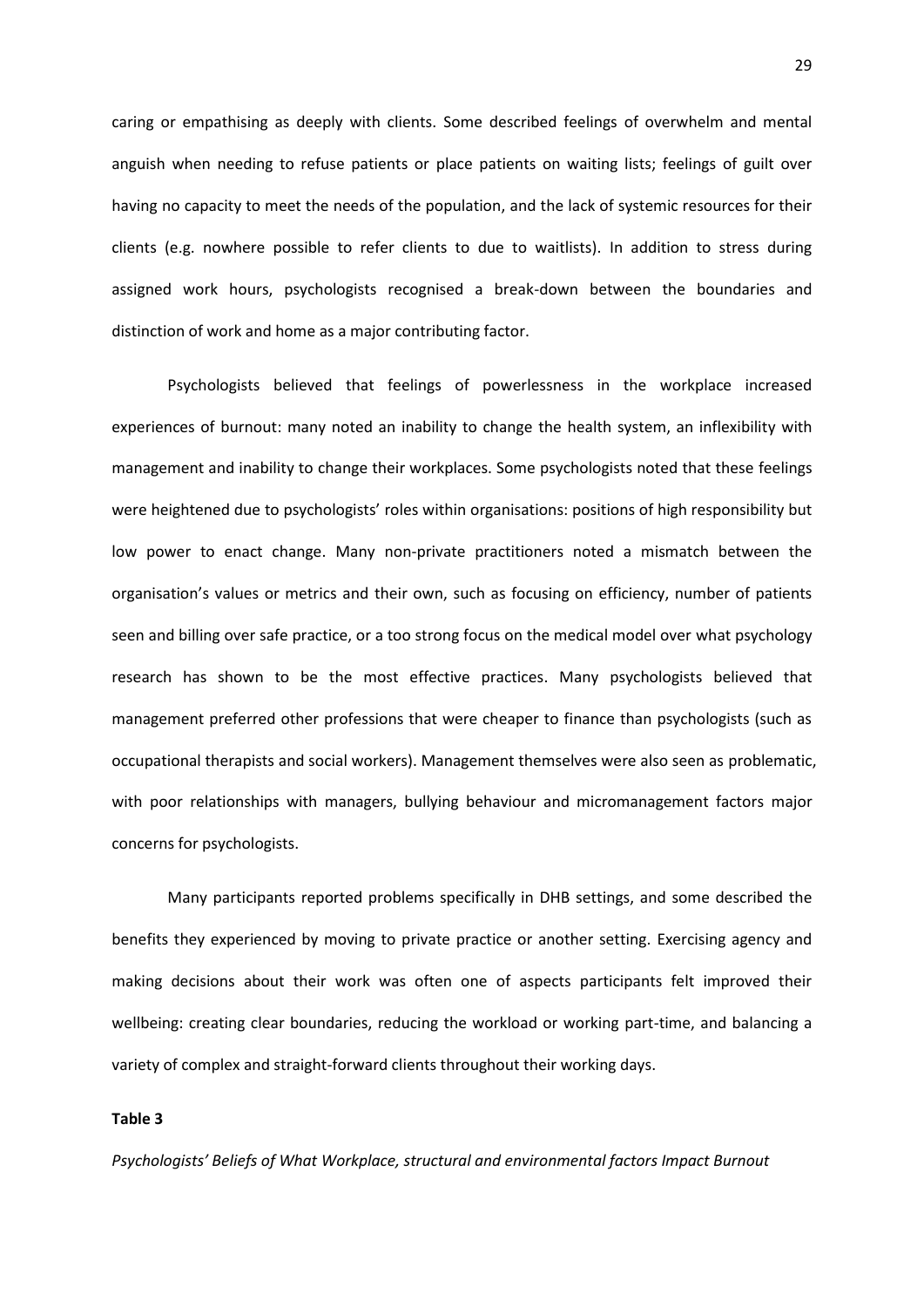| Sub-theme                          | <b>Illustrative Quote</b>                                                                                                                                                                                                                                 |
|------------------------------------|-----------------------------------------------------------------------------------------------------------------------------------------------------------------------------------------------------------------------------------------------------------|
| Autonomy                           | "High expectations, high degree of responsibility but little power to make<br>decisions."                                                                                                                                                                 |
| Work/life balance                  | "having to work evenings and weekends to keep up with case notes,<br>reports and emails, to the extent that I don't really have an outside life to<br>balance it all out."<br>"I have a clear separation of work and home; use my travelling home time to |
|                                    | process the events of the day; try not to work outside of my paid work hours<br>(or take time in lieu if I have had to alter my work hours); have hobbies and<br>interests not associated with work."                                                     |
| Caseload, admin<br>and case acuity | "The backlog of demand - the endless stream of people needing help - the<br>longer the wait the more complex and stressed the situation by the time they                                                                                                  |
|                                    | are seen. Can feel like trying to climb uphill in the face of an avalanche."<br>"High caseloadsnot enough time to do paperwork and particularly planning<br>for sessions. Needing to be a therapist, case manager and an administrator."                  |
| Working outside                    | "[lacking a] sense of support from the team to practice as a psychologist                                                                                                                                                                                 |
| of scope,                          | rather than as a case manager - often not supported to work in a way                                                                                                                                                                                      |
| psychology                         | consistent with psychology."                                                                                                                                                                                                                              |
| devalued by                        | "Lack of understanding of the difference between a psychologist and other                                                                                                                                                                                 |
| management                         | disciplines, such as occupational therapy, social work and nursing."                                                                                                                                                                                      |
|                                    | "Organisation regarding psychologists as expensive and wanting to replace<br>psychology positions with cheaper professionals to employ, despite waiting<br>lists for psychology"                                                                          |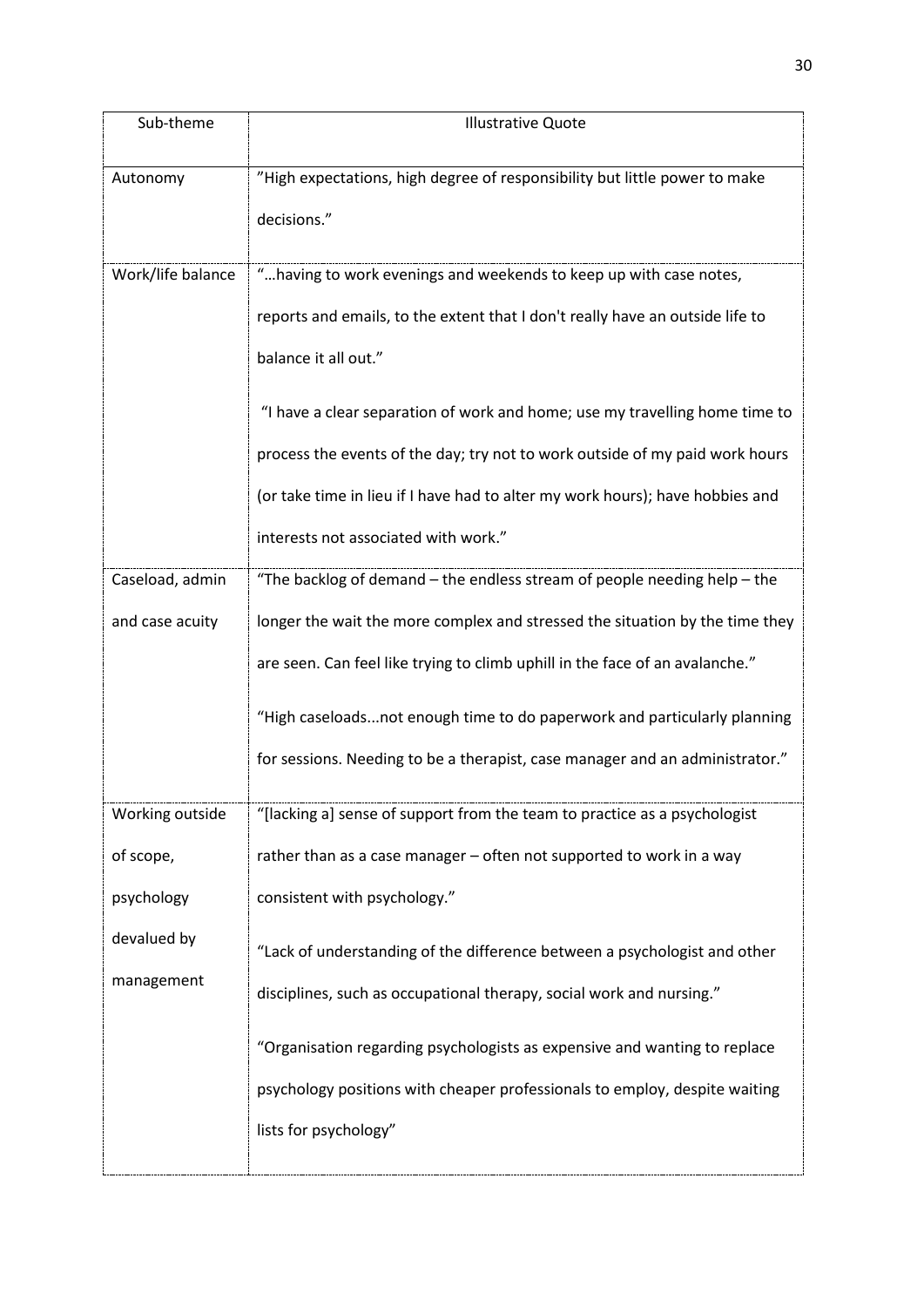| Underpaid and  | "HR and tiger corporate jobs get paid more and get more respect than a clin    |
|----------------|--------------------------------------------------------------------------------|
| undervalued    | psych, as everyone seems to think they can do what a psych does."              |
| Organisational | "In my private practice I can set limits that work for me, be guided purely by |
| value conflict | best practice, my code of ethics and the needs/preferences of my clients and   |
|                | their families rather than bureaucratic systems designed by administrative     |
|                | types, psychiatrists and allied professionals who do not know what             |
|                | psychologists do and need or what service users need."                         |
| Management     | "Good workers are not valued, and problematic workers are not addressed        |
| issues         | or behaviour is reinforced. No clear structure or processes, lack of adherence |
|                | to Te Tiriti especially for Māori clinicians"                                  |
| Administration | "Feeling like tasks are never-ending and you're not ever finished."            |
|                | "I have a PA. Without her I would have burned out a long time ago! She does    |
|                | all my invoicing and appointment scheduling. She says "no" in my behalf (and   |
|                | is very kind about it). She protects me from being sucked in by someone's      |
|                | story or their complaint that there are no available therapists."              |

# <span id="page-30-0"></span>*Additional factors*

Additional themes were evident exclusively when psychologists were discussing their own personal anti-burnout techniques. Some people utilised professional development, future goals or reconceptualising negative aspects of their job as skills to be improved (e.g. improving your ability to set boundaries), while others found importance in psychology itself: an innate interest in human nature was a protective factor.

Many participants identified training programmes as being incongruent to real-life experience of being a psychologist, or not fostering the skills that are needed. Psychologists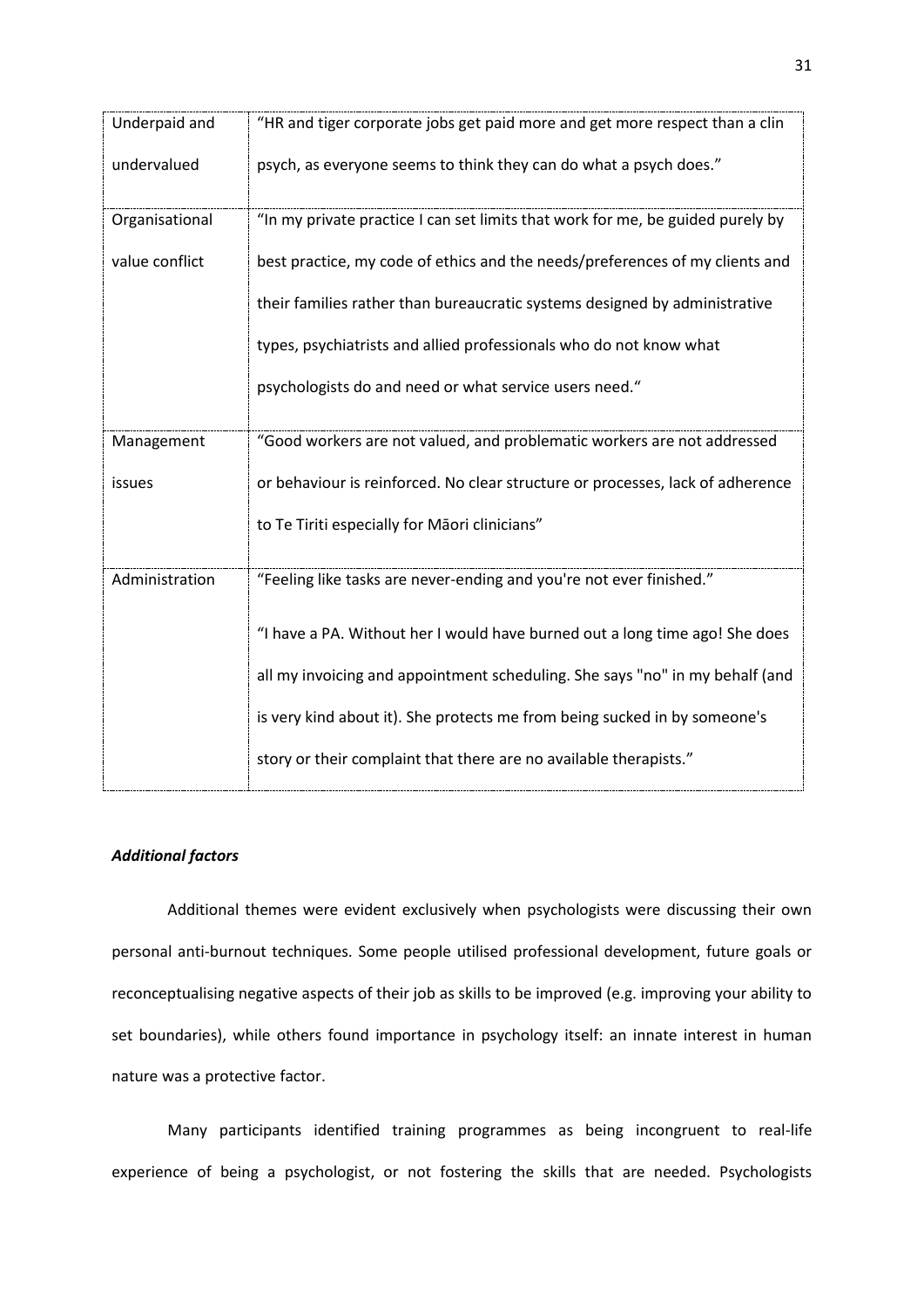identified the emphasis on competition, lack of self-care or discussion of imposter syndrome as factors that needed to be addressed, while feeling that programmes did not give trainee psychologists enough practical training programme experience, or enough familiarity with psychometrics.

Thematic differences were seen when comparing the responses to the two prompting questions. While discussing protective factors against burnout, psychologists tended to focus on selfcare, however when discussing burnout on a systemic level, a lack of self-care was not typically discussed. Similarly, while a systems-based view encouraged discussions of operational changes that needed to be ratified, or a discussion of personal life factors, psychologists were much less likely to identify these in their personal relationship with mitigating burnout symptoms (and conversely, lack of self-care was only rarely discussed by participants when discussing systemic burnout factors). Performative self-care was identified as a potentially negative factor: the idea that a psychologist needed to appear to be a high self-awareness, high-functioning person who accepts themselves, as a model for clients to understand what good self-care looks like, could be potentially draining.

Client progress factors were also identified across the questions. Many people identified the lack of a sense of progress or closure in clients' stories as contributing to a sense of therapist inadequacy, while some psychologists recognised this and took steps to counteract these negative feelings, such as by having an innate trust that clients were progressing, having low initial expectations of clients (and then being surprised), or thinking positively about every situation (one participant described this as considering when clients want to come back as evidence that they are benefiting from the process, and when they want to stop coming as evidence that they have grown).

#### <span id="page-31-0"></span>Mixed methods analysis

When suggesting potential factors that influence burnout in psychologists in general, most factors were identified consistently across both groups. The high distress group tended to identify complex and/or combatant patients as a burnout factor, while the low stress group tended to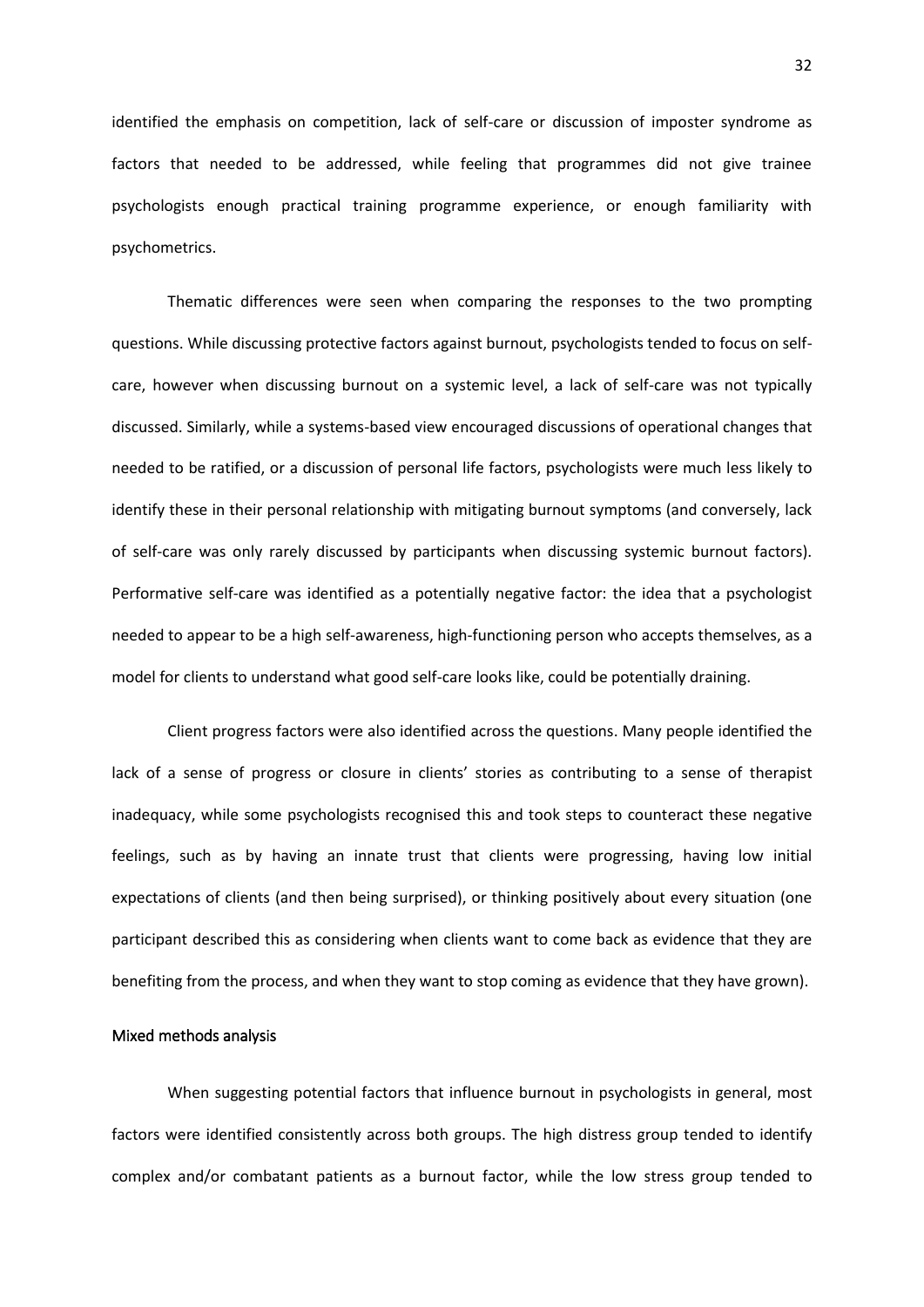identify management and workplace factors, or problems involving a work/life balance or boundaries between work and home.

The low distress group tended to identify vicarious trauma, over-identifying with clients, a lack of recovery time between patients, and an imbalance between the amount of administrative tasks and the number of clients sessions per day, while the high distress cohort tended not to identify these aspects. The low distress cohort also identified several aspects that they believed caused other psychologists' experiences of burnout which the high distress cohort did not identify: impostor syndrome, insecurity, personality factors, and unrealistic self-standards.

In terms of the techniques individuals used to counter burnout, the low distress group tended to discuss clinical supervision, collegial support and peer supervision, while the high distress group did not. The low distress cohort tended to mention work-life balance, especially techniques used to crate physical and mental barriers between the workplace and home, and decisions to work part-time. The high distress cohort tended to discuss the use of holidays and annual leave more frequently than the low distress cohort.

#### CHAPTER 4: DISCUSSION

# <span id="page-32-1"></span><span id="page-32-0"></span>Vicious cycles impacting professional quality of life and perceived burnout

The insights offered by practicing psychologists in this study provide valuable suggestions for the profession and the mental health workforce more broadly. The participants' descriptions depict a workforce that appears to face similar stressors as have been found in overseas studies, where high job demands, lack of agency in the workplace and poor professional community all were associated with higher risk of experiencing burnout (Simpson et al., 2019; Paris & Hoge, 2010; Rupert & Morgan, 2005; Yang & Hayes, 2020).

Several vicious cycles were evident from the self-reported qualitative data: situations where small negative changes could lead to catastrophic consequences. Higher demand led to less time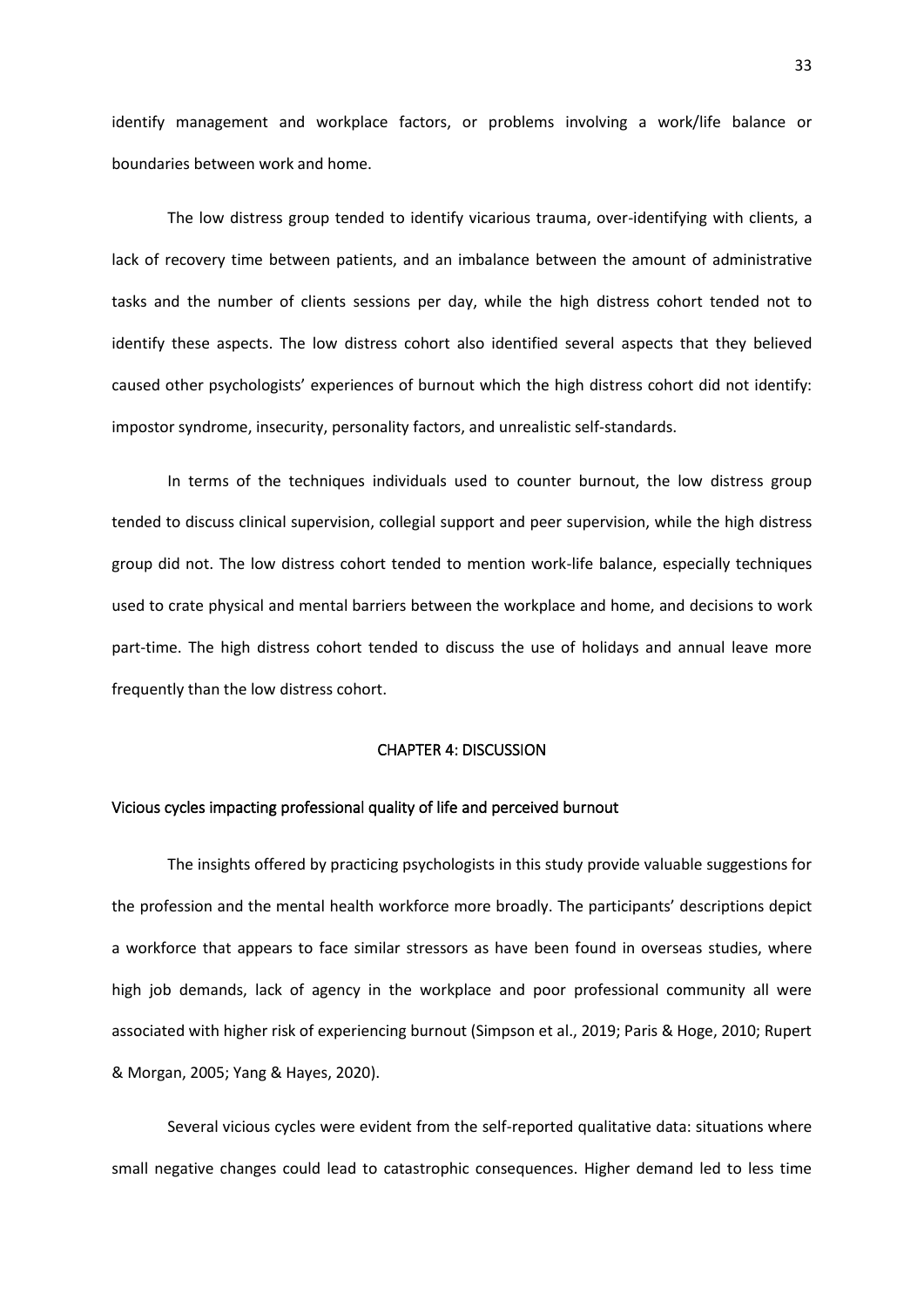where psychologists could develop collegial bonds and receive feedback, which increased the likelihood of experiencing burnout symptoms. Higher patient severity led to longer hours needed to be spent with these clients, impacting the waiting list for their services, and in turn increasing the waiting time and severity of clients further down the list. Staff turnover was also a major vicious cycle identified by the participants: staff felt overworked, would experience burnout and leave their positions, meaning remaining staff at the service were now busier and significantly more likely to burn out. In DHB settings, a cycle was identified by one participant where senior staff consistently left the DHB, meaning there were few opportunities for mentoring and guidance, and that the most senior of the junior staff members were assigned cases outside their abilities, begin to feel overwhelmed, and leave. Some organisational settings tasked psychologists with working only the most complex cases, leaving no time for balancing work and a high level of stress.

It is interesting to note how many negative factors reported by psychologists can be traced to high caseloads and low numbers of available staff. Significant benefits to the quality of life of psychologists may be possible through targeting specific problems that were identified as root causes of vicious cycles. The most central of these aspects, as suggested by the data, is an improvement to staffing numbers (i.e. increasing the number of psychologists being trained, number of staff being retained overtime), which was linked in the data to patient severity, work-life balance, the forming of collegial bonds, professional isolation and mental distress over the need to refuse patients. Addressing this specifically, as opposed to focusing on an improvement of less central factors such as managerial styles, improving psychologist self-care and tracking client progress, would potentially see wide-spanning improvements to psychologists' professional quality of life.

#### <span id="page-33-0"></span>Burnout symptoms

Burnout symptoms measured by the ProQOL-5 were noticeably lower than in a previous study of New Zealand psychologists (Temitope, 2014), and much lower than in similar samples of New Zealand doctors and counsellors (Huggard & Dixon, 2011; Temitope, 2014). Compared to the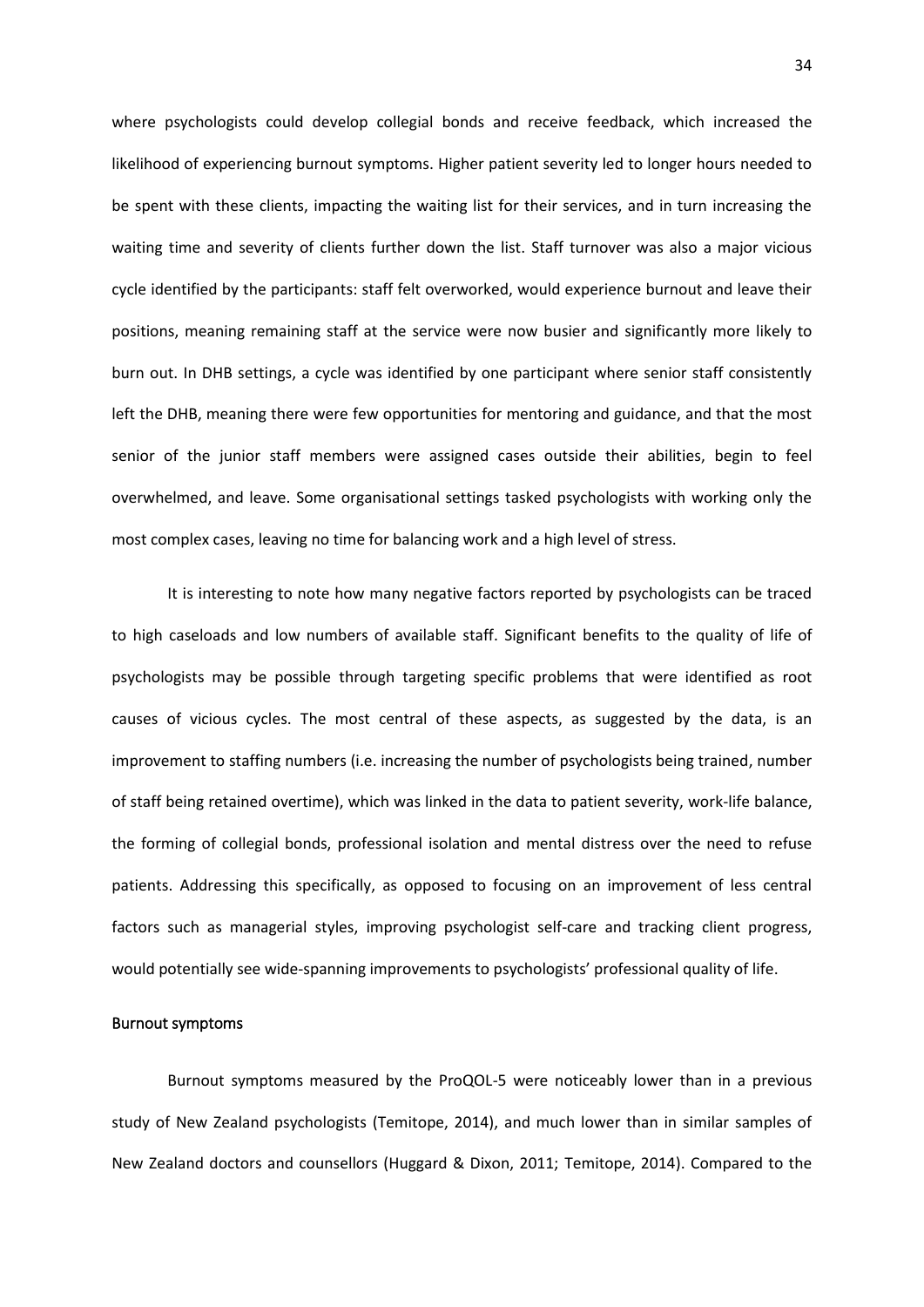previous study of New Zealand psychologists (McCormick, 2014), the current sample exhibited lower ProQOL-5 scores across both the compassion satisfaction and compassion fatigue subscales. Not only did this result contradict previous findings, this also contradicted the qualitative data received from the participants. The individuals who reported more intense feelings of burnout in their selfreports did not necessarily correspond to those with the highest ProQOL-5 burnout scores or DASS-21 scores. The participant's ProQOL-5 scores indicated that a large subsection of the survey were atrisk for developing burnout, even if they were not experiencing burnout symptoms at the moment when they completed the survey.

A self-selection sampling issue may account for low rates of reported distress, however as previous surveys of healthcare professionals in New Zealand similarly recruited volunteers through social media communities and professional body correspondence, this is unlikely. It is also unlikely a fault of the tool itself, as ProQOL-5 has been validated across a range of contexts, including previous studies involving New Zealand psychologists.

A possible explanation for these findings is that this is evidence of posttraumatic growth and increased resilience in the immediate aftermath of the initial 2020 COVID-19 lockdowns. Posttraumatic growth has been documented as having a positive impact on the professional quality of life of healthcare professionals after experiencing vicarious trauma from clients or from major disasters (Hyatt-Burkhart, 2014; Tominaga et al., 2014). While this effect has not been systemically investigated due to the recency of the COVID-19 pandemic, some evidence has emerged that healthcare professionals' overall ProQOL scores had lowered since the initial wave of the COVID-19 pandemic, due to either lower compassion fatigue, higher compassion satisfaction, or a combination of both, in locations such as Iran, Italy and the US (Azizkhani et al., 2022; Dwyer et al., 2021; Franza et al., 2020), however one study reported no difference for healthcare workers' ProQOL scores during the COVID-19 pandemic compared to statistical averages (Inocian et al., 2021), and the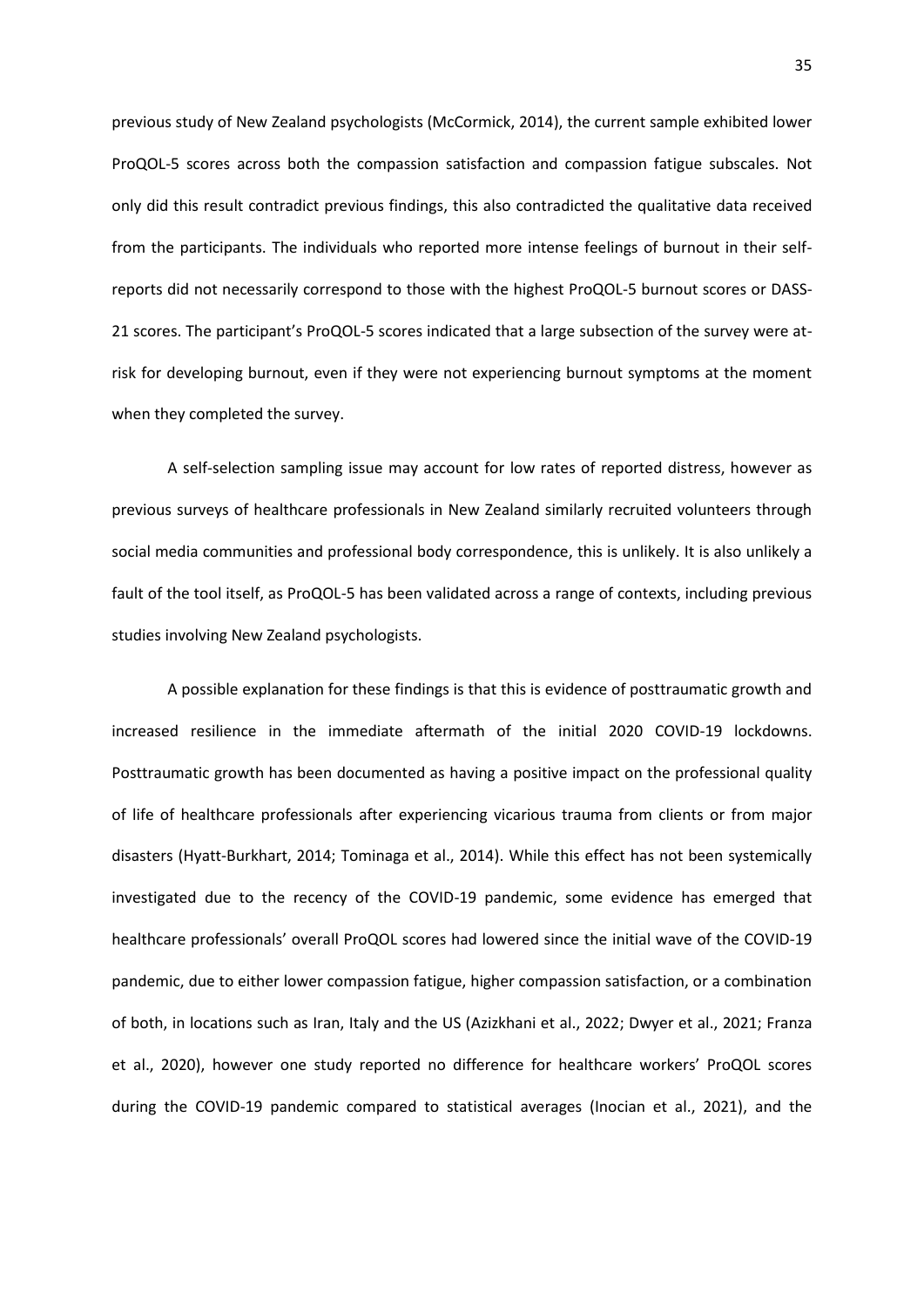COVID-19 pandemic has been identified in the literature as being likely to have negatively impacted the wellbeing of Aotearoa New Zealand (ASMS, 2021).

Another possible explanation for the lack of high ProQOL-5 burnout scores is nonresponse bias and survivorship bias: people experiencing the strongest burnout symptoms likely had additional barriers stopping them from engaging with surveys (such as having too little time to complete the survey, or any members of the population who changed careers due to burnout experience would not have been captured by the survey (Dunwoodie & Auret, 2007; Peisah et al., 2009). Survivorship bias has been noted in longitudinal surveys of population-level mental health (Czeisler et al., 2021) and participants who began the survey but did not complete all measures (or for qualitative questions, gave no answer or very brief replies) may represent a systematically different type of responder compared to those who completed all fields (Walters, 2021). That the high distress cohort tended to answer the qualitative questions with fewer words and less detail than the low distress cohort may be evidence for this effect, however there is no evidence for this potential factor being stronger or weaker than in previous healthcare and mental health worker surveys which did not show low burnout scores.

Irrespective of the lack of severe burnout scores, New Zealand psychologists reported midrange burnout symptoms and some reported high rates of psychological distress. They described a system where overwork, devaluation, a lack of resources and few chances for collegiate connection and professional development created a suboptimal environment, which they saw as detrimental to their professional quality of life and believed caused burnout among themselves and their colleagues. Many participants, while not meeting the  $75<sup>th</sup>$  percentile scores recommended by the measure's authors as an indication of burnout, showed moderate scores indicating the participants were at-risk of burnout (burnout being a phenomenon with a gradual onset). These self-reports should not be ignored. The open survey questions are consistent with findings of a recent study of New Zealand Psychiatrists' wellbeing, which described psychiatrists as overwhelmingly feeling under-resourced,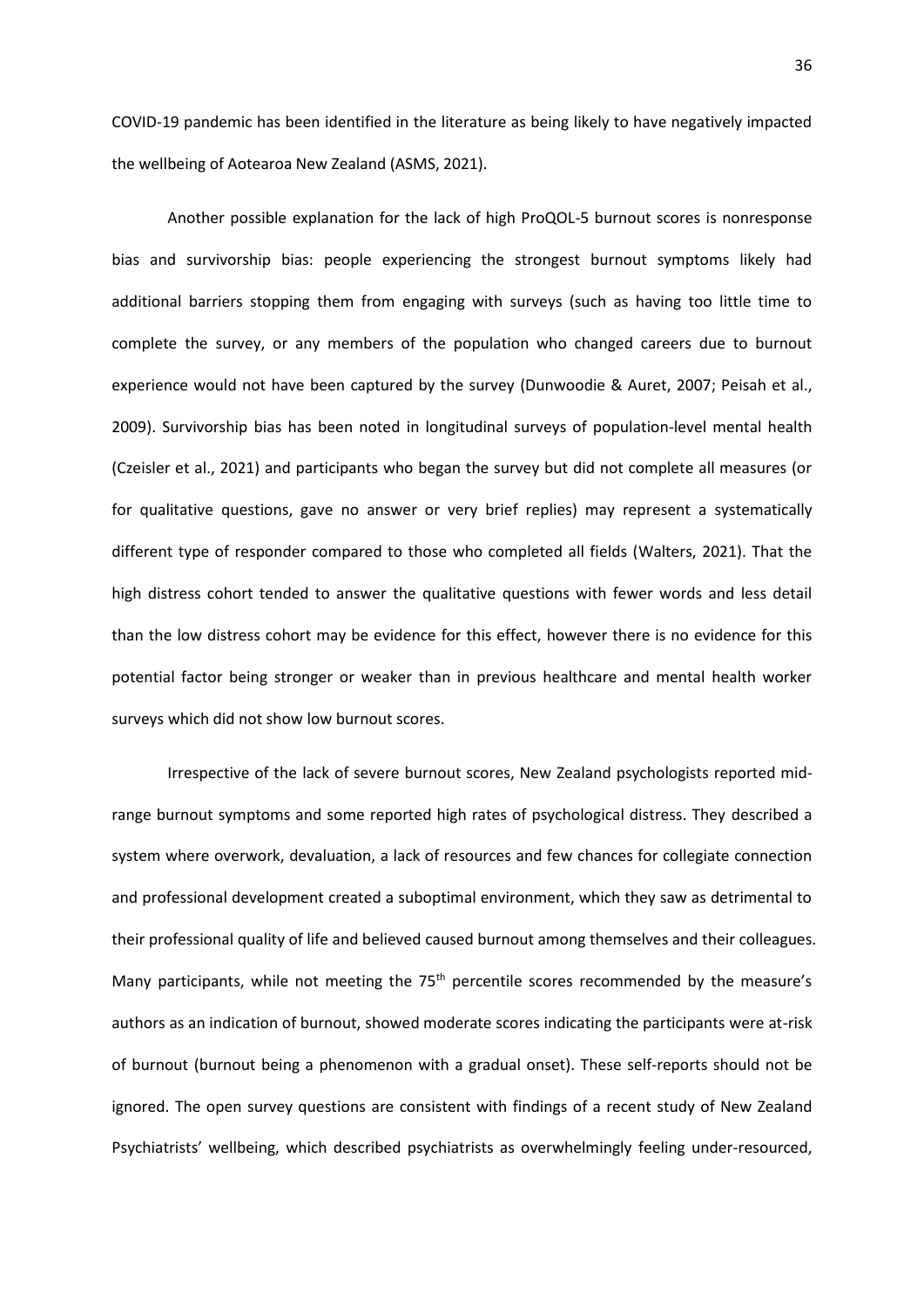with a lack of time and support (ASMS, 2021). Psychiatrists similarly had low trust in management, who they felt had unrealistic expectations and a poor understanding of care (ASMS, 2021).

# <span id="page-36-0"></span>Limitations

A range of contextual factors may have influenced the participants' self-reports, including the priming effects of the questions asked in a mental health survey, with participants having completed psychometric measures discussing their mental health immediately before completing the self-reported sections. Context of question delivery and survey design are known to influence survey answers (Mieczkowski et al., 2020; Teunissen et al., 2009), meaning this effect should be actively considered when interpreting responses. Within the question items, the term "burnout" was never given a formal definition, meaning participants relied on their intuitive and/or prior understanding of the construct.

As with all voluntary self-report surveys, systemic biases and errors such as nonresponse bias are issues that can confound data and interpretation (Hemsworth et al., 2018; Walters, 2021). The survey had a high response rate in terms of the total population of practicing psychologists in New Zealand, however the demographic make-up did not match the total population (especially in terms of a lack of Māori/Pasifika, male and gender-diverse participants). Burnout and low professional quality of life has been known to affect Māori working within mental health occupations (Hemopo, 2004; Levy, 2002), which may explain some of the lack of quantitative findings. Experiences unique or more common among Māori/Pasifika, male and gender-diverse psychologists that impact their professional quality of life and understanding of burnout may have been absent or underrepresented among the psychologist self-reports, meaning that the analysis should not be understood as comprehensively representing all experiences of Aotearoa New Zealand psychologists. Conversely, as burnout is more strongly seen among women psychologists globally (McCormack et al., 2018), that women were overrepresented in the same meant there was a greater risk of burnout symptoms being overrepresented.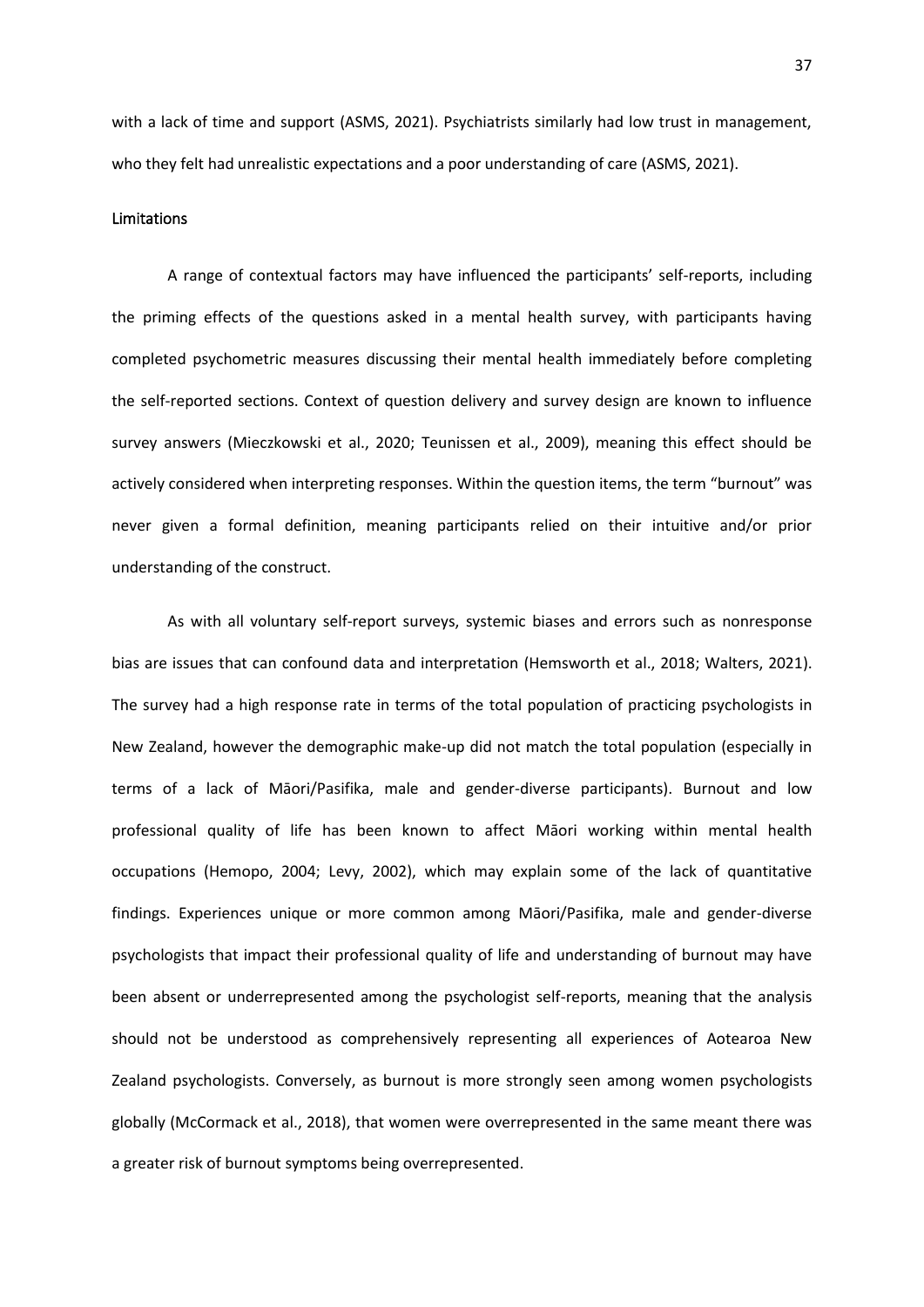The survey design itself may have influenced how responses by survey participants. As the open-ended questions were brief survey items, they may have created blindspots or limitations for how rich the data could have become, compared to expended semi-structured interviews where participants could elaborate on their thoughts, and where an interviewer could question aspects that participants may have not considered in the brief moments when completing the survey (i.e. what participants decided to write was not an exhaustive list of their experiences). The qualitative questions were asked specifically within the context of personal mental health, as participants had immediately completed measures of resilience, client collaboration and personal accomplishment, meaning participants may have been primed to consider these factors when completing the open survey questions. Despite these limitations, very similar themes emerged in comparable studies which used extended interviews (Alfrey, 2014; Hammond et al., 2018; Turnbull & Rhodes, 2021). As each individual participant was asked to consider multiple aspects of what they thought of professional burnout, this allowed for 260 unique impressions among the survey participants, hopefully removing many blindspots for the participants who completed the open-ended survey.

As with all qualitative research, a major limitation is that the research authors and people who process qualitative data influence the results through conscious and unconscious personal biases and opinions (Starks & Trinidad, 2007). The primary researcher, being a postgraduate psychology student, naturally has biases as they are not imbedded in the subject to the same degree as the participants are; despite having similar experiences and knowledge of what professional burnout entails, as the researcher was not a registered psychologist working within the system, there is potential for aspects of the self-reported experiences of the participants to have been misinterpreted. Similarly, the Hawthorne Effect – the knowledge that participants know that their responses will be studied (Wickström & Bendix, 2000), is a known aspect that may have influenced both qualitative and quantitative aspects of the study, by research participants altering their responses to appear more professional or to act more congruent with the study's scope. An attempt to mitigate this effect was made by having the survey be completed anonymously.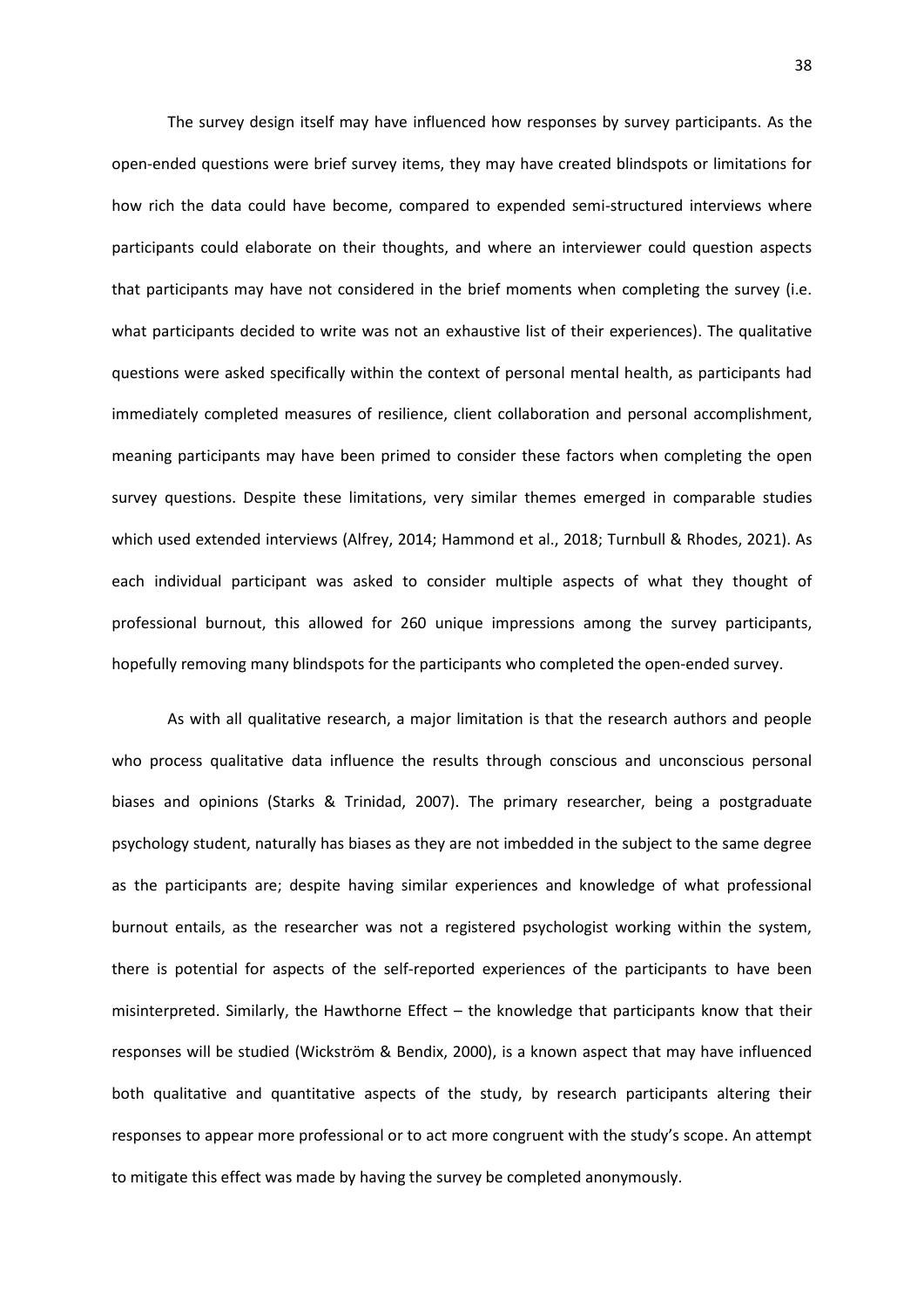# <span id="page-38-0"></span>**Conclusion**

Psychologists in Aotearoa New Zealand report difficult working environments due to high client numbers, high severity of clients and few resources, in addition to a range of systemic and managerial problems. These issues are similar to those reported in other health professional fields in the country, as well as psychologists globally. A high risk of burnout, associated with poor professional and client outcomes, has been identified across mental health professions in Aotearoa New Zealand, and steps need to be taken to mitigate this. Psychologists in Aotearoa New Zealand currently employ a range of self-care techniques to mitigate burnout symptoms, and place high value in peer and supervision networks. Interventions specifically targeting the increase in psychologist numbers may likely be a method to greatly increase the professional quality of life for psychologists, as the understaffing of psychologists was a central theme involved in many issues psychologists identified as impacting their professional lives.

Future research should investigate the relatively low ProQOL-5 burnout scores seen in this sample, to understand more of the context around this finding, if burnout scores are increasing, and adding understanding for what specific strategies can best support the workforce before they experience burnout, to ensure positive outcomes for clients, and to create a sustainable workforce of professionals.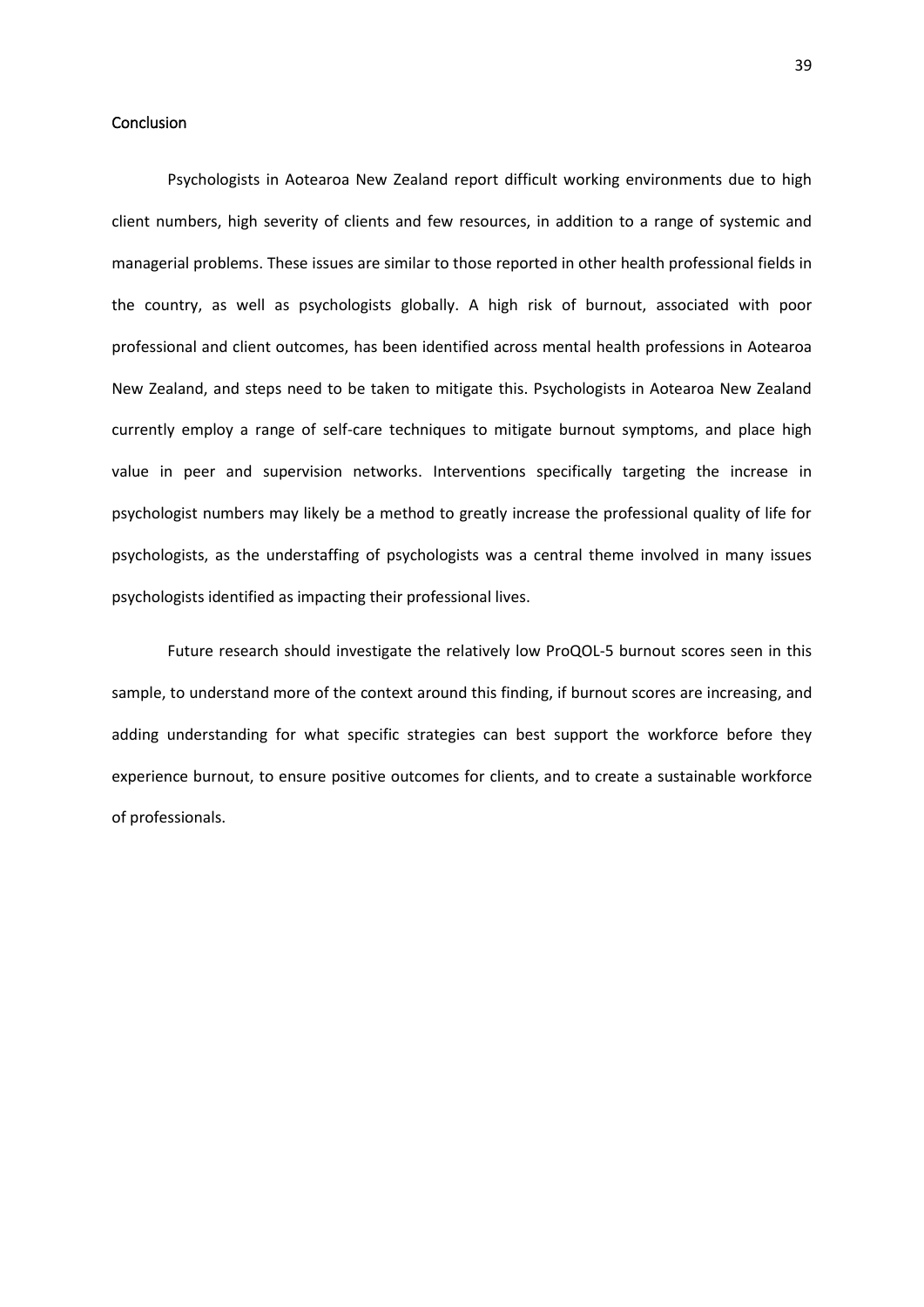#### **REFERENCES**

<span id="page-39-0"></span>*2018 Census ethnic group summaries*. (2018). Statistics New Zealand. <https://www.stats.govt.nz/tools/2018-census-ethnic-group-summaries>

- Ackerley, G. D., Burnell, J., Holder, D. C., & Kurdek, L. A. (1988). Burnout among licensed psychologists. *Professional Psychology: Research and Practice*, *19*(6), 624.
- Alfonsson, S., Wallin, E., & Maathz, P. (2017). Factor structure and validity of the Depression, Anxiety and Stress Scale-21 in Swedish translation. *Journal of Psychiatric and Mental Health Nursing*, *24*(2–3), 154–162.<https://doi.org/10.1111/jpm.12363>
- Alfrey, L. (2014). *The experience of 'burnout' in counselling psychologists* [University of Wales]. <https://ethos.bl.uk/OrderDetails.do?uin=uk.bl.ethos.646085>
- Allison, S., Bastiampillai, T., Castle, D., Mulder, R., & Beaglehole, B. (2019). The He Ara Oranga Report: What's wrong with 'Big Psychiatry' in New Zealand? *Australian & New Zealand Journal of Psychiatry*, *53*(8), 724–726.<https://doi.org/10.1177/0004867419848840>
- American Psychiatric Association. (2013). *Diagnostic and statistical manual of mental disorders* (5th ed.). <https://doi.org/10.1176/appi.books.9780890425596>
- Antony, M. M., Bieling, P. J., Cox, B. J., Enns, M. W., & Swinson, R. P. (1998). Psychometric properties of the 42-item and 21-item versions of the Depression Anxiety Stress Scales in clinical groups and a community sample. *Psychological Assessment*, *10*(2), 176–181. [https://doi.org/10.1037/1040-](https://doi.org/10.1037/1040-3590.10.2.176) [3590.10.2.176](https://doi.org/10.1037/1040-3590.10.2.176)
- ASMS. (2021). *Inside the frontline of the mental health crisis* (Health Dialogue). [https://issuu.com/associationofsalariedmedicalspecialists/docs/health-dialogue--inside-the](https://issuu.com/associationofsalariedmedicalspecialists/docs/health-dialogue--inside-the-frontline-of-the-menta)[frontline-of-the-menta](https://issuu.com/associationofsalariedmedicalspecialists/docs/health-dialogue--inside-the-frontline-of-the-menta)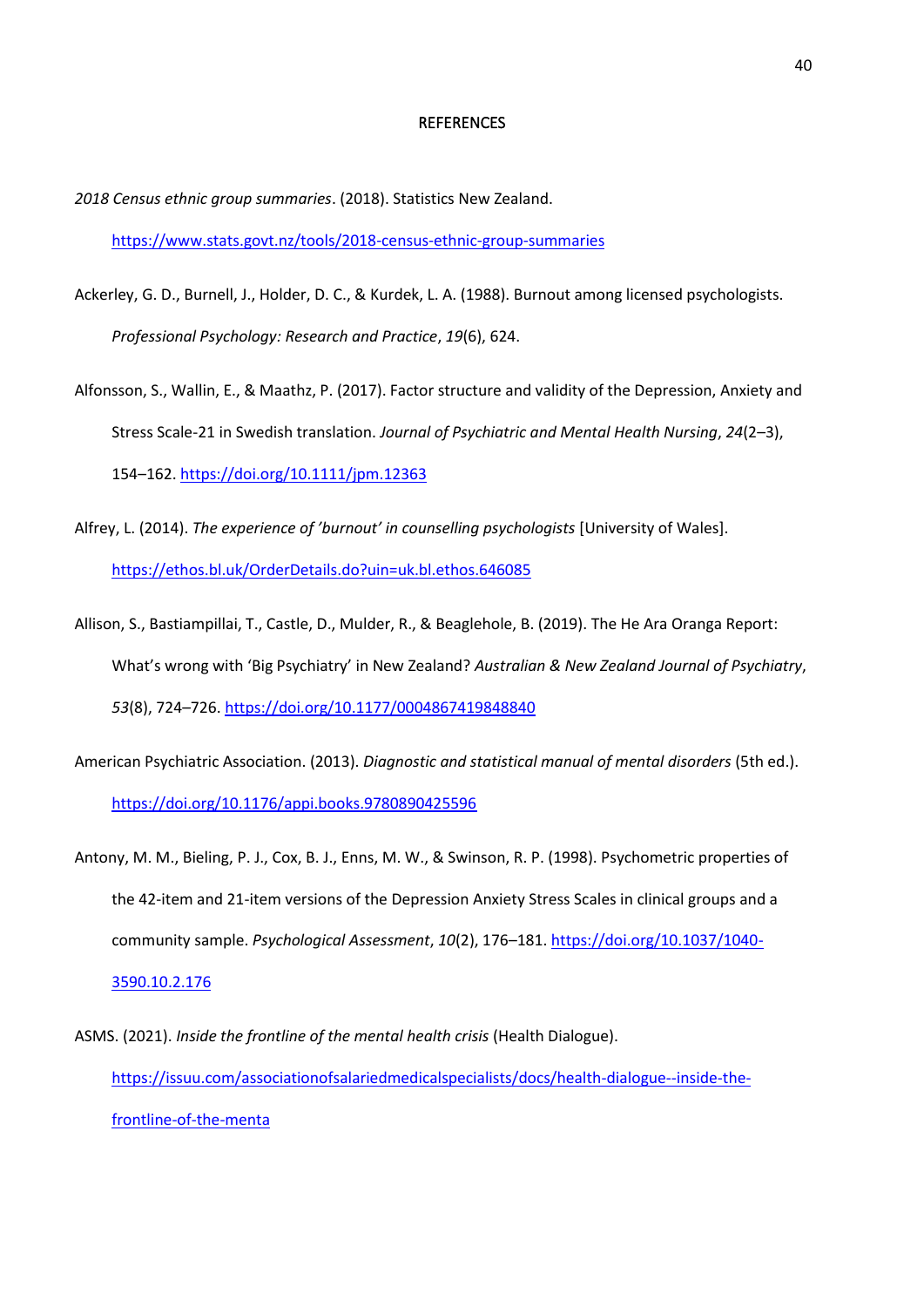- Awa, W. L., Plaumann, M., & Walter, U. (2010). Burnout prevention: A review of intervention programs. *Patient Education and Counseling*, *78*(2), 184–190[. https://doi.org/10.1016/j.pec.2009.04.008](https://doi.org/10.1016/j.pec.2009.04.008)
- Azizkhani, R., Heydari, F., Sadeghi, A., Ahmadi, O., & Azimi Meibody, A. (2021). Professional quality of life and emotional well-being among healthcare workers during the COVID-19 pandemic in Iran. *Frontiers in Emergency Medicine*[. https://doi.org/10.18502/fem.v6i1.7674](https://doi.org/10.18502/fem.v6i1.7674)

Baird, K., & Kracen, A. C. (2006). Vicarious traumatization and secondary traumatic stress: A research synthesis. *Counselling Psychology Quarterly*, *19*(2), 181–188. <https://doi.org/10.1080/09515070600811899>

- Ballenger-Browning, K. K., Schmitz, K. J., Rothacker, J. A., Hammer, P. S., Webb-Murphy, J. A., & Johnson, D. C. (2011). Predictors of burnout among military mental health providers. *Military Medicine*, *176*(3), 253–260.<https://doi.org/10.7205/milmed-d-10-00269>
- Bandura, A. (1956). Psychotherapist's anxiety level, self-insight, and psychotherapeutic competence. *The Journal of Abnormal and Social Psychology*, *52*(3), 333.<https://doi.org/10.1037/h0043075>
- Barnett, J. E., Baker, E. K., Elman, N. S., & Schoener, G. R. (2007). In pursuit of wellness: The self-care imperative. *Professional Psychology: Research and Practice*, *38*(6), 603–612.

<https://doi.org/10.1037/0735-7028.38.6.603>

Beaufort, I. N., De Weert-Van Oene, G. H., Buwalda, V. A. J., de Leeuw, J. R. J., & Goudriaan, A. E. (2017). The Depression, Anxiety and Stress Scale (DASS-21) as a Screener for Depression in Substance Use Disorder Inpatients: A Pilot Study. *European Addiction Research*, *23*(5), 260–268.

<https://doi.org/10.1159/000485182>

- Best, R. G., Stapleton, L. M., & Downey, R. G. (2005). Core self-evaluations and job burnout: The test of alternative models. *Journal of Occupational Health Psychology, 10*(4), 441.
- Bianchi, R., Schonfeld, I. S., & Laurent, E. (2015). Is it time to consider the "burnout syndrome" a distinct illness? *Frontiers in Public Health*, *3*, 158[. https://doi.org/10.1007/s00127-014-0996-8](https://doi.org/10.1007/s00127-014-0996-8)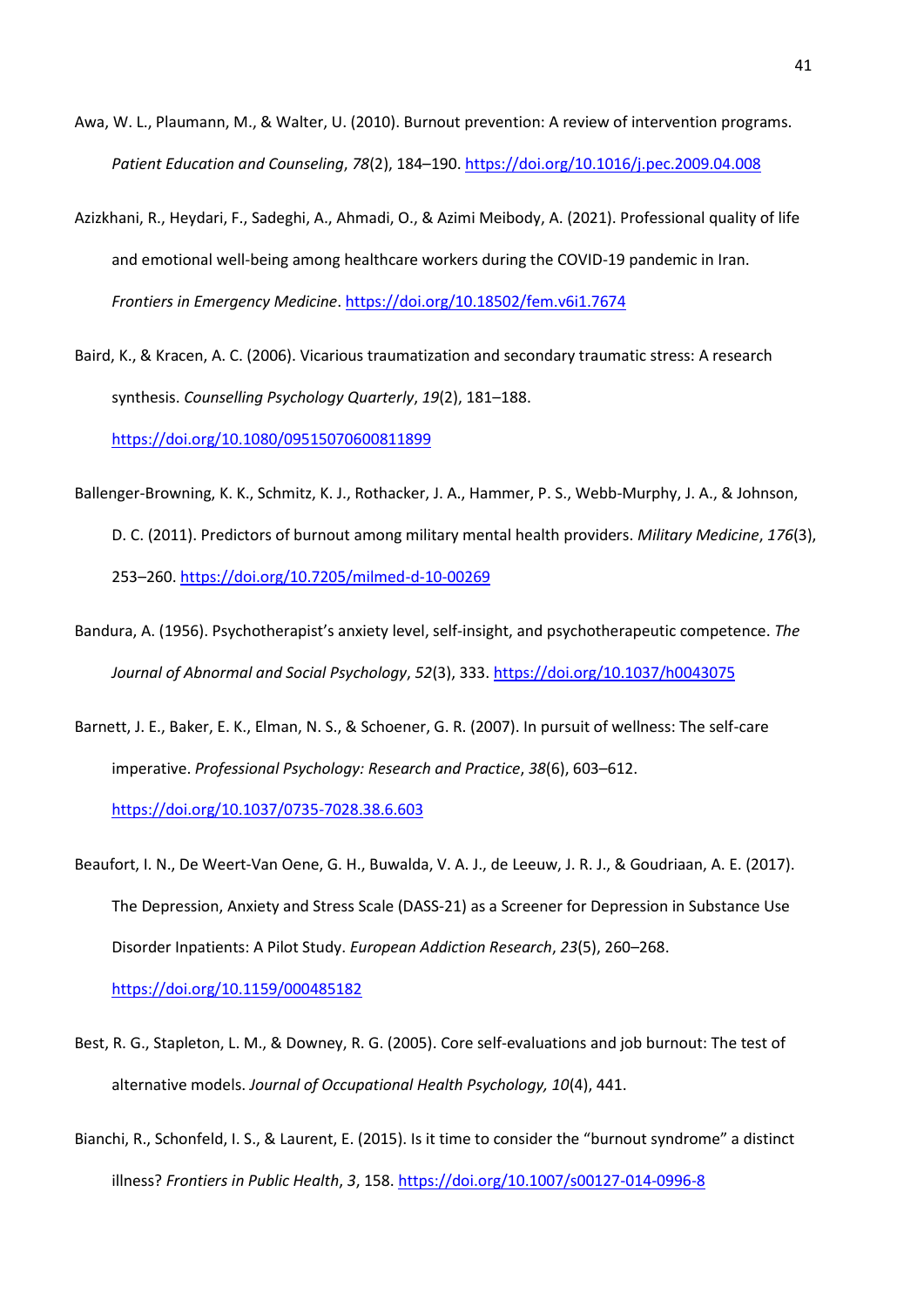- Biggerstaff, D., & Thompson, A. R. (2008). Interpretative phenomenological analysis (IPA): A qualitative methodology of choice in healthcare research. *Qualitative Research in Psychology*, *5*(3), 214–224. <https://doi.org/10.1080/14780880802314304>
- Bloomquist, K. R., Wood, L., Friedmeyer-Trainor, K., & Kim, H.-W. (2015). Self-care and professional quality of life: Predictive factors among MSW practitioners. *Advances in Social Work*, *16*(2), 292–311. <https://doi.org/10.18060/18760>

Braun, V., & Clarke, V. (2013). *Successful qualitative research: A practical guide for beginners*. Sage.

- Brayfield, A. H., & Rothe, H. F. (1951). An index of job satisfaction. *Journal of Applied Psychology*, *35*(5), 307–311.<https://doi.org/10.1037/h0055617>
- Brennan, J. (2018). *How do psychologists maintain their professional competencies?: Voices from the field: A thesis presented in partial fulfilment of the requirements for the degree of Master of Educational Psychology at Massey University, Palmerston North, New Zealand* [Massey University]. <http://hdl.handle.net/10179/15288>
- Cieslak, R., Shoji, K., Douglas, A., Melville, E., Luszczynska, A., & Benight, C. C. (2014). A meta-analysis of the relationship between job burnout and secondary traumatic stress among workers with indirect exposure to trauma. *Psychological Services*, *11*(1), 75[. https://doi.org/10.1037/a0033798](https://doi.org/10.1037/a0033798)
- Circenis, K., Millere, I., & Deklava, L. (2013). Measuring the Professional Quality of Life among Latvian Nurses. *Procedia - Social and Behavioral Sciences*, *84*, 1625–1629.

<https://doi.org/10.1016/j.sbspro.2013.07.003>

Crawford, J. R., & Henry, J. D. (2003). The Depression Anxiety Stress Scales (DASS): Normative data and latent structure in a large non-clinical sample. *The British Journal of Clinical Psychology*, *42*(Pt 2), 111–131.<https://doi.org/10.1348/014466503321903544>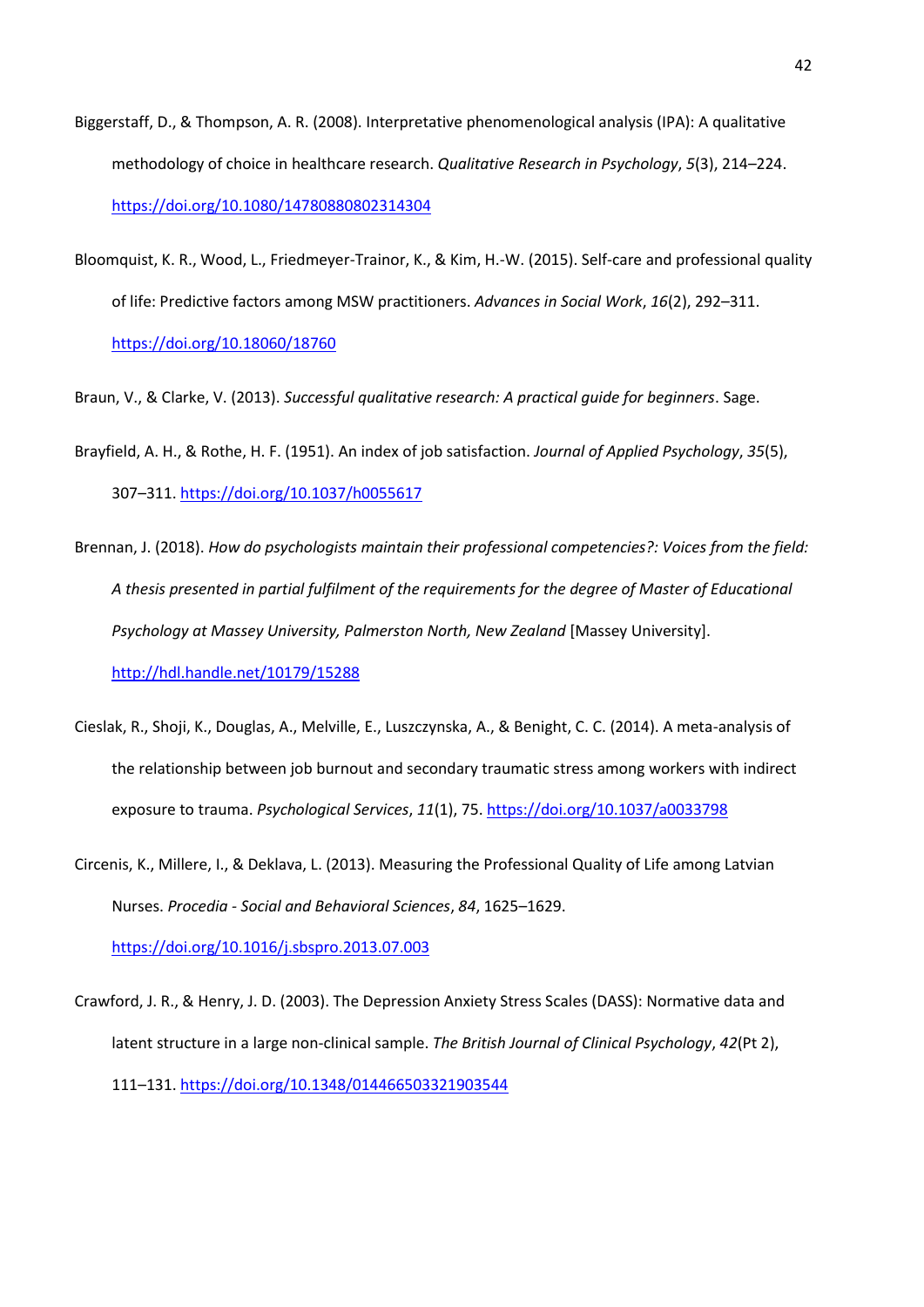- Creedy, D. K., Sidebotham, M., Gamble, J., Pallant, J., & Fenwick, J. (2017). Prevalence of burnout, depression, anxiety and stress in Australian midwives: A cross-sectional survey. *BMC Pregnancy and Childbirth*, *17*(1), 1–8.<https://doi.org/10.1186/s12884-016-1212-5>
- Czeisler, M. É., Wiley, J. F., Czeisler, C. A., Rajaratnam, S. M., & Howard, M. E. (2021). Uncovering survivorship bias in longitudinal mental health surveys during the COVID-19 pandemic. *Epidemiology and Psychiatric Sciences*, *30*[. https://doi.org/10.1017/S204579602100038X](https://doi.org/10.1017/S204579602100038X)
- Delgadillo, J., Saxon, D., & Barkham, M. (2018). Associations between therapists' occupational burnout and their patients' depression and anxiety treatment outcomes. *Depression and Anxiety*, *35*(9), 844– 850.<https://doi.org/10.1002/da.22766>
- Demerouti, E., Bakker, A. B., Nachreiner, F., & Schaufeli, W. B. (2001). The job demands-resources model of burnout. *Journal of Applied Psychology*, *86*(3), 499.
- Doulougeri, K., Georganta, K., & Montgomery, A. (2016). "Diagnosing" burnout among healthcare professionals: Can we find consensus? *Cogent Medicine*, *3*(1), 1. <https://doi.org/10.1080/2331205X.2016.1237605>
- Drapeau, A., Marchand, A., & Beaulieu-Prévost, D. (2012). Epidemiology of psychological distress. *Mental Illnesses-Understanding, Prediction and Control*, *69*(2), 105–106.<https://doi.org/10.5772/30872>
- Dreison, K. C., White, D. A., Bauer, S. M., Salyers, M. P., & McGuire, A. B. (2018). Integrating selfdetermination and job demands–resources theory in predicting mental health provider burnout. *Administration and Policy in Mental Health and Mental Health Services Research*, *45*(1), 121–130. <https://doi.org/10.1007/s10488-016-0772-z>
- Duarte, J. (2017). Professional quality of life in nurses: Contribution for the validation of the Portuguese version of the Professional Quality of Life Scale-5 (ProQOL-5). *Análise Psicológica*, *35*(4), 529–542. <https://doi.org/10.14417/ap.1260>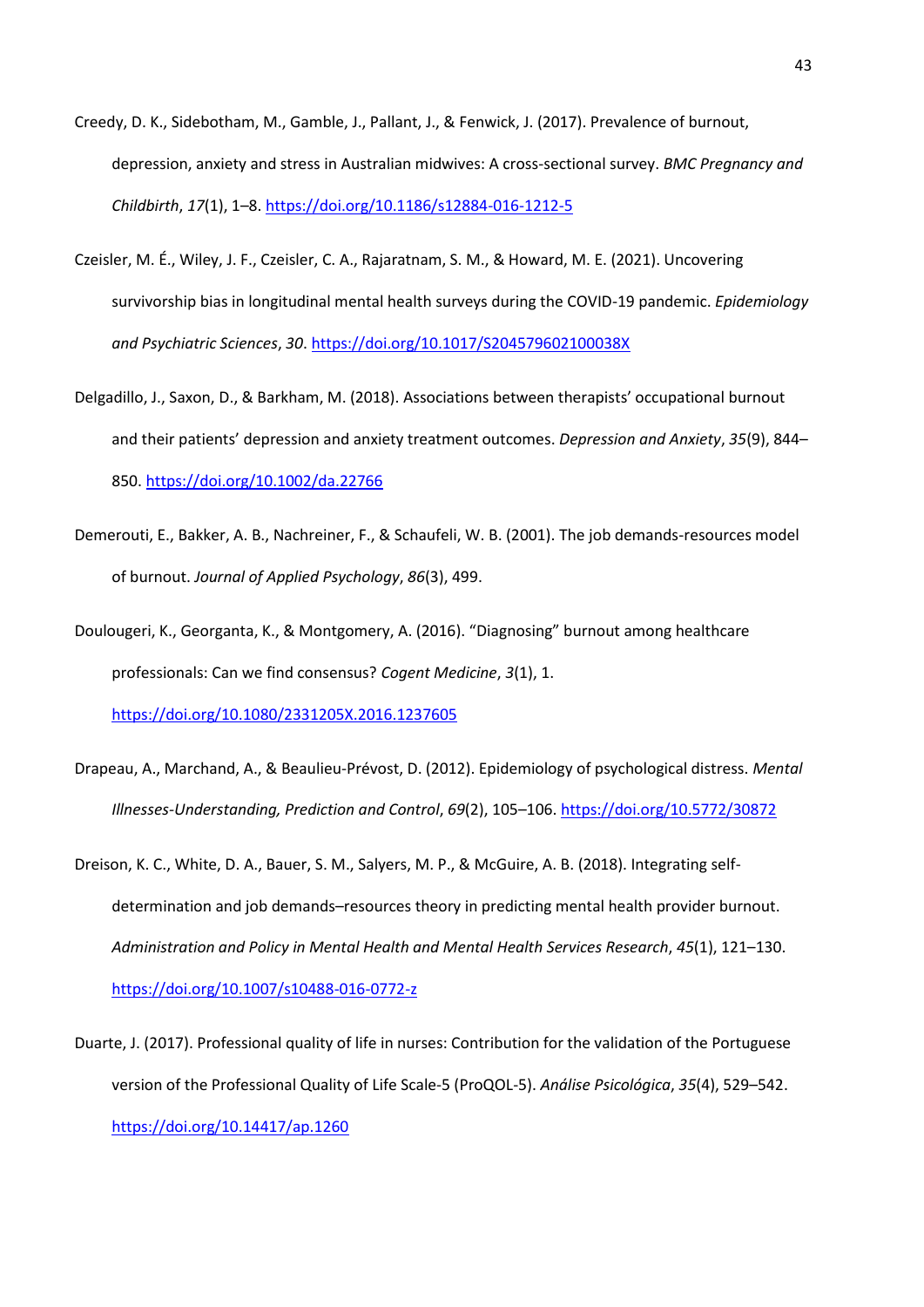- Dunwoodie, D. A., & Auret, K. (2007). Psychological morbidity and burnout in palliative care doctors in Western Australia. *Internal Medicine Journal*, *37*(10), 693–698[. https://doi.org/10.1111/j.1445-](https://doi.org/10.1111/j.1445-5994.2007.01384.x) [5994.2007.01384.x](https://doi.org/10.1111/j.1445-5994.2007.01384.x)
- Dures, E., Rumsey, N., Morris, M., & Gleeson, K. (2011). Mixed methods in health psychology: Theoretical and practical considerations of the third paradigm. *Journal of Health Psychology*, *16*(2), 332–341. <https://doi.org/10.1177/1359105310377537>
- Dwyer, M., Alt, M., Brooks, J., Katz, H., & Poje, A. (2021). Burnout and Compassion Satisfaction: Survey Findings of Healthcare Employee Wellness During COVID-19 Pandemic using ProQOL. *Kansas Journal of Medicine*, *14*, 121–127.<https://doi.org/10.17161/kjm.vol1415171>
- Eckleberry-Hunt, J., Kirkpatrick, H., & Barbera, T. (2018). The problems with burnout research. *Academic Medicine*, *93*(3), 367–370.<https://doi.org/10.1097/ACM.0000000000001890>
- Elbay, R. Y., Kurtulmuş, A., Arpacıoğlu, S., & Karadere, E. (2020). Depression, anxiety, stress levels of physicians and associated factors in Covid-19 pandemics. *Psychiatry Research*, *290*, 113130. <https://doi.org/10.1016/j.psychres.2020.113130>
- Erkorkmaz, U., Dogu, O., & Cinar, N. (2018). The relationship between burnout, self-esteem and professional life quality of nurses. *Journal of the College of Physicians and Surgeons Pakistan*, *28*(7), 549–553.<https://doi.org/10.29271/jcpsp.2018.07.549>
- Evans, L., Haeberlein, K., Chang, A., & Handal, P. (2021). Convergent Validity and Preliminary Cut-Off Scores for the Anxiety and Depression Subscales of the DASS-21 in US Adolescents. *Child Psychiatry & Human Development*, *52*(4), 579–585[. https://doi.org/10.1007/s10578-020-01050-0](https://doi.org/10.1007/s10578-020-01050-0)
- Evans, S., Huxley, P., Gately, C., Webber, M., Mears, A., Pajak, S., Medina, J., Kendall, T., & Katona, C. (2006). Mental health, burnout and job satisfaction among mental health social workers in England and Wales. *The British Journal of Psychiatry*, *188*(1), 75–80.<https://doi.org/10.1192/bjp.188.1.75>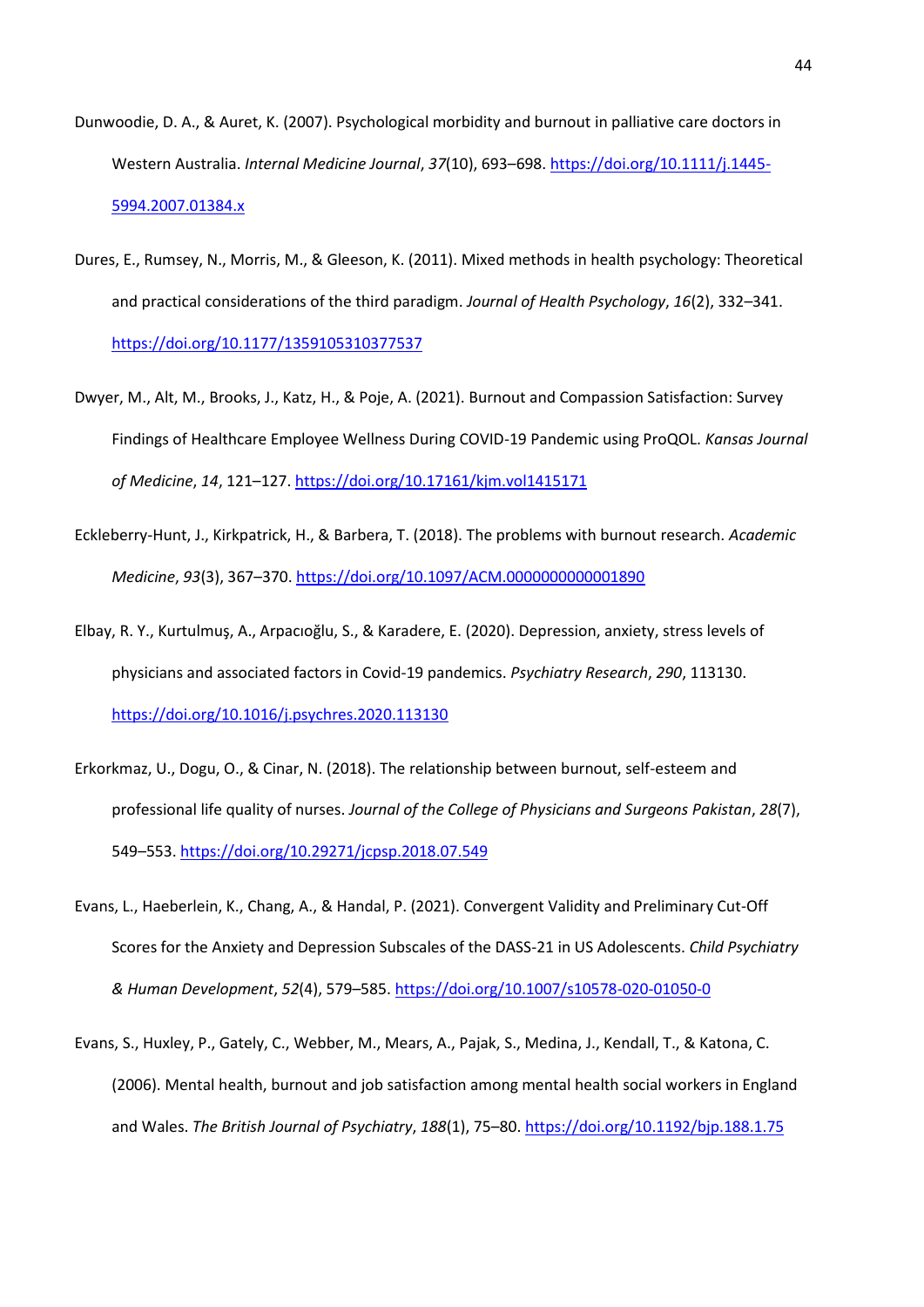Fetters, M. D., Curry, L. A., & Creswell, J. W. (2013). Achieving Integration in Mixed Methods Designs— Principles and Practices. *Health Services Research*, *48*(6pt2), 2134–2156.

<https://doi.org/10.1111/1475-6773.12117>

- Figley, C. R. (1995). Compassion fatigue: Toward a new understanding of the costs of caring. In *Secondary traumatic stress: Self-care issues for clinicians, researchers, and educators*. (pp. 3–28). The Sidran Press.
- Franza, F., Basta, R., Pellegrino, F., Solomita, B., & Fasano, V. (2020). The Role of Fatigue of Compassion, Burnout and Hopelessness in Healthcare: Experience in the Time of COVID-19 Outbreak. *Psychiatria Danubina*, *32*(Suppl 1), 10–14.
- Freudenberger, H. J. (1974). Staff burn‐out. *Journal of Social Issues*, *30*(1), 159–165. <https://doi.org/10.1111/j.1540-4560.1974.tb00706.x>
- Fye, H. J., Cook, R. M., Choi, Y., & Baltrinic, E. R. (2021). Professional Quality of Life and Affective Distress Among Prelicensed Counselors. *Journal of Counseling & Development*, *99*(4), 429–439. <https://doi.org/10.1002/jcad.12395>
- Galiana, L., Arena, F., Oliver, A., Sansó, N., & Benito, E. (2017). Compassion Satisfaction, Compassion Fatigue, and Burnout in Spain and Brazil: ProQOL Validation and Cross-cultural Diagnosis. *Journal of Pain and Symptom Management*, *53*(3), 598–604.

<https://doi.org/10.1016/j.jpainsymman.2016.09.014>

- Geoffrion, S., Lamothe, J., Morizot, J., & Giguère, C. (2019). Construct Validity of the Professional Quality of Life (ProQoL) Scale in a Sample of Child Protection Workers. *Journal of Traumatic Stress*, *32*(4), 566–576.<https://doi.org/10.1002/jts.22410>
- Goldhagen, B. E., Kingsolver, K., Stinnett, S. S., & Rosdahl, J. A. (2015). Stress and burnout in residents: Impact of mindfulness-based resilience training. *Advances in Medical Education and Practice, 6*, 525.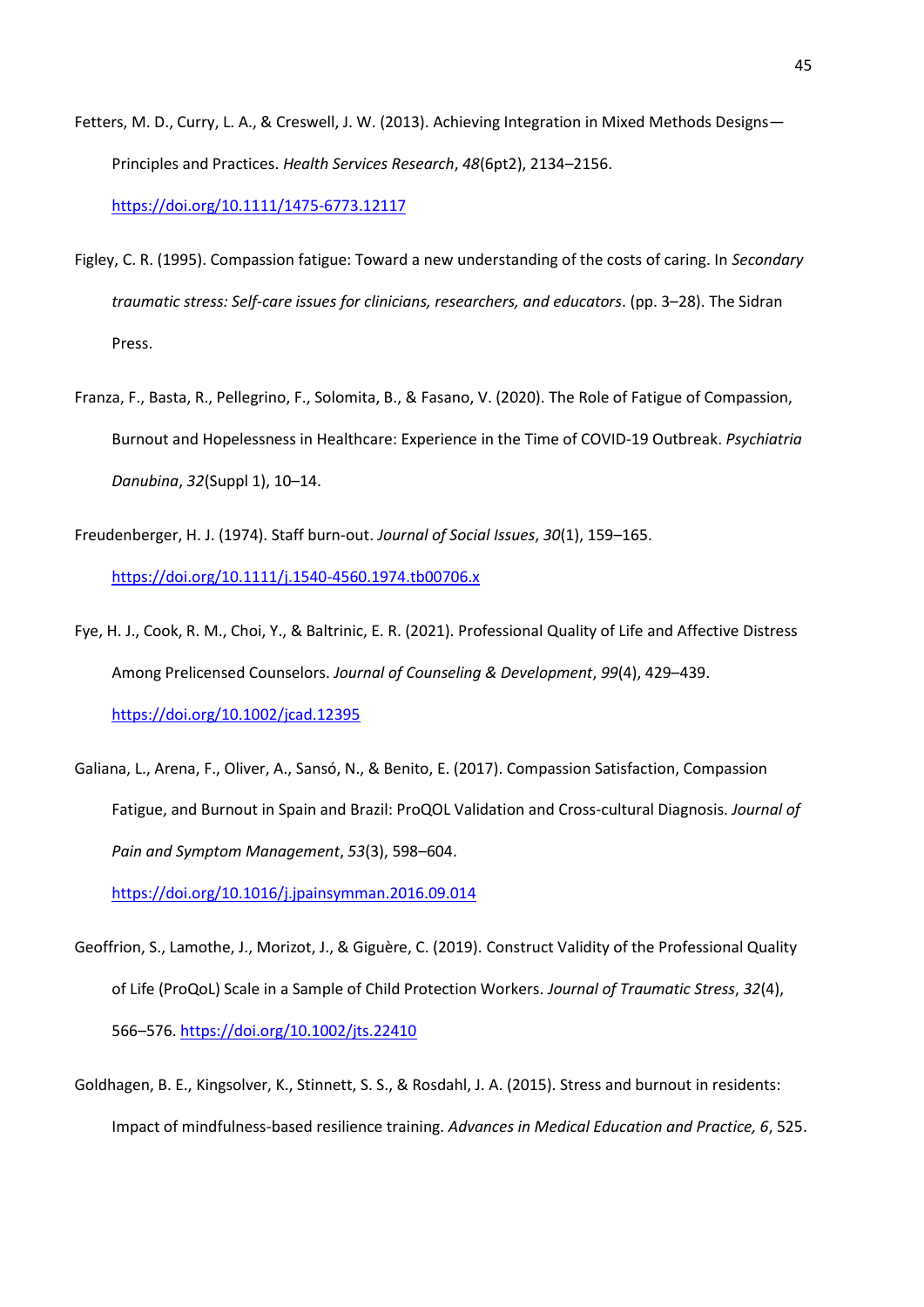- Halbesleben, J. R., Neveu, J.-P., Paustian-Underdahl, S. C., & Westman, M. (2014). Getting to the "COR" understanding the role of resources in conservation of resources theory. *Journal of Management*, *40*(5), 1334–1364.<https://doi.org/10.1177/0149206314527130>
- Hammond, T. E., Crowther, A., & Drummond, S. (2018). A thematic inquiry into the burnout experience of Australian solo-practicing clinical psychologists. *Frontiers in Psychology*, *8*, 1996. <https://doi.org/10.3389/fpsyg.2017.01996>
- Hanson, W. E., Creswell, J. W., Clark, V. L. P., Petska, K. S., & Creswell, J. D. (2005). Mixed methods research designs in counseling psychology. *Journal of Counseling Psychology*, *52*(2), 224. <https://doi.org/10.1037/0022-0167.52.2.224>
- Hemopo, H. (2004). *Training, Recruitment and Retention Strategies for Psychologists in Child and Adolescent Mental Health Services*. The Werry Centre for Child and Adolescent Mental Health, the University of Auckland.
- Hemsworth, D., Baregheh, A., Aoun, S., & Kazanjian, A. (2018). A critical enquiry into the psychometric properties of the professional quality of life scale (ProQol-5) instrument. *Applied Nursing Research, 39*, 81–88.
- Henry, J. D., & Crawford, J. R. (2005). The short-form version of the Depression Anxiety Stress Scales (DASS‐21): Construct validity and normative data in a large non‐clinical sample. *British Journal of Clinical Psychology*, *44*(2), 227–239.<https://doi.org/10.1348/014466505X29657>
- Heritage, B., Rees, C. S., & Hegney, D. G. (2018). The ProQOL-21: A revised version of the Professional Quality of Life (ProQOL) scale based on Rasch analysis. *PLOS ONE*, *13*(2), e0193478. <https://doi.org/10.1371/journal.pone.0193478>
- Hobfoll, S. E. (1989). Conservation of resources: A new attempt at conceptualizing stress. *American Psychologist*, *44*(3), 513. <https://doi.org/10.1037/0003-066X.44.3.513>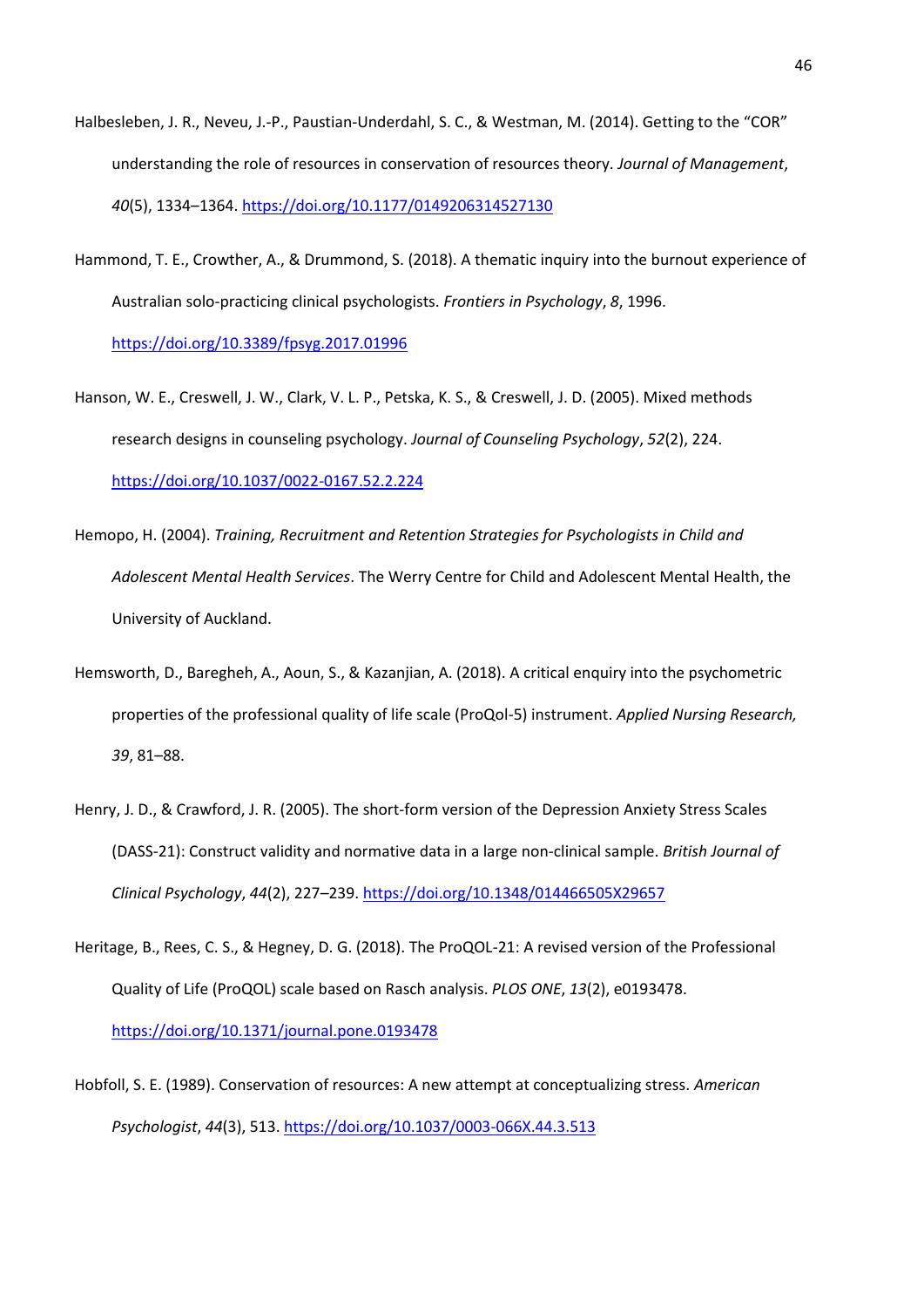- Huggard, P., & Dixon, R. (2011). Tired of caring: The impact of caring on resident doctors*. Australasian Journal of Disaster and Trauma Studies, 3*, 105–112.
- Hyatt-Burkhart, D. (2014). The Experience of Vicarious Posttraumatic Growth in Mental Health Workers. *Journal of Loss and Trauma*, *19*(5), 452–461.<https://doi.org/10.1080/15325024.2013.797268>
- Inocian, E. P., Cruz, J. P., Alshehry, A., Alshamlani, Y., Ignacio, E. H., & Tumala, R. B. (2021). Professional quality of life and caring behaviours among clinical nurses during the COVID‐19 pandemic. *Journal of Clinical Nursing*, jocn.15937.<https://doi.org/10.1111/jocn.15937>
- Ivankova, N. V., Creswell, J. W., & Stick, S. L. (2006). Using Mixed-Methods Sequential Explanatory Design: From Theory to Practice. *Field Methods*, *18*(1), 3–20.<https://doi.org/10.1177/1525822X05282260>
- Jimerson, S. R., Annan, J., Skokut, M., & Renshaw, T. L. (2009). Educational psychology in New Zealand: Results of the 2006 international school psychology survey. *School Psychology International*, *30*(5), 443–455.<https://doi.org/10.1177/0143034309341617>
- Kalliath, T. J., & Beck, A. (2001). Is the path to burnout and turnover paved by a lack of supervisory support? A structural equations test. *New Zealand Journal of Psychology, 30*(2), 72.
- Koutra, K., Mavroeides, G., & Triliva, S. (2021). Mental Health Professionals' Attitudes Towards People with Severe Mental Illness: Are they Related to Professional Quality of Life? *Community Mental Health Journal*.<https://doi.org/10.1007/s10597-021-00874-x>
- Koutsimani, P., Montgomery, A., & Georganta, K. (2019). The relationship between burnout, depression, and anxiety: A systematic review and meta-analysis. *Frontiers in Psychology*, *10*, 284. <https://doi.org/10.3389/fpsyg.2019.00284>
- Kumar, S., Fischer, J., Robinson, E., Hatcher, S., & Bhagat, R. (2007). Burnout and job satisfaction in New Zealand psychiatrists: A national study. *International Journal of Social Psychiatry*, *53*(4), 306–316. <https://doi.org/10.1177/0020764006074534>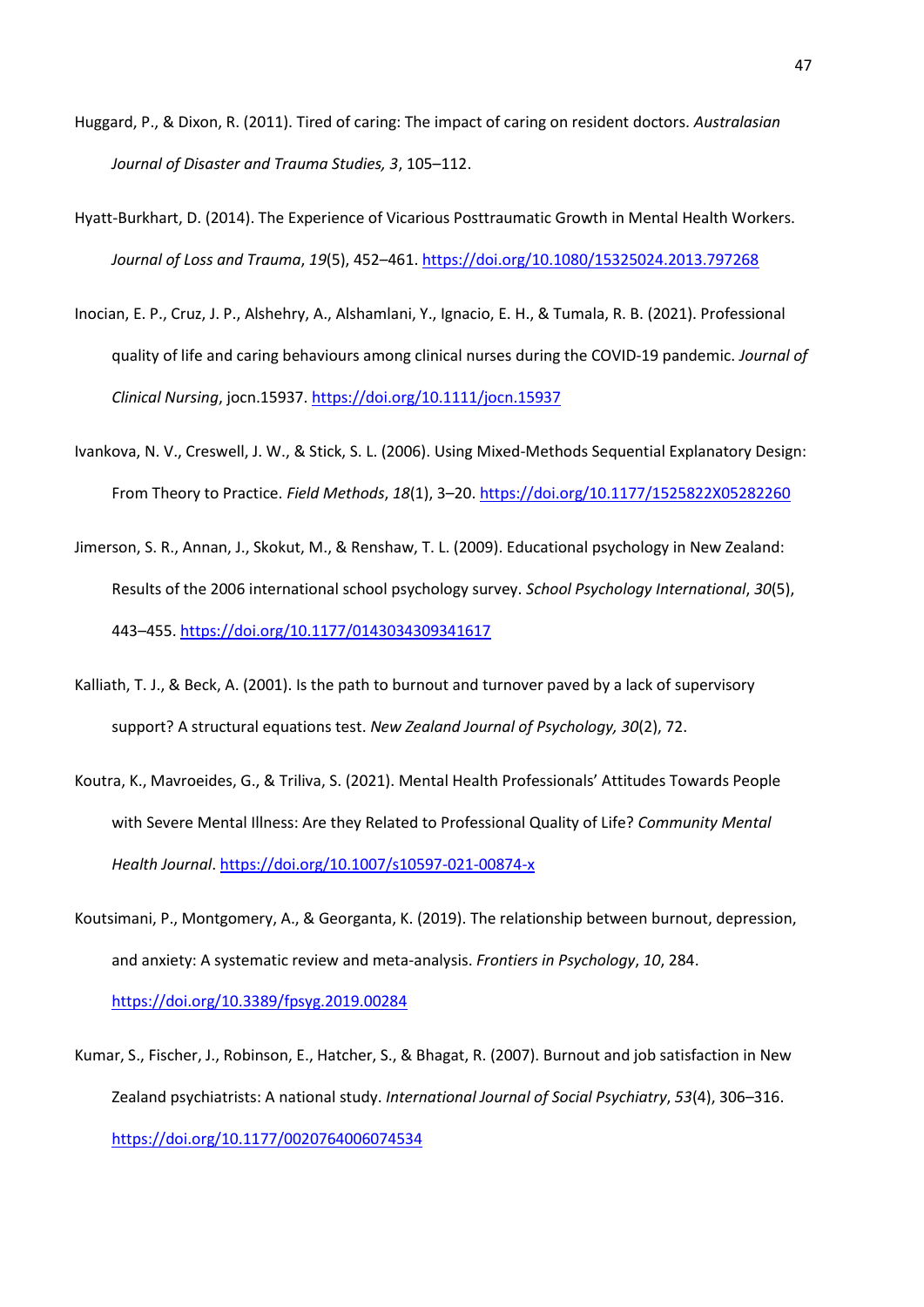- Lakatamitou, I., Middleton, N., Paikousis, L., Kouta, C., & Lambrinou, E. (2021). The greek version of the professional quality of life (ProQoL) scale version 5. *European Heart Journal*, *42*(Supplement\_1). <https://doi.org/10.1093/eurheartj/ehab724.3027>
- Larsen, D., & Stamm, B. H. (2008). Professional Quality of Life and Trauma Therapists. *Trauma, Recovery, and Growth: Positive Psychological Perspectives on Posttraumatic Stress*, 275–293.
- Le, M. T. H., Tran, T. D., Holton, S., Nguyen, H. T., Wolfe, R., & Fisher, J. (2017). Reliability, convergent validity and factor structure of the DASS-21 in a sample of Vietnamese adolescents. *PLOS ONE*, *12*(7), e0180557.<https://doi.org/10.1371/journal.pone.0180557>
- Lee, D. (2019). The convergent, discriminant, and nomological validity of the Depression Anxiety Stress Scales-21 (DASS-21). *Journal of Affective Disorders*, *259*, 136–142.

<https://doi.org/10.1016/j.jad.2019.06.036>

- Leiter, M. P., & Maslach, C. (2016). Latent burnout profiles: A new approach to understanding the burnout experience. *Burnout Research*, *3*(4), 89–100.<https://doi.org/10.1016/j.burn.2016.09.001>
- Levy, M. P. (2002). *Barriers and incentives to Māori participation in the profession of psychology: A report for the New Zealand Psychologists' Board*.

<https://researchcommons.waikato.ac.nz/handle/10289/457>

Lovibond, P. F., & Lovibond, S. H. (1995). The structure of negative emotional states: Comparison of the Depression Anxiety Stress Scales (DASS) with the Beck Depression and Anxiety Inventories. *Behaviour Research and Therapy*, *33*(3), 335–343. [https://doi.org/10.1016/0005-7967\(94\)00075-U](https://doi.org/10.1016/0005-7967(94)00075-U)

Manning-Jones, S. F. (2016). *Vicarious traumatic exposure among New Zealand health professionals: An exploration of coping strategies and vicarious posttraumatic growth: a thesis presented in partial fulfilment of the degree of Doctor of Clinical Psychology at Massey University, Wellington, New Zealand* [Thesis, Massey University][. https://mro.massey.ac.nz/handle/10179/9881](https://mro.massey.ac.nz/handle/10179/9881)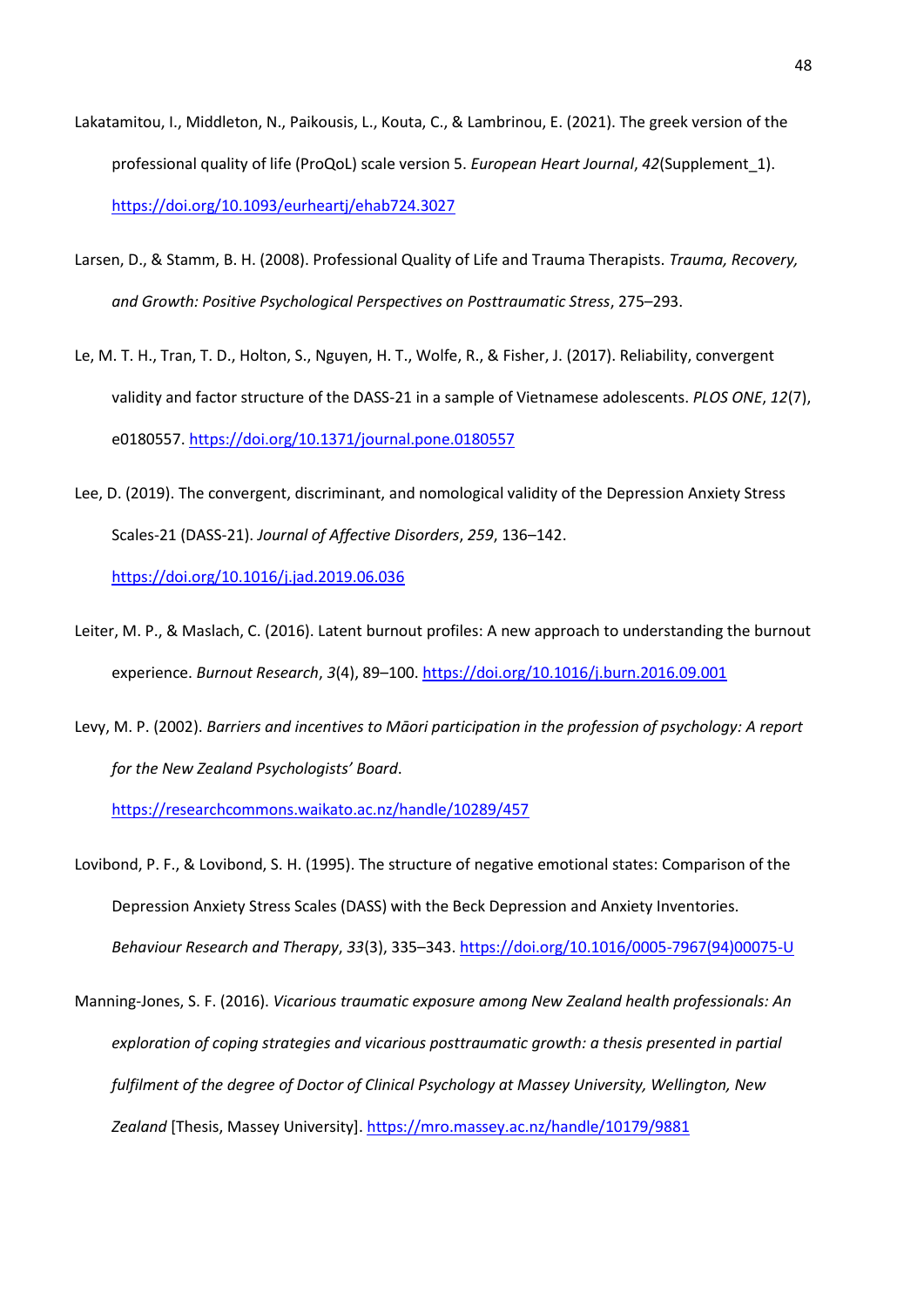- Maslach, C. (2003). Job burnout: New directions in research and intervention. *Current Directions in Psychological Science*, *12*(5), 189–192.<https://doi.org/10.1111/1467-8721.01258>
- Maslach, C., & Jackson, S. E. (1981). The measurement of experienced burnout. *Journal of Organizational Behavior*, *2*(2), 99–113.<https://doi.org/10.1002/job.4030020205>
- Maslach, C., & Leiter, M. P. (2017). Understanding Burnout: New Models. *The Handbook of Stress and Health: A Guide to Research and Practice*, 36–56.
- Maslach, C., & Pines, A. (1977). The burn-out syndrome in the day care setting. *Child Care Quarterly, 6*(2), 100–113.
- McCann, I. L., & Pearlman, L. A. (1990). Vicarious traumatization: A framework for understanding the psychological effects of working with victims. *Journal of Traumatic Stress*, *3*(1), 131–149. <https://doi.org/10.1007/BF00975140>
- McCormack, H. M., MacIntyre, T. E., O'Shea, D., Herring, M. P., & Campbell, M. J. (2018). The prevalence and cause(s) of burnout among applied psychologists: A systematic review. *Frontiers in Psychology*, *9*, 1897[. https://doi.org/10.3389/fpsyg.2018.01897](https://doi.org/10.3389/fpsyg.2018.01897)
- McCormick, K. (2014). *Restoring and Strengthening Resilience in the Psychology Profession: The Rio Model of Resilience for Psychologists.* [University of Auckland].

<https://researchspace.auckland.ac.nz/bitstream/handle/2292/23329/whole.pdf>

- Medvedev, O. N., Krägeloh, C. U., Titkova, E. A., & Siegert, R. J. (2020). Rasch analysis and ordinal-tointerval conversion tables for the Depression, Anxiety and Stress Scale. *Journal of Health Psychology*, *25*(10–11), 1374–1383.<https://doi.org/10.1177/1359105318755261>
- Mertens, D. M. (2019). *Research and evaluation in education and psychology: Integrating diversity with quantitative, qualitative, and mixed methods*. Sage publications.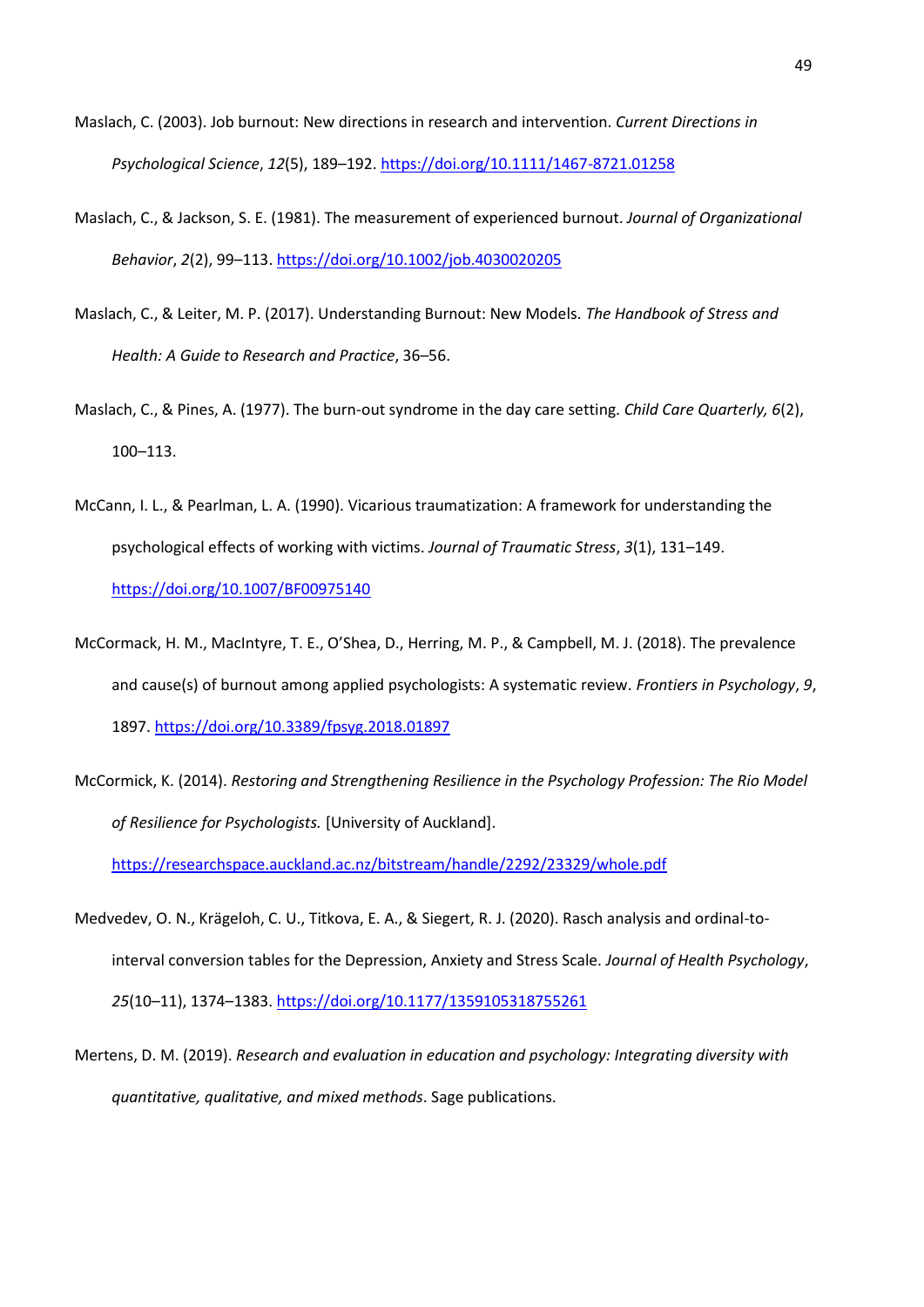- Mieczkowski, H., Lee, A. Y., & Hancock, J. T. (2020). Priming Effects of Social Media Use Scales on Well-Being Outcomes: The Influence of Intensity and Addiction Scales on Self-Reported Depression. *Social Media + Society*, *6*(4), 205630512096178[. https://doi.org/10.1177/2056305120961784](https://doi.org/10.1177/2056305120961784)
- Ministry of Health. (2021). *Kia Manawanui Aotearoa – Long-term pathway to mental wellbeing*. Ministry of Health.
- Mirowsky, J., & Ross, C. E. (2002). Measurement for a human science. *Journal of Health and Social Behavior*, 152–170.<https://doi.org/10.2307/3090194>
- Morse, G., Salyers, M. P., Rollins, A. L., Monroe-DeVita, M., & Pfahler, C. (2012). Burnout in mental health services: A review of the problem and its remediation. *Administration and Policy in Mental Health and Mental Health Services Research*, *39*(5), 341–352[. https://doi.org/10.1007/s10488-011-0352-1](https://doi.org/10.1007/s10488-011-0352-1)
- New Zealand Government. (2018). *He Ara Oranga: Report of the government inquiry into mental health and addiction*. New Zealand Government.
- New Zealand Psychologists Board. (n.d.). The New Zealand Psychologists Register. Retrieved October 1, 2021, from<https://psychologistsboard.org.nz/search-the-register/>
- Ng, F., Trauer, T., Dodd, S., Callaly, T., Campbell, S., & Berk, M. (2007). The validity of the 21-item version of the Depression Anxiety Stress Scales as a routine clinical outcome measure. *Acta Neuropsychiatrica*, *19*(5), 304–310.<https://doi.org/10.1111/j.1601-5215.2007.00217.x>
- Nimmo, A., & Huggard, P. (2013). A systematic review of the measurement of compassion fatigue, vicarious trauma, and secondary traumatic stress in physicians. *Australasian Journal of Disaster and Trauma Studies, 1*, 2013–1.
- Norton, P. J. (2007). Depression Anxiety and Stress Scales (DASS-21): *Psychometric analysis across four racial groups. Anxiety, Stress & Coping, 20*(3), 253–265.

<https://doi.org/10.1080/10615800701309279>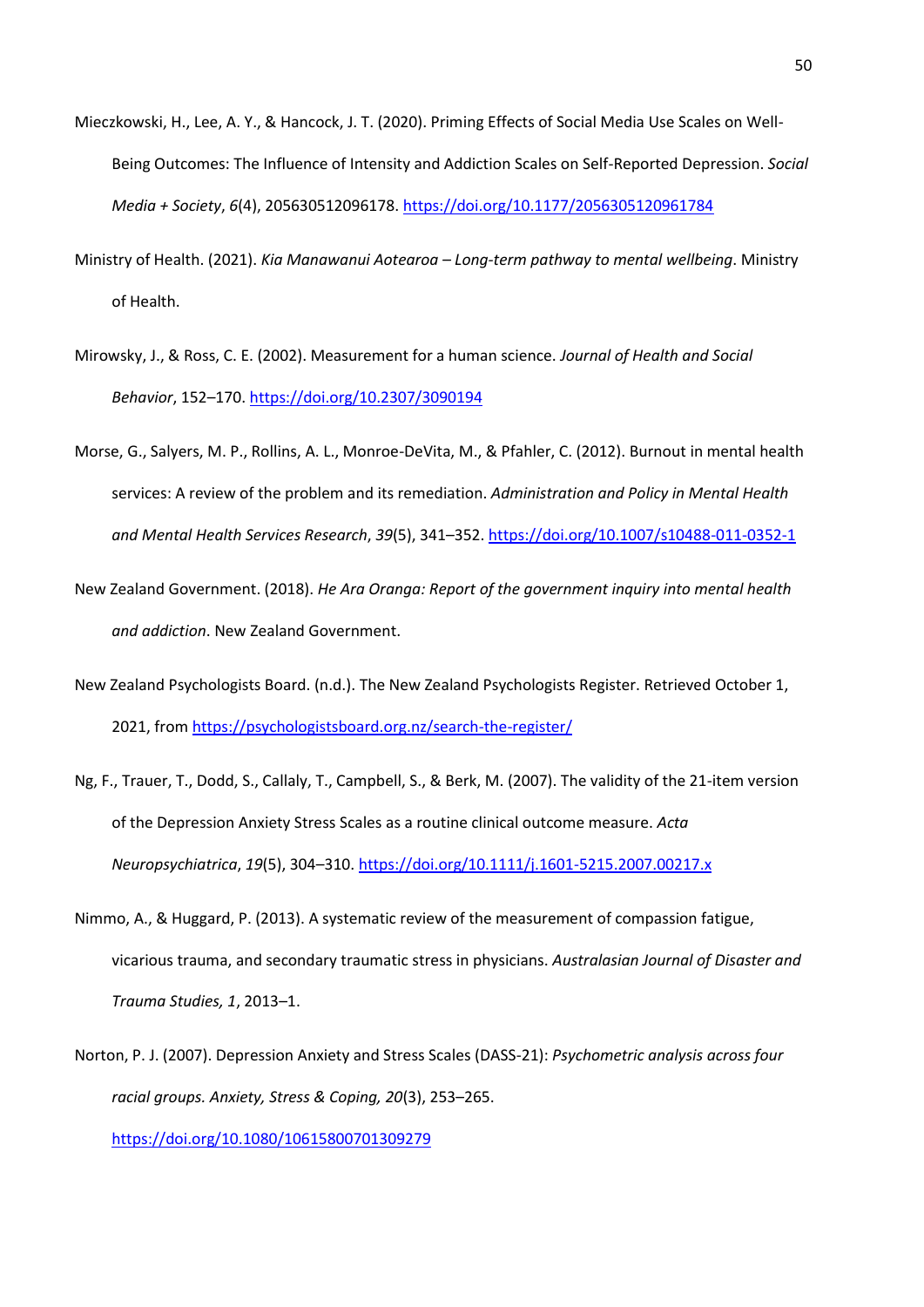- O'Connor, K., Neff, D. M., & Pitman, S. (2018). Burnout in mental health professionals: A systematic review and meta-analysis of prevalence and determinants. *European Psychiatry*, *53*, 74–99. <https://doi.org/10.1016/j.eurpsy.2018.06.003>
- O'Donovan, A., & May, S. (2007). The advantages of the mindful therapist. *Psychotherapy in Australia*, *13*(4), 46–53.
- Paris, M., & Hoge, M. A. (2010). Burnout in the mental health workforce: A review. *The Journal of Behavioral Health Services & Research*, *37*(4), 519–528.
- Patel, R., Huggard, P., & van Toledo, A. (2017). Occupational Stress and Burnout among Surgeons in Fiji. *Frontiers in Public Health*, *5*, 41.<https://doi.org/10.3389/fpubh.2017.00041>
- Peisah, C., Latif, E., Wilhelm, K., & Williams, B. (2009). Secrets to psychological success: Why older doctors might have lower psychological distress and burnout than younger doctors. *Aging and Mental Health*, *13*(2), 300–307.<https://doi.org/10.1080/13607860802459831>
- Phillips, M. R. (2009). Is distress a symptom of mental disorders, a marker of impairment, both or neither? *World Psychiatry, 8*(2), 91.
- Pinho, L., Correia, T., Sampaio, F., Sequeira, C., Teixeira, L., Lopes, M., & Fonseca, C. (2021). The use of mental health promotion strategies by nurses to reduce anxiety, stress, and depression during the COVID-19 outbreak: A prospective cohort study. *Environmental Research*, *195*, 110828. <https://doi.org/10.1016/j.envres.2021.110828>
- Randall, D., Thomas, M., Whiting, D., & McGrath, A. (2017). Depression Anxiety Stress Scales (DASS-21): Factor structure in traumatic brain injury rehabilitation. *Journal of Head Trauma Rehabilitation*, *32*(2), 134–144.<https://doi.org/10.1097/HTR.0000000000000250>
- Ridner, S. H. (2004). Psychological distress: Concept analysis. *Journal of Advanced Nursing*, *45*(5), 536–545. <https://doi.org/10.1046/j.1365-2648.2003.02938.x>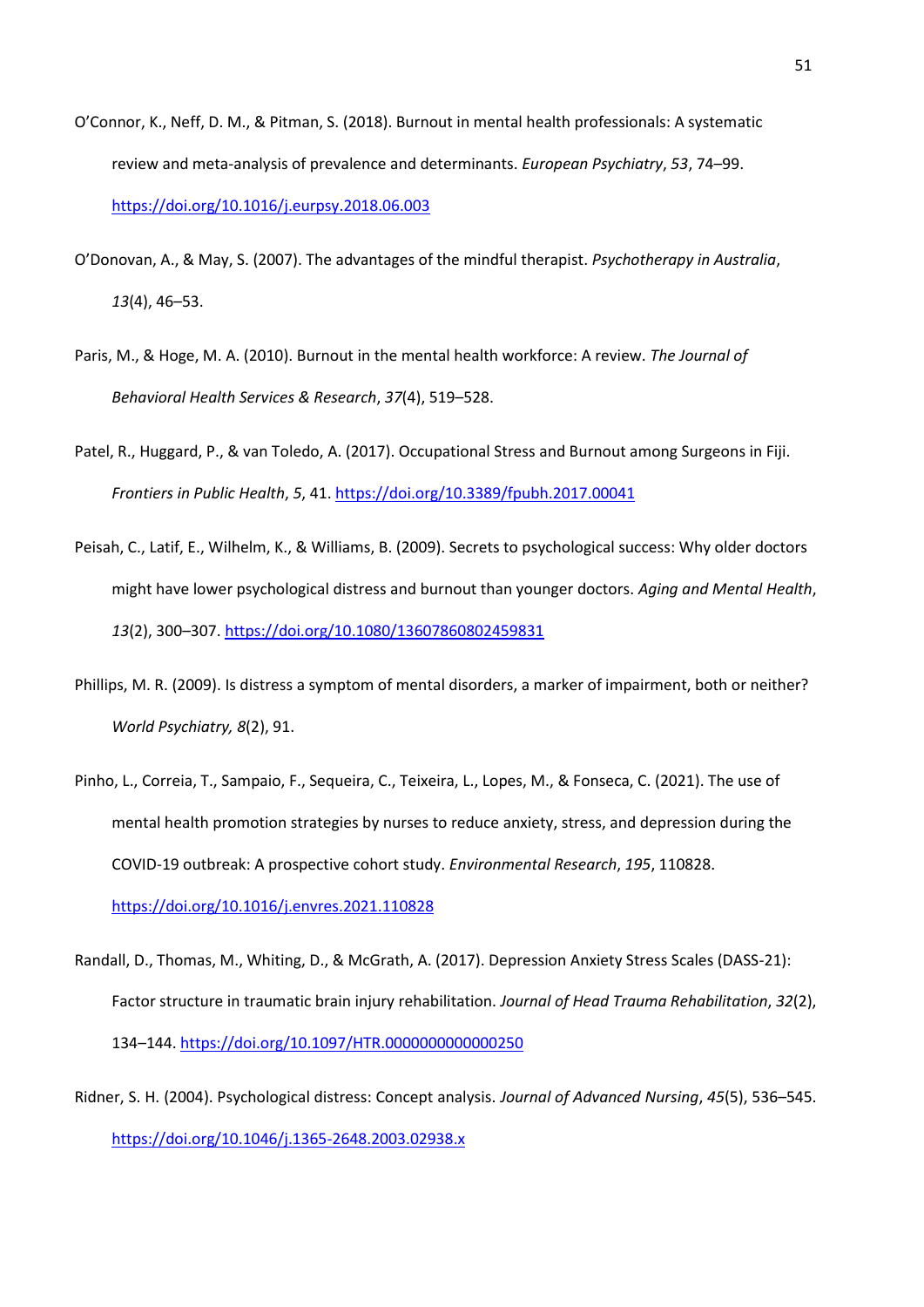- RNZCGP. (2021, March 9). *Survey results raise concern for the health and sustainability of general practice*. [https://www.rnzcgp.org.nz/RNZCGP/News/College\\_news/2021/Survey\\_results\\_raise\\_concern\\_for\\_t](https://www.rnzcgp.org.nz/RNZCGP/News/College_news/2021/Survey_results_raise_concern_for_the_health_and_sustainability_of_general_practice.aspx) [he\\_health\\_and\\_sustainability\\_of\\_general\\_practice.aspx](https://www.rnzcgp.org.nz/RNZCGP/News/College_news/2021/Survey_results_raise_concern_for_the_health_and_sustainability_of_general_practice.aspx)
- Ronk, F. R., Korman, J. R., Hooke, G. R., & Page, A. C. (2013). Assessing clinical significance of treatment outcomes using the DASS-21. *Psychological Assessment*, *25*(4), 1103–1110. <https://doi.org/10.1037/a0033100>
- Rupert, P. A., Miller, A. O., & Dorociak, K. E. (2015). Preventing burnout: What does the research tell us? *Professional Psychology: Research and Practice*, *46*(3), 168[. https://doi.org/10.1037/a0039297](https://doi.org/10.1037/a0039297)
- Rupert, P. A., & Morgan, D. J. (2005). Work setting and burnout among professional psychologists. *Professional Psychology: Research and Practice*, *36*(5), 544[. https://doi.org/10.1037/0735-](https://doi.org/10.1037/0735-7028.36.5.544) [7028.36.5.544](https://doi.org/10.1037/0735-7028.36.5.544)
- Rupert, P. A., Stevanovic, P., & Hunley, H. A. (2009). Work-family conflict and burnout among practicing psychologists. *Professional Psychology: Research and Practice*, *40*(1), 54. <https://doi.org/10.1037/a0012538>
- Samson, T., Iecovich, E., & Shvartzman, P. (2016). Psychometric Characteristics of the Hebrew Version of the Professional Quality-of-Life Scale. *Journal of Pain and Symptom Management*, *52*(4), 575-581.e1. <https://doi.org/10.1016/j.jpainsymman.2016.03.019>
- Saquib, N., Zaghloul, M. S., Saquib, J., Alhomaidan, H. T., Al‐Mohaimeed, A., & Al‐Mazrou, A. (2019). Association of cumulative job dissatisfaction with depression, anxiety and stress among expatriate nurses in Saudi Arabia. *Journal of Nursing Management*, *27*(4), 740–748.

<https://doi.org/10.1111/jonm.12762>

Schaufeli, W. B., Leiter, M. P., & Maslach, C. (2009). Burnout: 35 years of research and practice. *Career Development International*, *14*, 204–220[. http://dx.doi.org/10.1108/13620430910966406](http://dx.doi.org/10.1108/13620430910966406)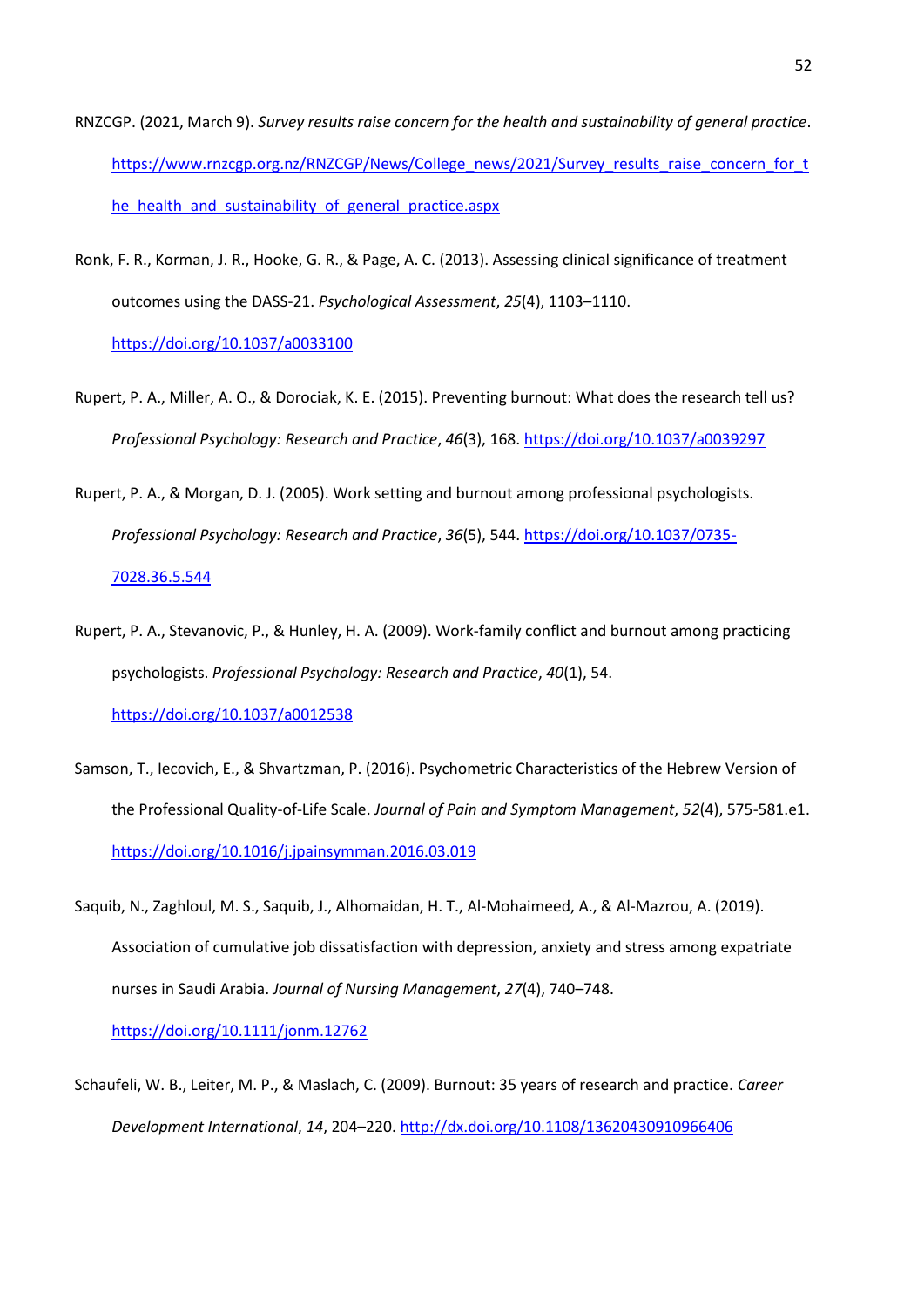Serinkan, C., & Kaymakçi, K. (2013). Defining the quality of life levels of the nurses: A study in Pamukkale University. *Procedia-Social and Behavioral Sciences*, *89*, 580–584. <https://doi.org/10.1016/j.sbspro.2013.08.898>

Shahruddin, S. A., Saseedaran, P., Salleh, A. D., Azmi, C. A. A., Alfaisal, N. H. I. M., Fuad, M. D., Al-Zurfi, B. M. N., & Abdullah, M. R. (2016). Prevalence and risk factors of stress, anxiety and depression among house officers in Kota Kinabalu, Sabah. *Education in Medicine Journal*, *8*(1). <https://doi.org/10.5959/eimj.v8i1.398>

Sherman, M. D., & Thelen, M. H. (1998). Distress and professional impairment among psychologists in clinical practice. *Professional Psychology: Research and Practice*, *29*(1), 79–85. <https://doi.org/10.1037/0735-7028.29.1.79>

- Simpson, S., Simionato, G., Smout, M., van Vreeswijk, M. F., Hayes, C., Sougleris, C., & Reid, C. (2019). Burnout amongst clinical and counselling psychologist: The role of early maladaptive schemas and coping modes as vulnerability factors. *Clinical Psychology & Psychotherapy*, *26*(1), 35–46. <https://doi.org/10.1002/cpp.2328>
- Skirrow, P. (2021). *Clinical Psychologists in Private Practice 'Overwhelmed' with Referrals | NZCCP*. NZCCP. <https://www.nzccp.co.nz/clinical-psychologists-in-private-practice-overwhelmed-with-referrals/>
- Smith, J. A. (1996). Beyond the divide between cognition and discourse: Using interpretative phenomenological analysis in health psychology. *Psychology and Health*, *11*(2), 261–271. <https://doi.org/10.1080/08870449608400256>
- Sodeke-Gregson, E. A., Holttum, S., & Billings, J. (2013). Compassion satisfaction, burnout, and secondary traumatic stress in UK therapists who work with adult trauma clients. *European Journal of Psychotraumatology*, *4*(1), 21869.<https://doi.org/10.3402/ejpt.v4i0.21869>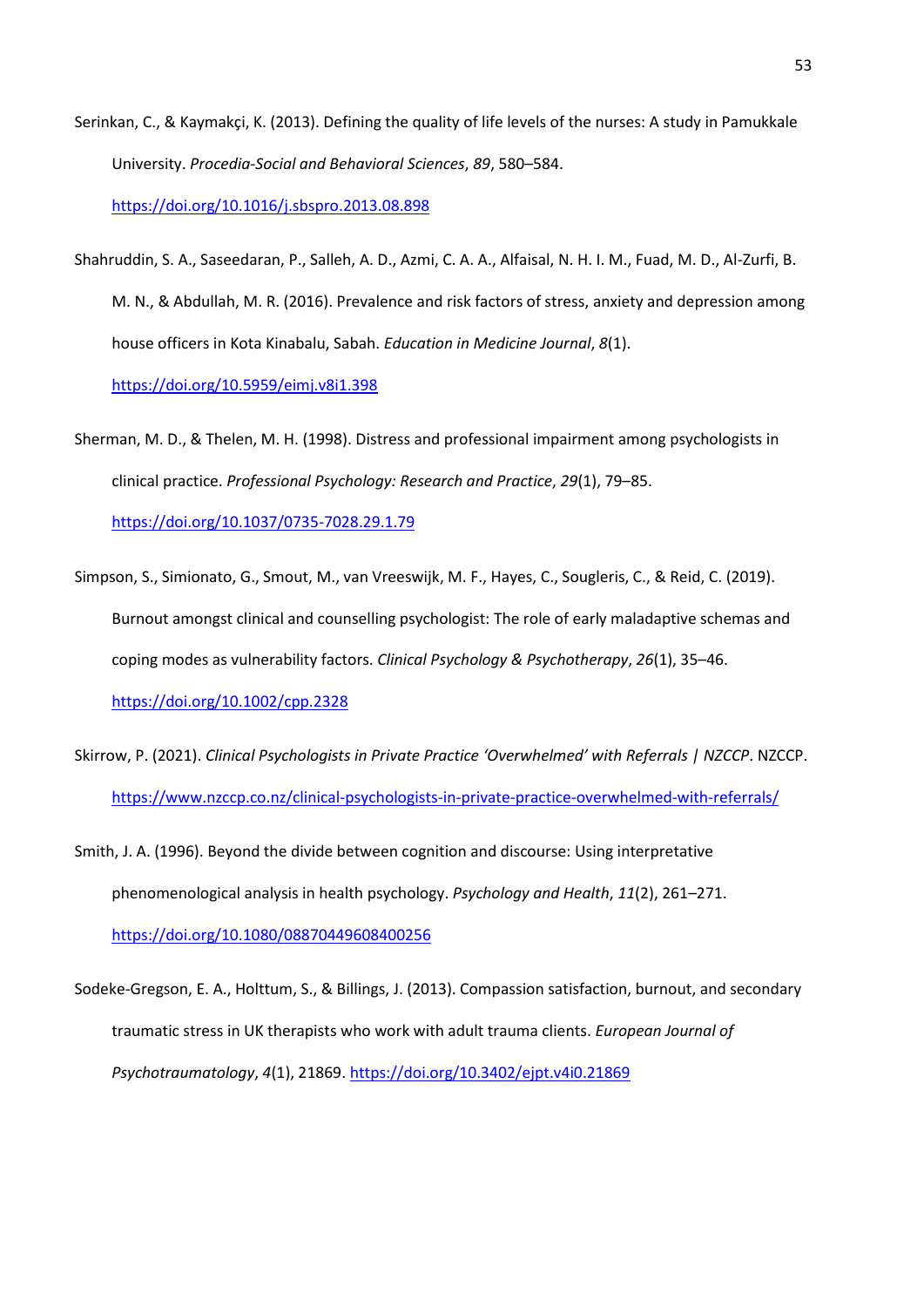- Sprang, G., Clark, J. J., & Whitt-Woosley, A. (2007). Compassion fatigue, compassion satisfaction, and burnout: Factors impacting a professional's quality of life. *Journal of Loss and Trauma*, *12*(3), 259– 280.<https://doi.org/10.1080/15325020701238093>
- Stamm, B. H. (2002). Measuring compassion satisfaction as well as fatigue: Developmental history of the compassion satisfaction and fatigue test. *Treating Compassion Fatigue, 1*, 107–119.

Stamm, B. H. (2010). *The Concise ProQOL Manual* (2nd ed.). ProQOL.org.

- Stapleton, M. (2017). *Secondary Traumatic Stress and Vicarious Posttraumatic Growth in New Zealand Clinical Psychologists: The Consequences of Working with Traumatised Clients* [Thesis, Master of Social Sciences (MSocSc), University of Waikato][. https://hdl.handle.net/10289/11337](https://hdl.handle.net/10289/11337)
- Starks, H., & Trinidad, S. B. (2007). Choose Your Method: A Comparison of Phenomenology, Discourse Analysis, and Grounded Theory. *Qualitative Health Research*, *17*(10), 1372–1380. <https://doi.org/10.1177/1049732307307031>
- Surgenor, L. J., Spearing, R. L., Horn, J., Beautrais, A. L., Mulder, R. T., & Chen, P. (2009). Burnout in hospital-based medical consultants in the New Zealand public health system. *The New Zealand Medical Journal (Online), 122*(1300).
- Talaee, N., Varahram, M., Jamaati, H., Salimi, A., Attarchi, M., Kazempour Dizaji, M., Sadr, M., Hassani, S., Farzanegan, B., & Monjazebi, F. (2020). Stress and burnout in health care workers during COVID-19 pandemic: Validation of a questionnaire. *Journal of Public Health*, 1–6. <https://doi.org/10.1007/s10389-020-01313-z>

Tedeschi, R. G., & Calhoun, L. G. (1996). The Posttraumatic Growth Inventory: Measuring the positive legacy of trauma. *Journal of Traumatic Stress, 9*(3), 455–471.

Temitope, K. (2014). *Secondary traumatic stress, burnout and the role of resilience in New Zealand counsellors: A thesis presented in partial fulfilment of the requirements for the degree of Master of*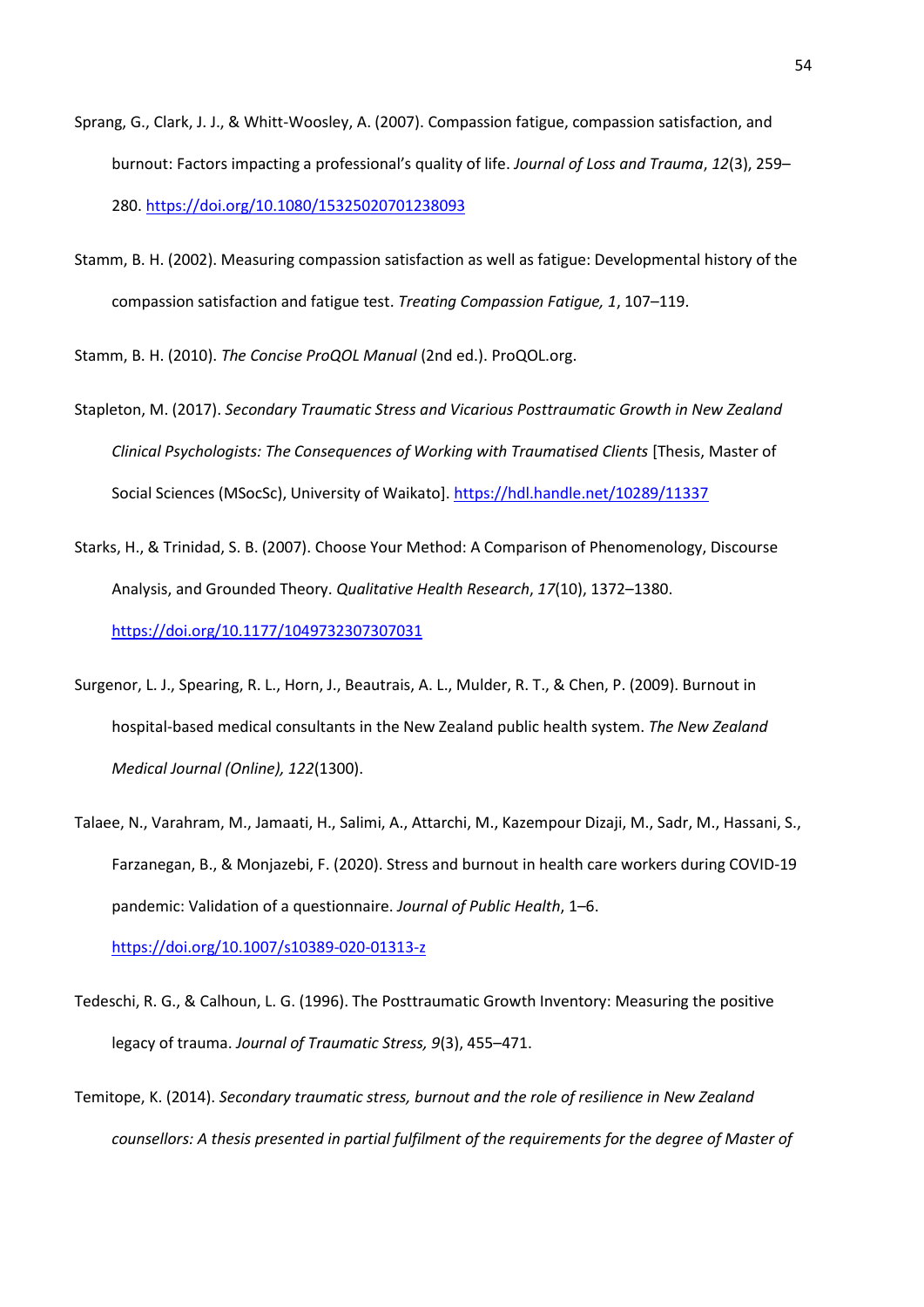*Arts in Psychology at Massey University, New Zealand*.

[https://mro.massey.ac.nz/bitstream/handle/10179/5737/02\\_whole.pdf](https://mro.massey.ac.nz/bitstream/handle/10179/5737/02_whole.pdf)

- Teunissen, P. W., Stapel, D. A., Scheele, F., Scherpbier, A. J. J. A., Boor, K., van Diemen-Steenvoorde, J. A. A. M., & van der Vleuten, C. P. M. (2009). The influence of context on residents' evaluations: Effects of priming on clinical judgment and affect. *Advances in Health Sciences Education*, *14*(1), 23–41. <https://doi.org/10.1007/s10459-007-9082-2>
- Thomas, R. B., & Wilson, J. P. (2004). Issues and controversies in the understanding and diagnosis of compassion fatigue, vicarious traumatization, and secondary traumatic stress disorder. *International Journal of Emergency Mental Health, 6*(2), 81–92.
- Thompson, E. R., & Phua, F. T. T. (2012). A Brief Index of Affective Job Satisfaction. *Group & Organization Management*, *37*(3), 275–307[. https://doi.org/10.1177/1059601111434201](https://doi.org/10.1177/1059601111434201)
- Tominaga, Y., Goto, T., Shelby, J., Oshio, A., Nishi, D., & Takahashi, S. (2020). Secondary trauma and posttraumatic growth among mental health clinicians involved in disaster relief activities following the 2011 Tohoku earthquake and tsunami in Japan. *Counselling Psychology Quarterly*, *33*(4), 427– 447.<https://doi.org/10.1080/09515070.2019.1639493>
- Tóth‐Király, I., Morin, A. J., & Salmela‐Aro, K. (2021). Reciprocal Associations between Burnout and Depression: An 8‐Year Longitudinal Study. *Applied Psychology*[. https://doi.org/10.1111/apps.12295](https://doi.org/10.1111/apps.12295)
- Tran, T. T. T., Nguyen, N. B., Luong, M. A., Bui, T. H. A., Phan, T. D., Tran, V. O., Ngo, T. H., Minas, H., & Nguyen, T. Q. (2019). Stress, anxiety and depression in clinical nurses in Vietnam: A cross-sectional survey and cluster analysis. *International Journal of Mental Health Systems*, *13*(1), 3. <https://doi.org/10.1186/s13033-018-0257-4>
- Tran, T. D., Tran, T., & Fisher, J. (2013). Validation of the depression anxiety stress scales (DASS) 21 as a screening instrument for depression and anxiety in a rural community-based cohort of northern Vietnamese women. *BMC Psychiatry*, *13*(1), 24.<https://doi.org/10.1186/1471-244X-13-24>